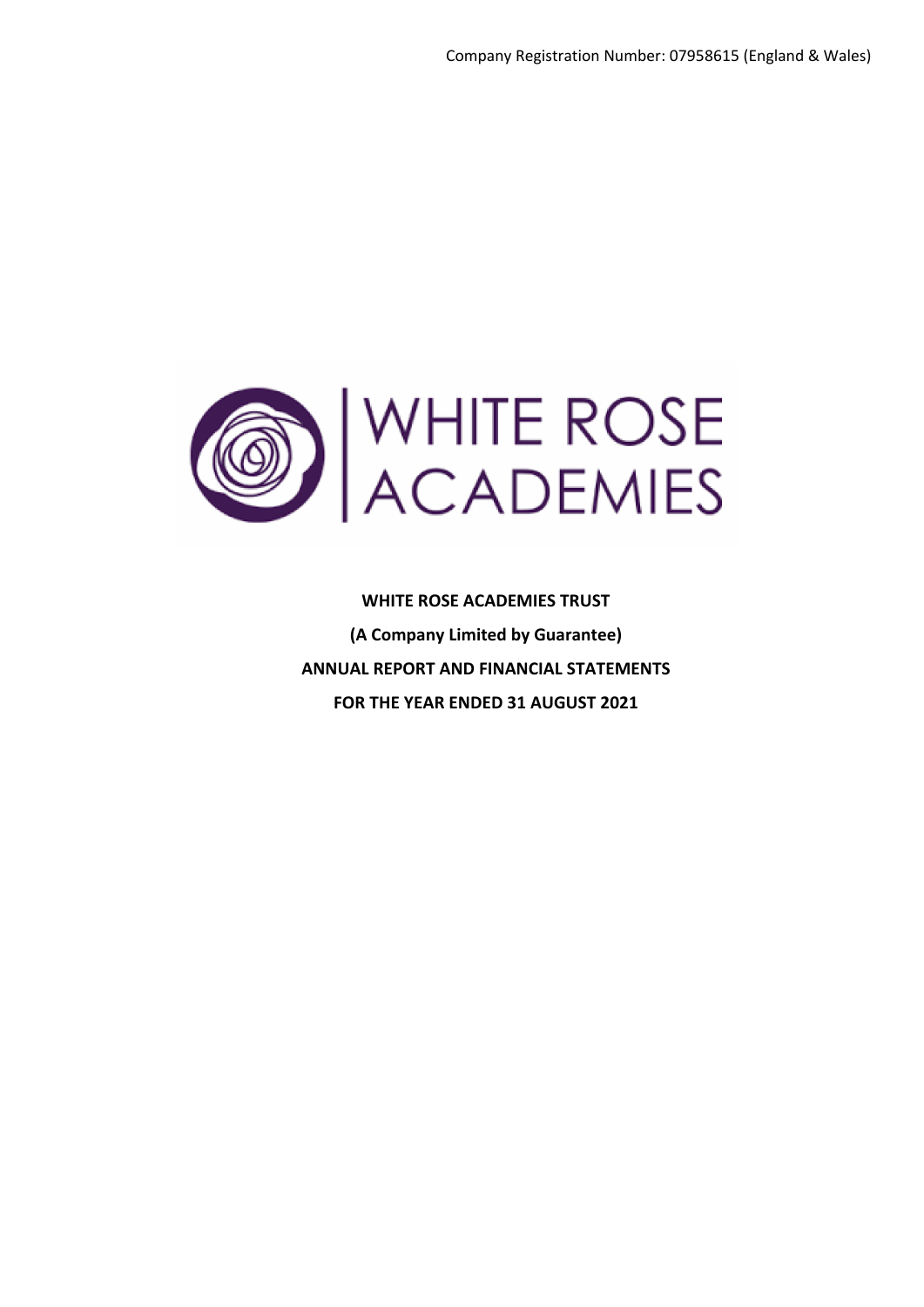**(A Company Limited by Guarantee)**

## **CONTENTS**

|                                                                                | Page      |
|--------------------------------------------------------------------------------|-----------|
| <b>Reference and Administrative Details</b>                                    | $1 - 2$   |
| <b>Directors' Report</b>                                                       | $3 - 16$  |
| <b>Governance Statement</b>                                                    | $17 - 21$ |
| <b>Statement on Regularity, Propriety and Compliance</b>                       | 22        |
| <b>Statement of Directors' Responsibilities</b>                                | 23        |
| <b>Independent Auditors' Report on the Financial Statements</b>                | $24 - 27$ |
| Independent Reporting Accountant's Report on Regularity                        | $28 - 29$ |
| Statement of Financial Activities Incorporating Income and Expenditure Account | $30 - 31$ |
| <b>Balance Sheet</b>                                                           | $32 - 33$ |
| <b>Statement of Cash Flows</b>                                                 | 34        |
| <b>Notes to the Financial Statements</b>                                       | $35 - 68$ |
|                                                                                |           |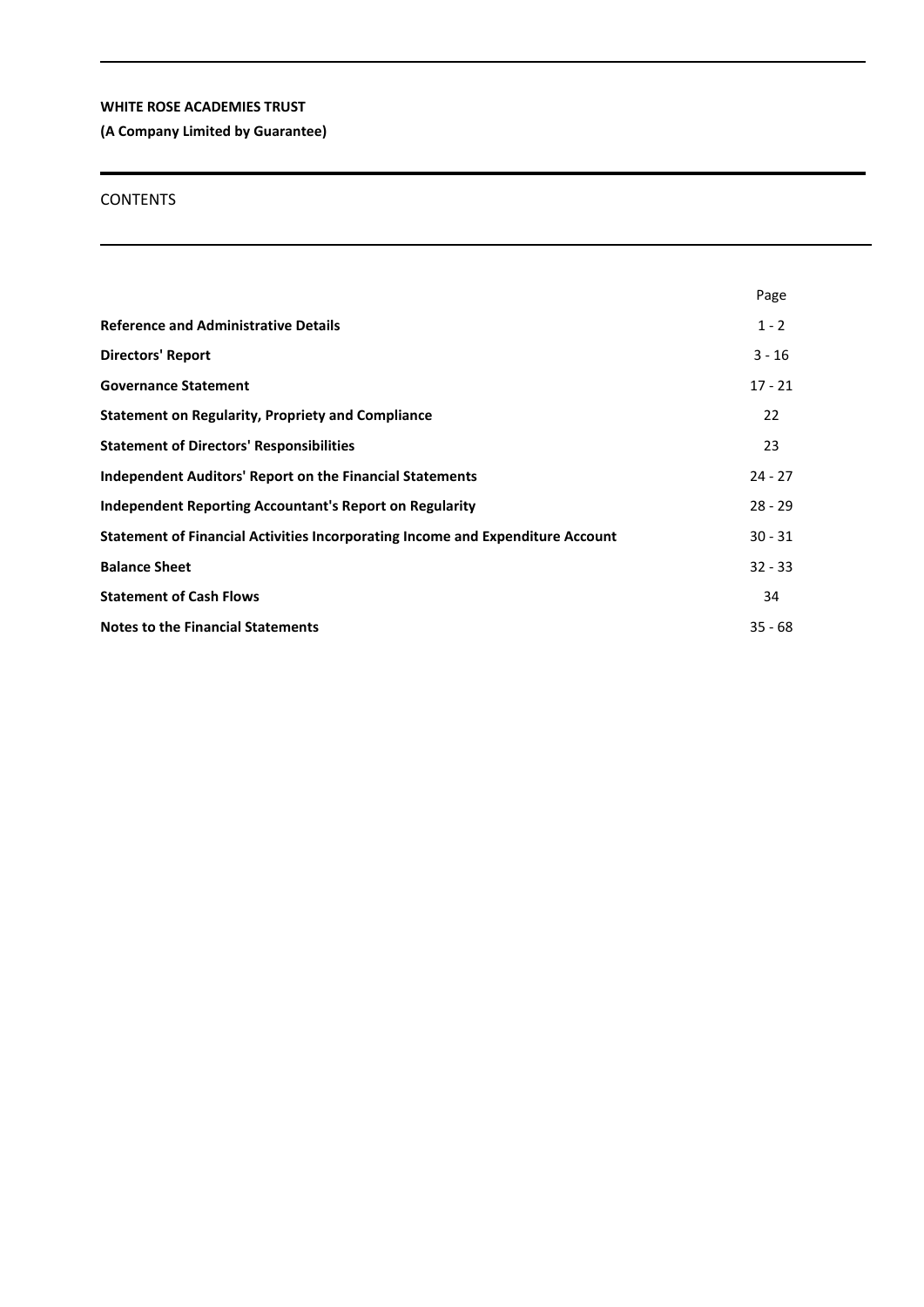## **(A Company Limited by Guarantee)**

## REFERENCE AND ADMINISTRATIVE DETAILS

| <b>Members</b>             | The Corporation of Luminate Education Group (Sponsor) - (formerly Leeds City College) |
|----------------------------|---------------------------------------------------------------------------------------|
|                            | C Booth OBE                                                                           |
|                            | H Phillips                                                                            |
|                            | Bethany Levick (appointed 1 April 2021)                                               |
| <b>Directors</b>           | H Philips, Chair                                                                      |
|                            | C Booth OBE                                                                           |
|                            | L Devenny1                                                                            |
|                            | Cllr C Gruen                                                                          |
|                            | E Hiorns (resigned 31 July 2021)                                                      |
|                            | P Morrissey (resigned 11 October 2021)                                                |
|                            | M Parkes                                                                              |
|                            | K A Pearlman-Shaw                                                                     |
|                            | D Strachan1                                                                           |
|                            | A Whitaker                                                                            |
|                            | C Williams1                                                                           |
|                            | A McMaster (appointed 4 February 2021)                                                |
|                            | <sup>1</sup> Audit and finance committee                                              |
| <b>Company registered</b>  |                                                                                       |
| number                     | 07958615                                                                              |
| Company name               | <b>White Rose Academies Trust</b>                                                     |
| <b>Registered office</b>   | College House                                                                         |
|                            | Park Lane                                                                             |
|                            | Leeds                                                                                 |
|                            | LS3 1AA                                                                               |
| <b>Principal operating</b> | <b>Bedford Field</b>                                                                  |
| office                     | Woodhouse Cliff                                                                       |
|                            | Leeds                                                                                 |
|                            | <b>LS6 2LG</b>                                                                        |
| <b>Accounting officer</b>  | A Whitaker                                                                            |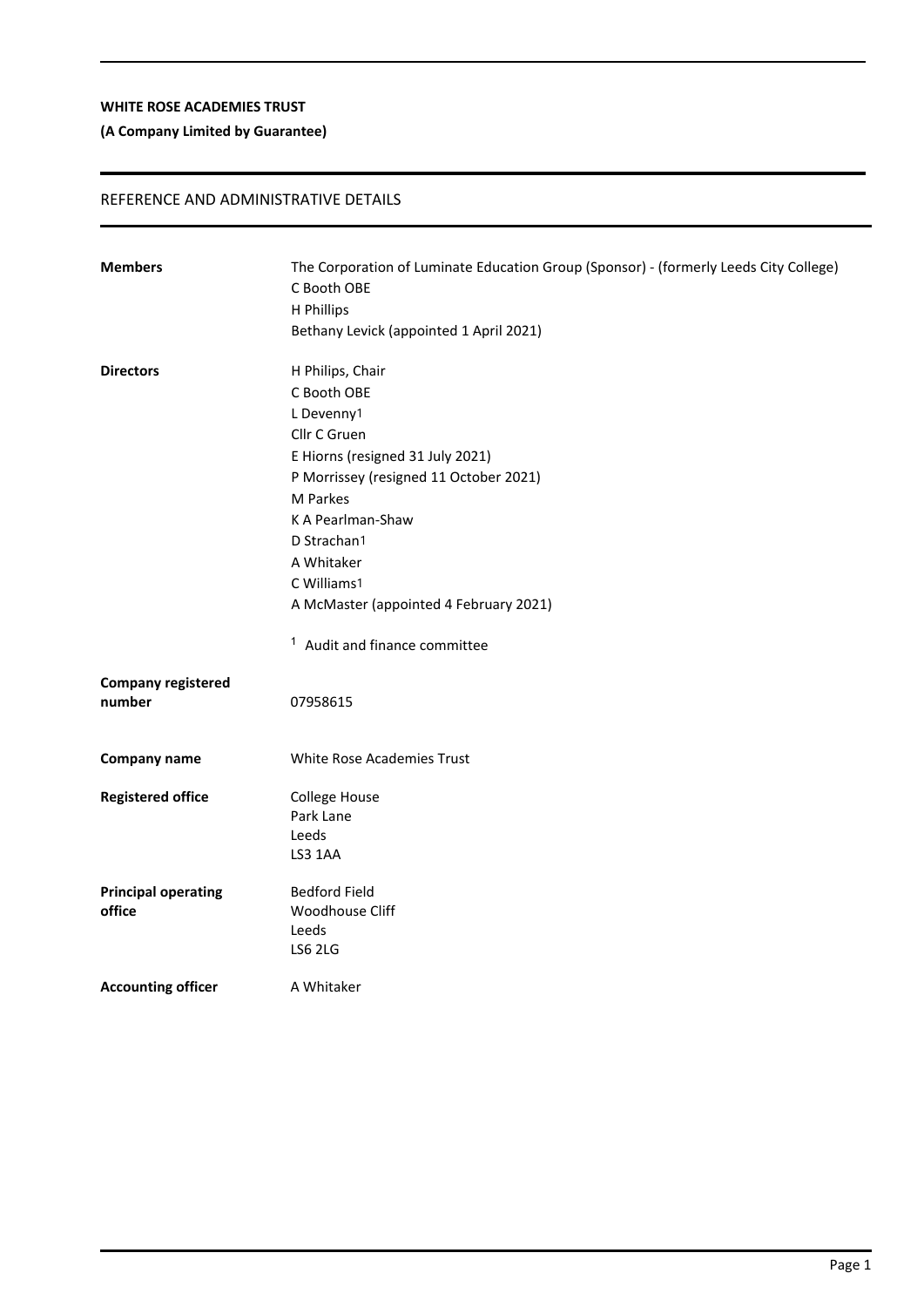## **(A Company Limited by Guarantee)**

## REFERENCE AND ADMINISTRATIVE DETAILS (CONTINUED) *FOR THE YEAR ENDED 31 AUGUST 2021*

| Chief Executive Officer, A Whitaker (accounting officer)                                                                                                                                                                                                               |
|------------------------------------------------------------------------------------------------------------------------------------------------------------------------------------------------------------------------------------------------------------------------|
| Chief Financial Officer, S Jolley<br><b>Executive Principal, C Wilcocks</b><br>Principal - Leeds East Academy, S Carrie<br>Principal - Leeds City Academy, R Chattoe<br>Principal - Leeds West Academy, D Whielden<br>Principal - Alder Tree Primary Academy, K Rhodes |
| <b>BHP LLP</b><br><b>Chartered Accountants</b><br>New Chartford House<br>Centurion Way<br>Cleckheaton<br><b>BD1930B</b>                                                                                                                                                |
| Lloyds Bank plc<br>Leeds City Centre Branch<br>PO Box 1000<br>Leeds<br>BX1 1LT                                                                                                                                                                                         |
| <b>Rollits LLP</b><br><b>Wilberforce Court</b><br><b>High Street</b><br>Hull<br><b>HU1 1YJ</b><br>Irwin Mitchell<br>2 Wellington Place<br>Leeds                                                                                                                        |
| <b>LS1 4BZ</b><br>Moorlands Learning Trust<br>Cowpasture Road<br><b>Ilkley</b><br>West Yorkshire<br><b>LS29 8TR</b>                                                                                                                                                    |
|                                                                                                                                                                                                                                                                        |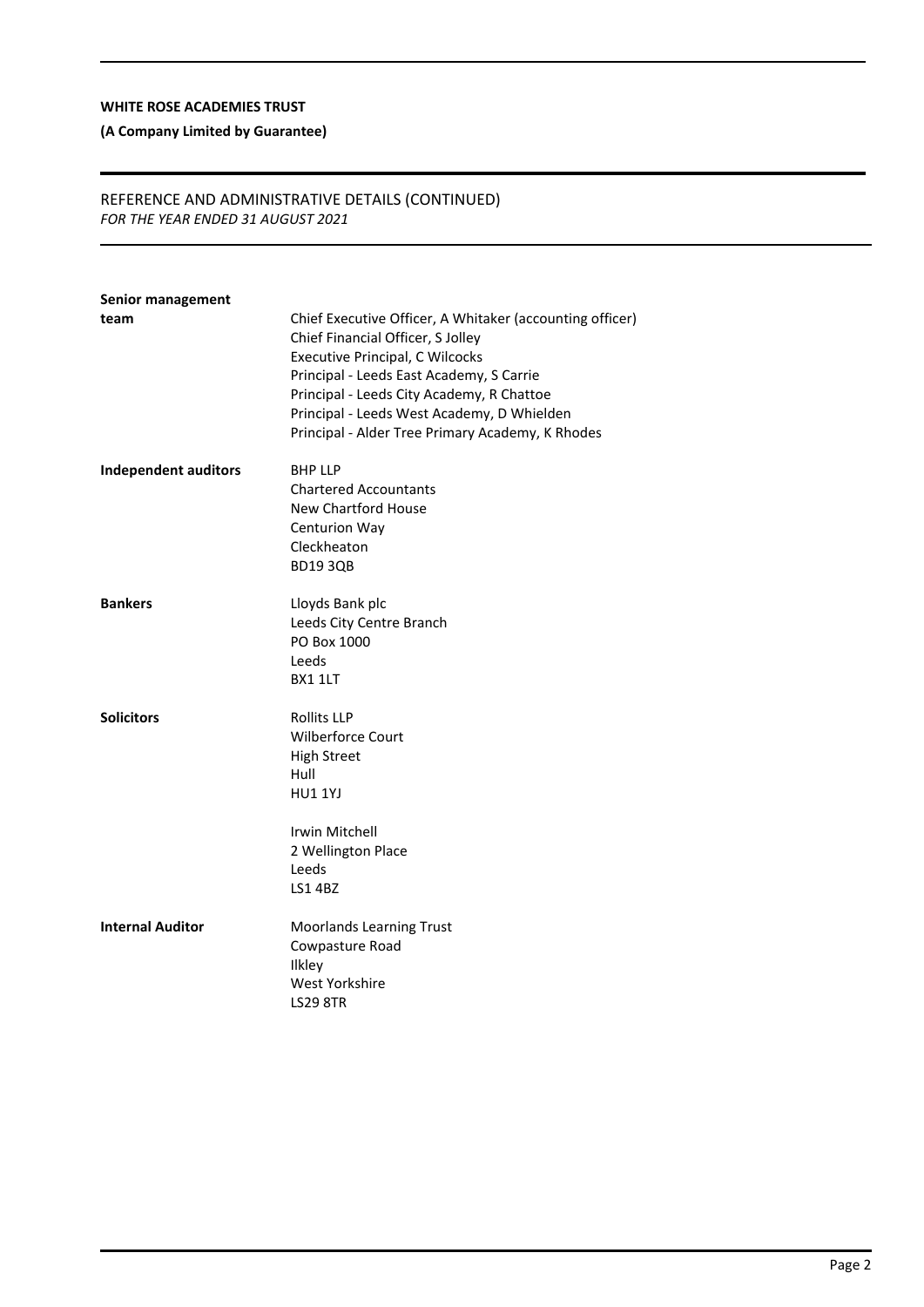#### **(A Company Limited by Guarantee)**

## DIRECTORS' REPORT *FOR THE YEAR ENDED 31 AUGUST 2021*

The Directors present their annual report together with the financial statements and auditors' report of the charitable company for the year 1 September 2020 to 31 August 2021. The annual report serves the purposes of both a Directors' report and a trustees' report under company law.

White Rose Academies Trust was incorporated on 21 February 2012 and took control of Leeds City Academy, formerly City of Leeds School, a Local Authority maintained school, on 1 August 2014 at conversion to Academy status. On the 1 September 2014 Leeds West Academy and Leeds East Academy joined the Trust, transferring from E-ACT, a sponsor for a national chain of academies. On 1 December 2020 Alder Tree Primary Academy (formerly known as Mill Field Primary Academy) joined the Trust.

The academy trust operates three secondary academies for pupils aged 11 to 19 serving the Bramley, Seacroft and Woodhouse areas of Leeds and one primary academy for pupils aged 3 to 11 serving the Potternewton area of Leeds. The combined pupil capacity of the academies during the year was 3,450. At the school census in October 2020, the three academies that were in the trust had a total roll of 3,089. When Alder Tree Primary Academy joined the trust on 1 December 2020, there were 319 pupils on roll.

#### *Structure, governance and management*

#### *Constitution*

The Academy Trust is a charitable company limited by guarantee and an exempt charity.

The charitable company's Memorandum and Articles of Association are the primary governing documents of the Academy **Trust.** 

The Directors of White Rose Academies Trust are also the directors of the charitable company for the purposes of company law.

The charitable company is known as White Rose Academies Trust.

Details of the Directors who served during the year, and to the date these accounts are approved are included in the Reference and administrative details on page 1.

#### *Members' liability*

Each member of the charitable company undertakes to contribute to the assets of the charitable company in the event of it being wound up while they are a member, or within one year after they cease to be a member, such amount as may be required, not exceeding £10, for the debts and liabilities contracted before they ceased to be a member.

#### *Directors' indemnities*

The academy trust has purchased cover to protect directors and officers from claims arising from negligent acts, errors or omissions occurring whilst on academy trust business. This is provided under the DfE's Risk Protection Arrangement.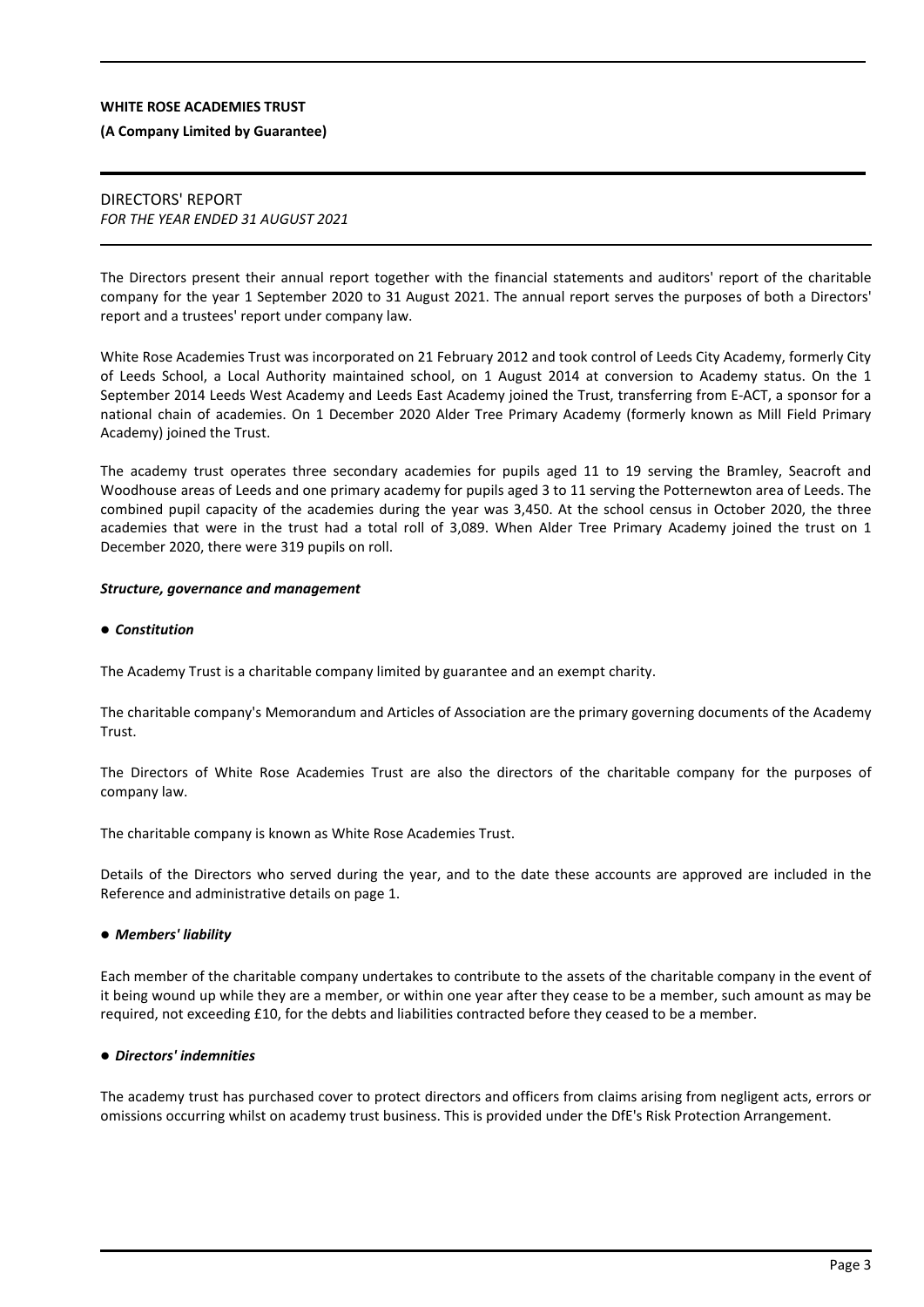#### **(A Company Limited by Guarantee)**

# DIRECTORS' REPORT (CONTINUED)

*FOR THE YEAR ENDED 31 AUGUST 2021*

#### **Structure, governance and management (continued)**

#### *Method of recruitment and appointment or election of Directors*

Directors are appointed to the board of the White Rose Academies Trust in accordance with the Memorandum and Articles of Association.

- Up to 10 directors, 7 of which to be appointed by the sponsor and the remainder to be appointed by the members.
- Chief Executive Officer (if any).
- Up to 3 Co-opted Directors appointed by the Directors.
- 2 Parent Directors unless there are Local Governing Bodies or Accountability Boards which include at least two Parent Members.

Co-opted directors are persons appointed to be a director by being co-opted by directors who have not themselves been so appointed. The directors may not co-opt an employee of the company as a co-opted director if thereby the number of directors who are employees of the academy trust would exceed one third of the total number of directors including the Chief Executive Officer.

Parent directors and parent members of the local bodies shall be elected or appointed, in accordance with the terms of reference determined by the directors from time to time, by parents of registered pupils at one or more of the academies. A parent director must be a parent of a pupil at one of the academies at the time when they are elected and appointed. The directors shall make all necessary arrangements for, and determine all other matters relating to, an election of the parent directors or parent members of the local Bodies, including any question of whether a person is a parent of a registered student at one of the academies. Any election of the parent directors or parent members of the local bodies which is contested shall be held by secret ballot.

#### *Policies and procedures adopted for the induction and training of Directors*

White Rose Academies Trust provides each new director with an induction pack and has an annual training programme to provide continuing development of the board members. The academy trust subscribes to the National Governors Association, which exists to provide support and training for school and academy leaders.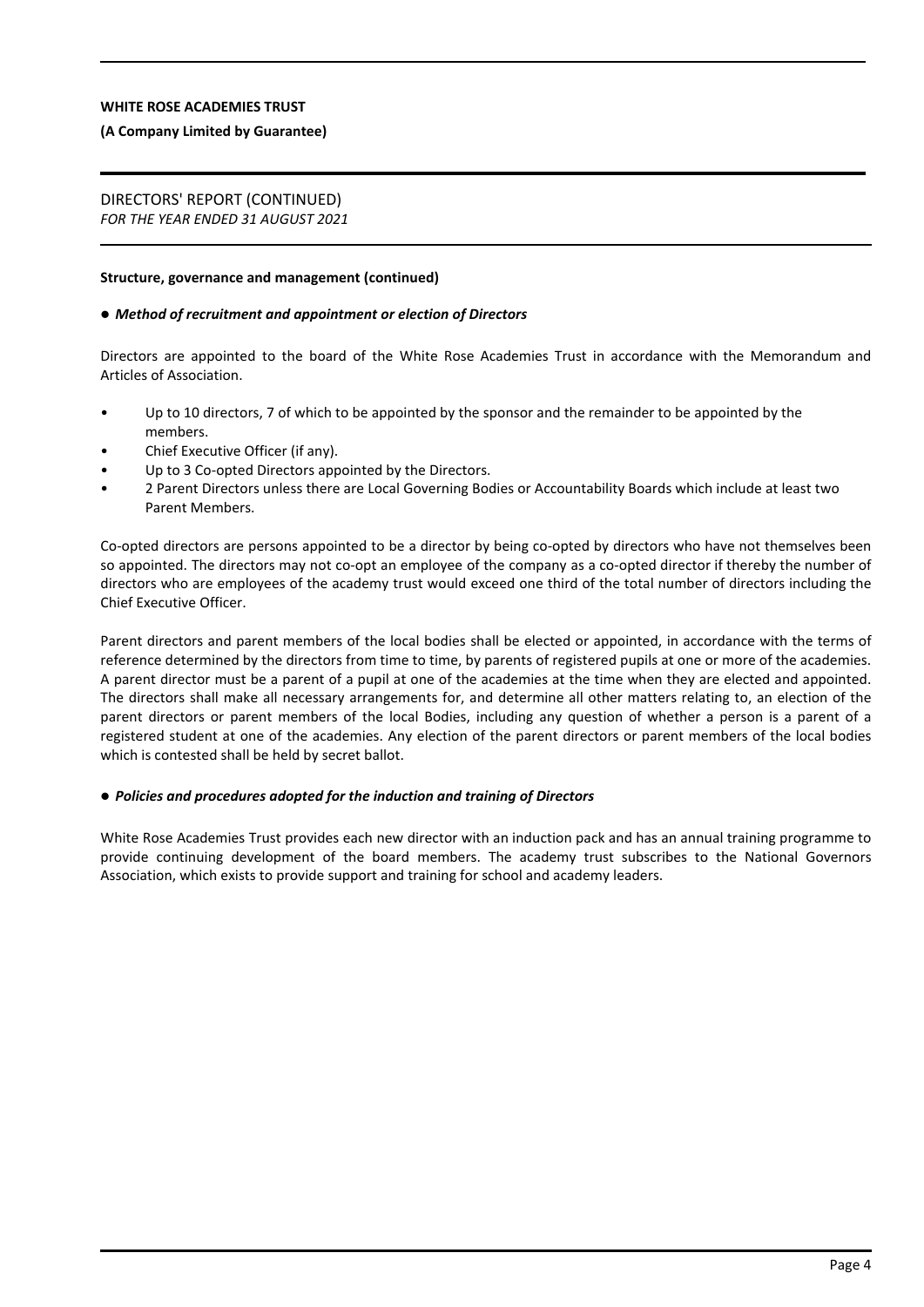#### **(A Company Limited by Guarantee)**

# DIRECTORS' REPORT (CONTINUED)

*FOR THE YEAR ENDED 31 AUGUST 2021*

#### **Structure, governance and management (continued)**

#### *Organisational structure*

The academy trust has defined the responsibilities of each person involved in the administration of the academies operations to avoid the duplication or omission of functions and to provide a framework of accountability for directors and staff. The reporting structure is illustrated below:

#### The Trust Board

The Trust Board has overall responsibility for the administration of the trust's operations. The main responsibilities of the Trust Board are prescribed in the Funding Agreement between the Trust and the Education and Skills Funding Agency (ESFA) and in the trust's scheme of governance.

The main responsibilities of the Trust Board include:

- ensuring that grant from the ESFA is used only for the purposes intended
- approval of the annual budget
- the regular monitoring of management accounts
- appointment of the Accounting Officer
- appointment of the Chief Financial Officer
- appointment of the Principals
- ensuring the annual accounts are produced in accordance with the requirements of the Companies Act 2006 and the ESFA guidance issued to academies; and
- maintaining effective oversight of financial procedures and controls

#### The Local Accountability Boards

A Local Accountability Board has been established for each academy in the Trust with the Chair of each Local Accountability Board being a Director on the Trust Board. The Local Accountability Boards Terms of Reference are:

- to monitor delivery of the core education vision:
- to monitor the admissions process;
- to set annual Academy performance targets;
- to assist in the recruitment of staff other than the Principal and Senior Post Holders;
- to agree and propose a draft budget for approval by the Trust Board;
- to implement and monitor policies with regard to staffing matters including performance management; and
- to oversee arrangements for director involvement in the Academy Development Plan and Academy Self Evaluations

#### The Accounting Officer (Chief Executive Officer)

Within the framework of the Trust's Scheme of Delegation as approved by the Trust Board, the Accounting Officer has personal responsibility for:

- the propriety and regularity of the public finances for which they are answerable;
- the keeping of proper accounts;
- prudent and economical administration;
- the avoidance of waste and extravagance;
- ensuring value for money; and
- the efficient use of all resources in their charge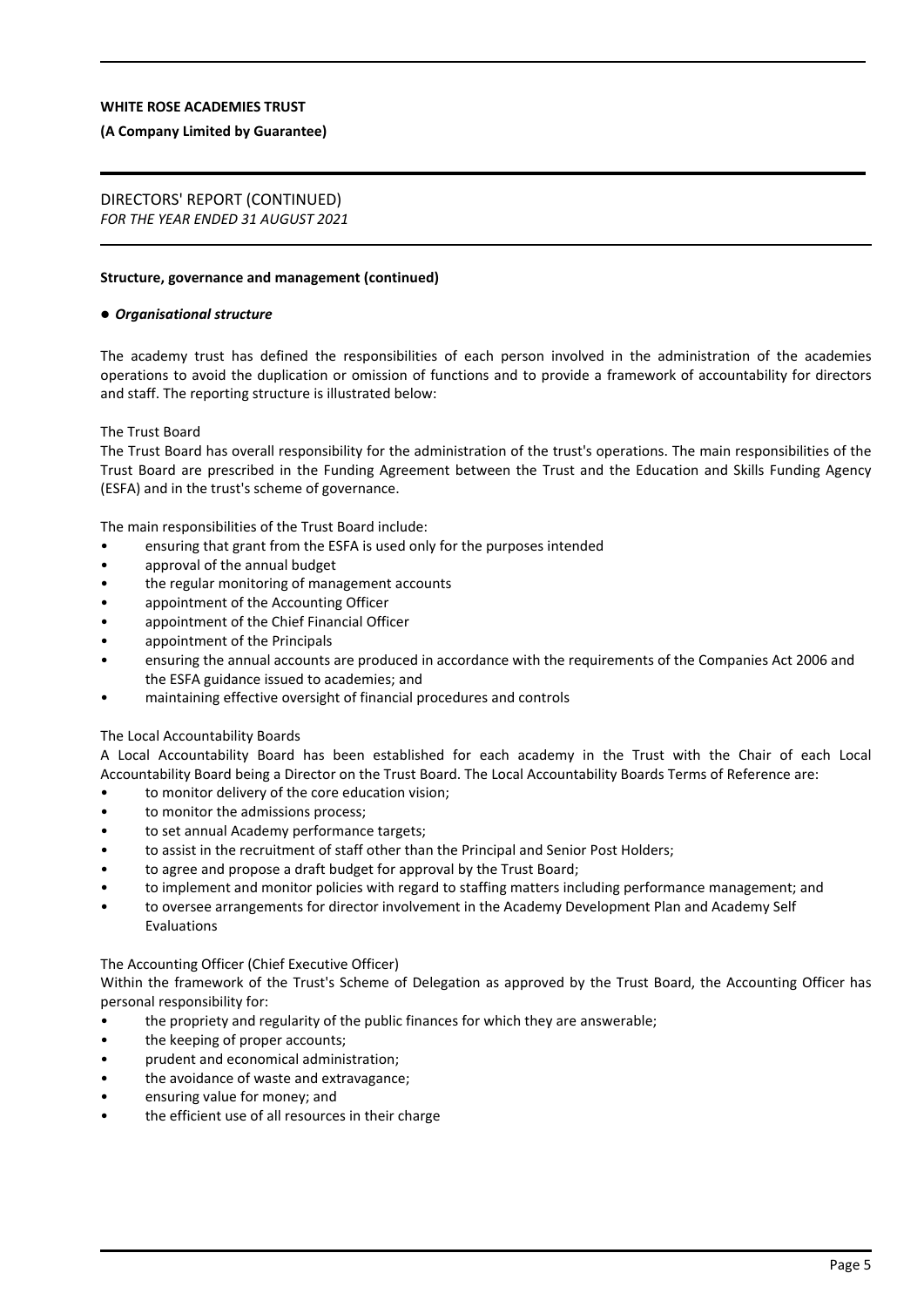#### **(A Company Limited by Guarantee)**

# DIRECTORS' REPORT (CONTINUED)

*FOR THE YEAR ENDED 31 AUGUST 2021*

#### **Structure, governance and management (continued)**

Much of the day to day financial responsibility has been delegated to the Chief Financial Officer (CFO) but the Accounting Officer still retains responsibility for:

- approving new staff appointments within the authorised establishment, except for any Senior Post Holders which the Trust Board have determined should be approved by them;
- authorising contracts between £50,000 and £100,000 in conjunction with the CFO;
- signing cheques in conjunction with other authorised signatories; and
- authorising electronic payments in conjunction with other authorised personnel

The Accounting Officer must advise the Board in writing, whether at any time, in their opinion, any action or policy under consideration by the Local Accountability Board is incompatible with the terms of the Academy's Funding Agreement or the Academies Financial Handbook.

#### The Chief Financial Officer

The Chief Financial Officer works in close collaboration with the Accounting Officer through whom they are responsible to the board.

The main responsibilities of the Chief Financial Officer are:

- the day to day management of financial issues including the establishment and operation of a suitable accounting system;
- the management of the Trust's financial position at a strategic and operational level within the framework for financial control determined by the Trust Board;
- the maintenance of effective systems of internal control;
- ensuring that the annual accounts are properly presented and adequately supported by the underlying books and records of the Trust;
- the preparation of monthly management accounts;
- ensuring forms and returns are sent to the ESFA in line with the timetable in the ESFA guidance; and
- additional roles, some of which are not directly finance related, as outlined in the Chief Financial Officer job description.

All staff are responsible for the security of Trust property, for avoiding loss or damage, for ensuring economy and efficiency in the use of resources, and for conformity with the requirements of the Trust's financial procedures.

#### *Arrangements for setting pay and remuneration of key management personnel*

The pay and remuneration of the senior management team was approved by the board with reference to headteacher pay ranges in the DfE's guidance on the school teachers pay and conditions document and market rates in the sector.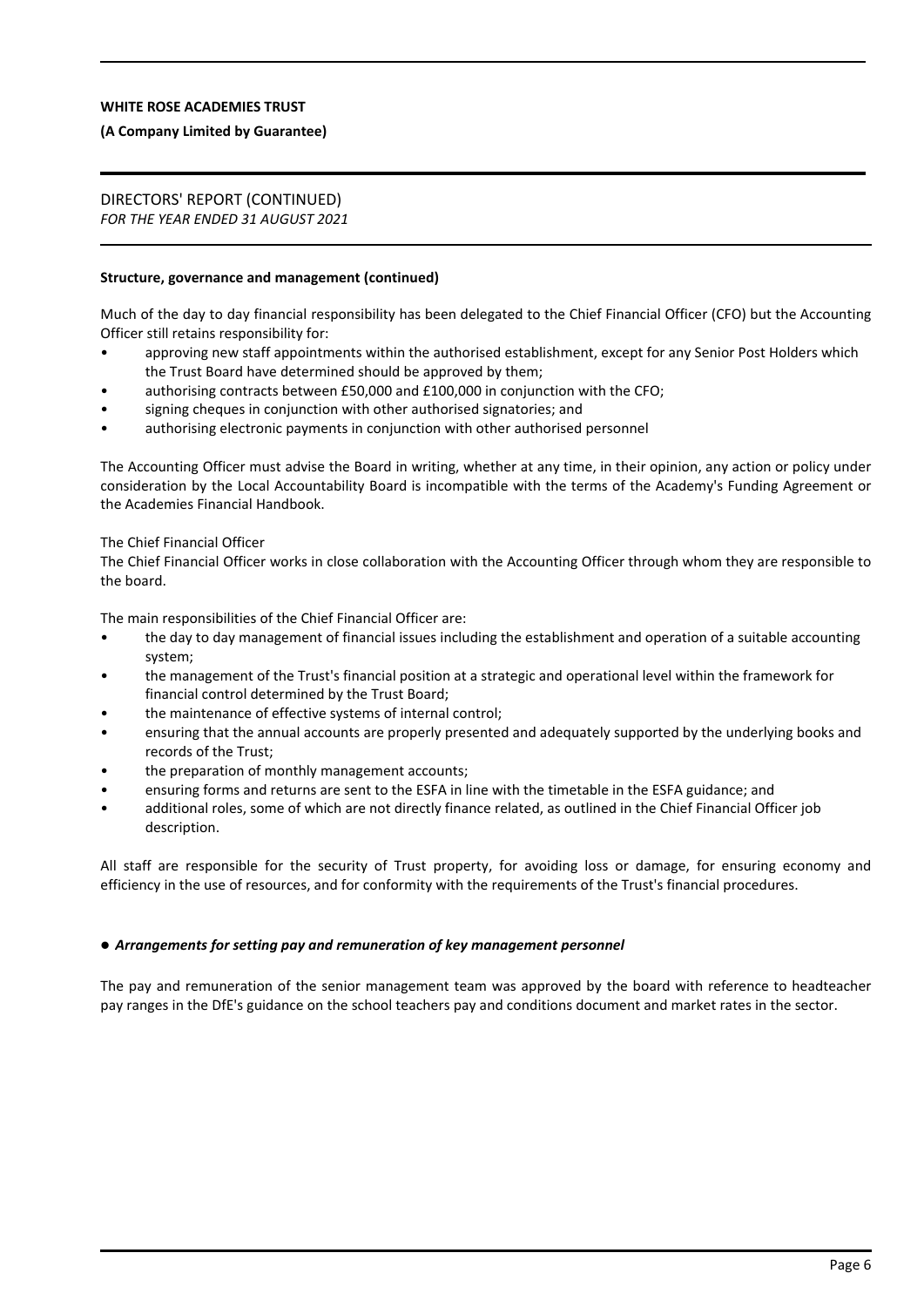#### **(A Company Limited by Guarantee)**

## DIRECTORS' REPORT (CONTINUED)

*FOR THE YEAR ENDED 31 AUGUST 2021*

#### **Structure, governance and management (continued)**

#### *Trade union facility time*

#### *Relevant union officials*

| Number of employees who were relevant union officials during the year |  |
|-----------------------------------------------------------------------|--|
| Full-time equivalent employee number                                  |  |

#### *Percentage of time spent on facility time*

| Percentage of time                                                                          | Number of<br>employees |   |
|---------------------------------------------------------------------------------------------|------------------------|---|
| 0%                                                                                          |                        |   |
| 1%-50%                                                                                      |                        |   |
| 51%-99%                                                                                     |                        |   |
| 100%                                                                                        |                        |   |
| Percentage of pay bill spent on facility time                                               | £000                   |   |
| Total cost of facility time                                                                 |                        |   |
| Total pay bill                                                                              | 20,281                 |   |
| Percentage of total pay bill spent on facility time                                         |                        | % |
| <b>Paid trade union activities</b>                                                          |                        |   |
| Time spent on paid trade union activities as a percentage of total paid facility time hours |                        | % |

#### *Related parties and other connected charities and organisations*

The Corporation of Luminate Education Group, who are a member, is also the sponsor of White Rose Academies Trust. A number of Luminate Education Group governors and employees are directors of the academy trust. During the year Luminate Education Group provided a range of services including ITSS services on a not for profit basis. The value of these services was £831k (2020 - £789k) and are detailed in note 31.

The role of the sponsor is to provide a governance framework to ensure the appropriate and effective operation of the trust. The sponsor contributes by providing oversight in governance issues and challenge to the trust executive.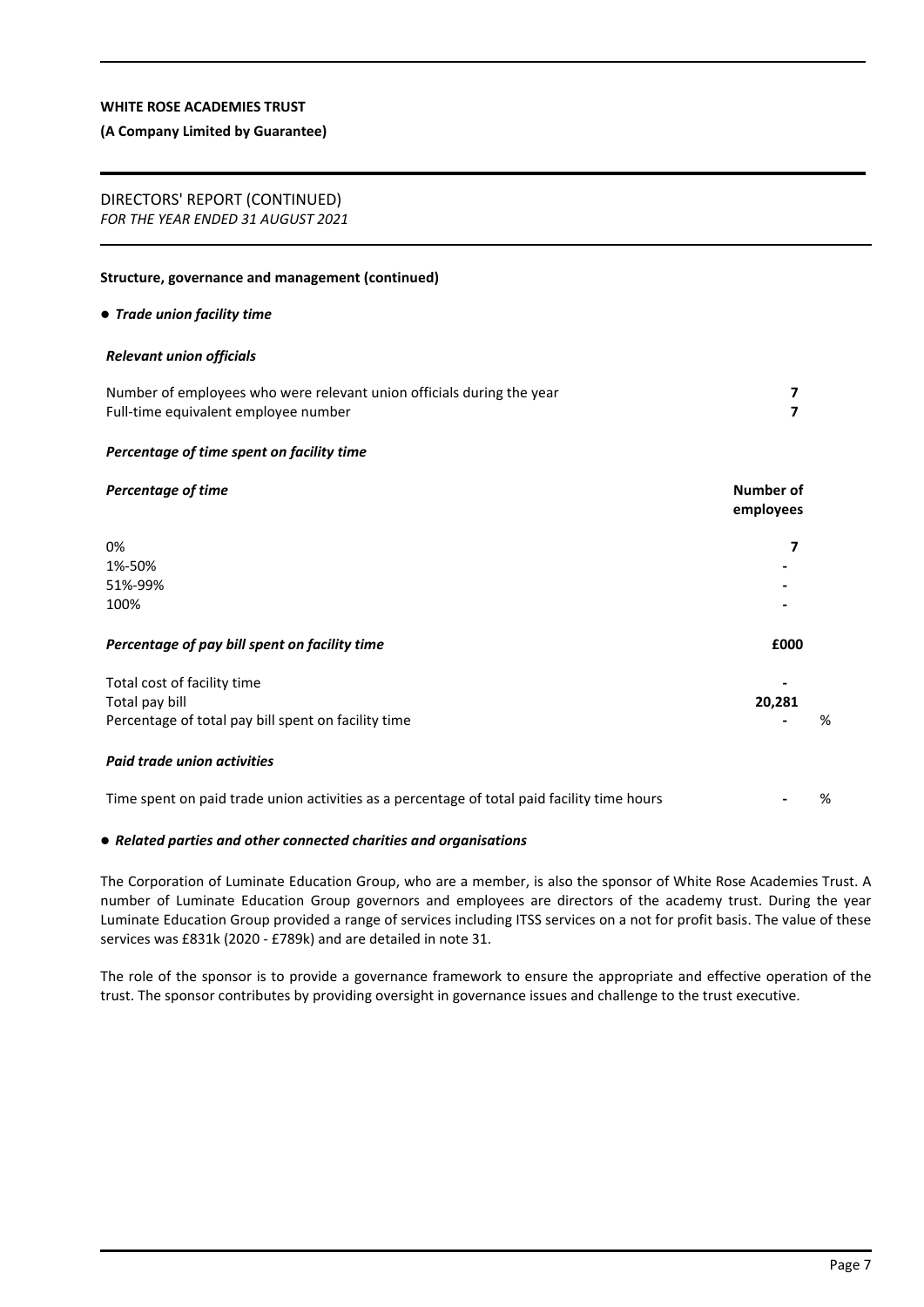#### **(A Company Limited by Guarantee)**

#### DIRECTORS' REPORT (CONTINUED) *FOR THE YEAR ENDED 31 AUGUST 2021*

#### **Structure, governance and management (continued)**

#### *Engagement with employees (including disabled persons)*

Employees have been consulted on issues of concern to them by means of regular consultative committee and staff meetings and have been kept informed on specific matters directly by management. The Academy Trust carries out exit interviews for all staff leaving the organisation and has adopted a procedure of upward feedback for senior management and the Directors.

The Academy Trust has implemented a number of detailed policies in relation to all aspects of personnel matters including:

- Equal opportunities policy
- Volunteers' policy
- Health & safety policy

In accordance with the Academy Trust's equal opportunities policy, the Academy Trust has long-established fair employment practices in the recruitment, selection, retention and training of disabled staff.

Full details of these policies are available from the Academy Trust's offices.

#### *Engagement with suppliers, customers and others in a business relationship with the Academy Trust*

Each academy in the Trust has engaged with pupils and their parents on an active basis throughout the year. During the the COVID-19 pandemic the academies and the Trust have undertaken significant engagement with pupils and parents to ensure that they were kept up to date with the position in the respective academies..

The Trust engages with suppliers in a number of ways including procurement processes and key supplier review meetings. The trust continues to develop its relationships with key supply chain partners to ensure quality and value for money are secured.

The Trust has a large number of stakeholders that it engages with from the city of Leeds and the wider area. The Trust continues to develop its relationship with with key stakeholders such as the DfE, ESFA and Leeds City Council through regular meetings and networks. The Trust has also developed relationships with a range of educational and charitable organisations have have similar aims in order to work together to address areas of need.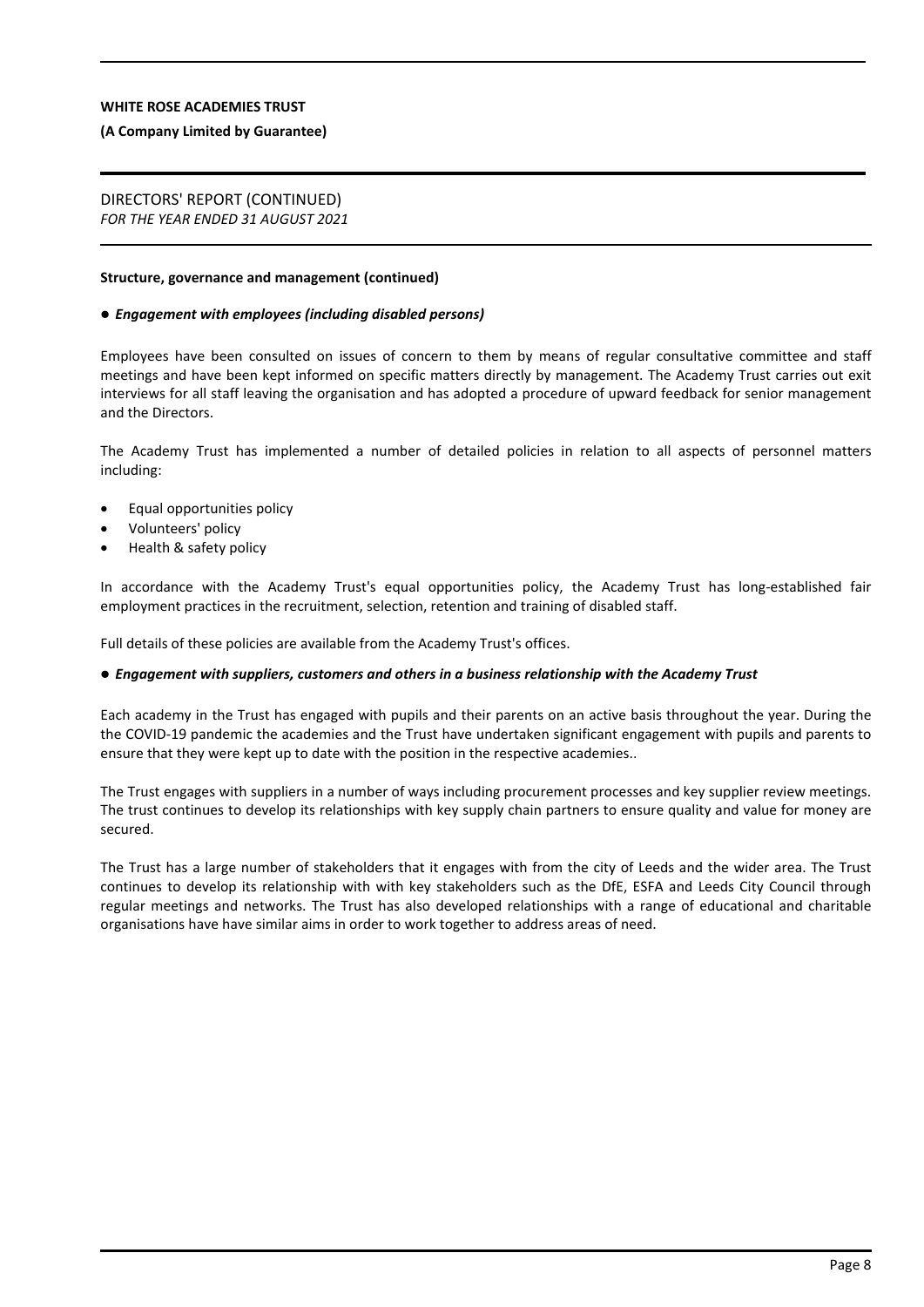#### **(A Company Limited by Guarantee)**

#### DIRECTORS' REPORT (CONTINUED) *FOR THE YEAR ENDED 31 AUGUST 2021*

#### *Objectives and activities*

#### *Objects and aims*

The principal object set out in our Articles of Association is:

• To advance for the public benefit education in the United Kingdom, in particular, but without prejudice to the generality of the foregoing, by establishing, maintaining, carrying on, managing and developing schools offering a broad and balanced curriculum or educational institutions which are principally concerned with providing fulltime or part-time education for children of compulsory school age who, by reason of illness, exclusion from school or otherwise, may not for any period receive suitable education unless alternative provision is made for them or 16 to 19 academies offering a curriculum appropriate to the needs of its students or schools specially organised to make special educational provision for pupils with Special Educational Needs.

In accordance with the Articles of Association, the academy trust has adopted "Governance Arrangements and a Scheme of Delegation". The Trust has adopted policies for its operations including, amongst other things, the basis for admitting students to the White Rose Academies Trust, and that the curriculum should comply with the substance of the national curriculum.

The main aims of the White Rose Academies Trust are summarised below;

- To provide outstanding education, principally in the city of Leeds and surrounding areas, for pupils of different abilities between the ages of 4 and 19 with an emphasis on particular specialisms;
- To ensure that every child enjoys the same safe, secure environment and high quality education in terms of resourcing, tuition and care;
- To raise the standard of educational achievement of all pupils;
- To improve the effectiveness of White Rose Academies Trust by keeping the curriculum and organisational structure under continual review;
- To provide value for money for the funds expended;
- To comply with all appropriate statutory and curriculum requirements;
- To maintain links with industry and commerce and the international community;
- To conduct the White Rose Academies Trust business in accordance with the highest standards of integrity, probity and openness; and
- To provide facilities for recreational and other leisure time occupation for the community at large, in the interests of social welfare and with the interest of improving the life of the said community.

#### *Objectives, strategies and activities*

The White Rose Academies Trust's vision is to be an exceptional and responsive academy group providing life changing education, skills and experiences for individuals in our academies and in their communities.

Our objective is to prepare our learners for the next stage of their education or to move into the world of work so that they are successful in their chosen destination and realise their full potential.

The academies in the trust use a number of initiatives to prepare students to be positive members of the community and for the world of work. These include citizenship theme days, immersion curriculum experience weeks, the enhancement and enrichment programme and step up days.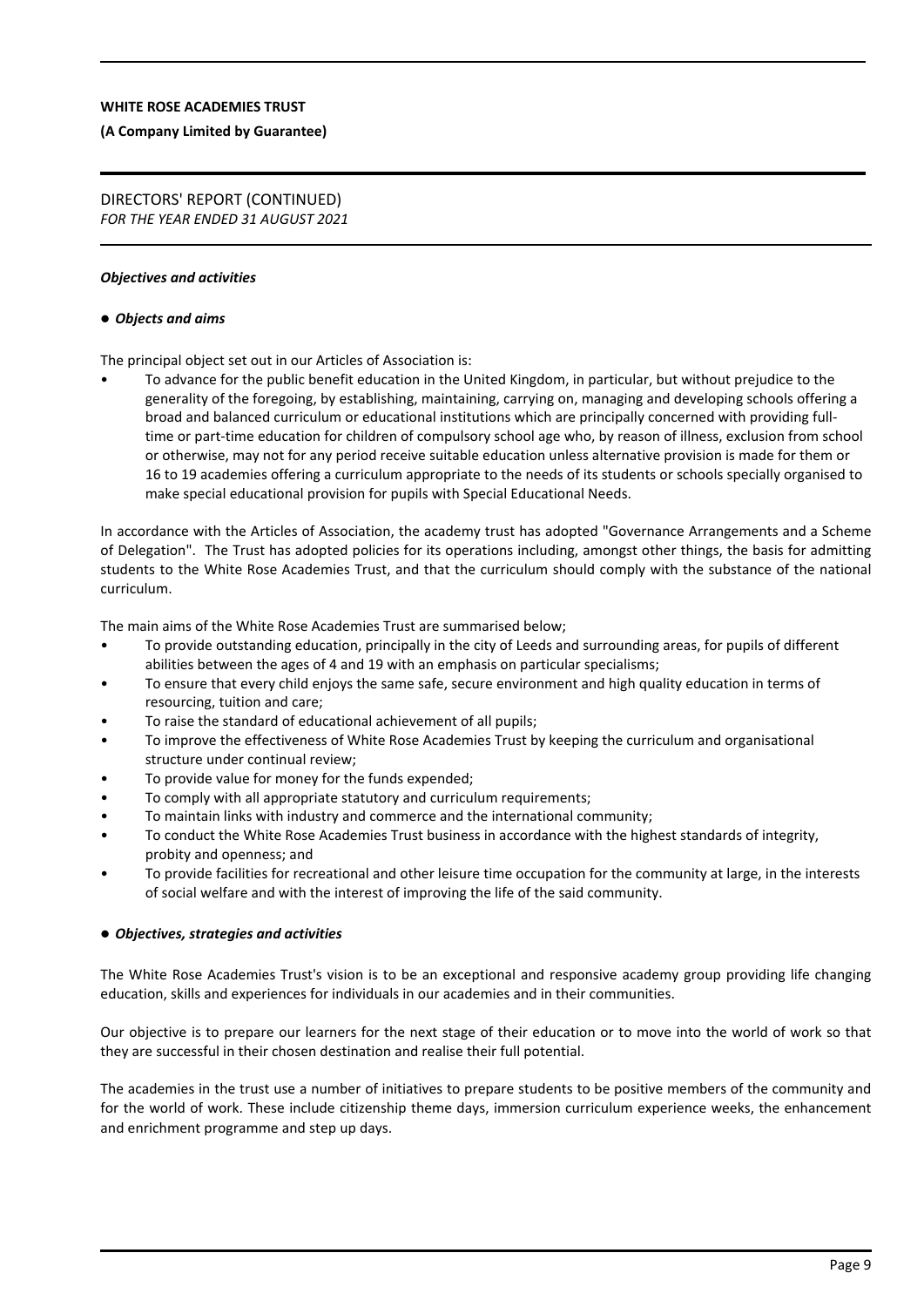#### **(A Company Limited by Guarantee)**

# DIRECTORS' REPORT (CONTINUED)

*FOR THE YEAR ENDED 31 AUGUST 2021*

#### **Objectives and activities (continued)**

#### *Public benefit*

In setting objectives and planning for activities, the Directors have given due consideration to general guidance published by the Charity Commission relating to public benefit, including the guidance 'Public benefit: running a charity (PB2)'.

#### *Strategic report*

#### *Achievements and performance*

#### *Key performance indicators*

The Board considers that the following are key performance indicators for the Trust:

- Pupil numbers (leading directly to the Education and Skills Funding Agency (ESFA) funding level);
- General financial stability;
- Staff costs as a percentage of total costs;
- Ofsted inspection outcomes;
- Student attendance;
- Academic outcomes for students;
- Students' positive and sustained destinations, post-16.

Building on the success of the previous years the following key achievements were made in 2020/21:

#### **High quality leadership and management**

- A revised leadership structure that will ensure growth is sustainable has been further embedded.
- The role of Executive Principal brings together strategic leadership and oversight of all four academies, the central School Improvement Team and any new academies into a single leadership structure.
- Stability in Principal positions has been secured. The Acting Principal at Leeds West Academy has now been appointed permanently to this position.
- Established a leadership forum to provide oversight in relation to the Trust risks, mitigations and actions associated with the Covid-19 pandemic.
- Strategic leadership of the operational aspects of the Trust is now secured through the appointment of a Trust Business Director.
- The Trust established a strategy and framework for effectively supporting all Academies and other service areas through the Covid-19 pandemic, which is ongoing.
- Migration to a new Management Information System was completed in September 2021. The new cloud-based system provides architecture designed specifically for Multi Academy trusts to enable more effective use of data to drive and monitor academy performance.

#### **Timely and skilful support for academies**

- Deployment of expertise from within the Trust School Improvement team and from all academies as required, are ongoing and leading to measurable improvement in targeted areas.
- A process of Peer Review has been established to drive quality and collaboration across the Trust. An augmented central school improvement team has been fully deployed to drive key strategic priorities within specific academies and also more widely across the Trust.
- Leadership structure as described above has enabled the development of a refined deployment model to support strategic areas for improvement based on identified risk.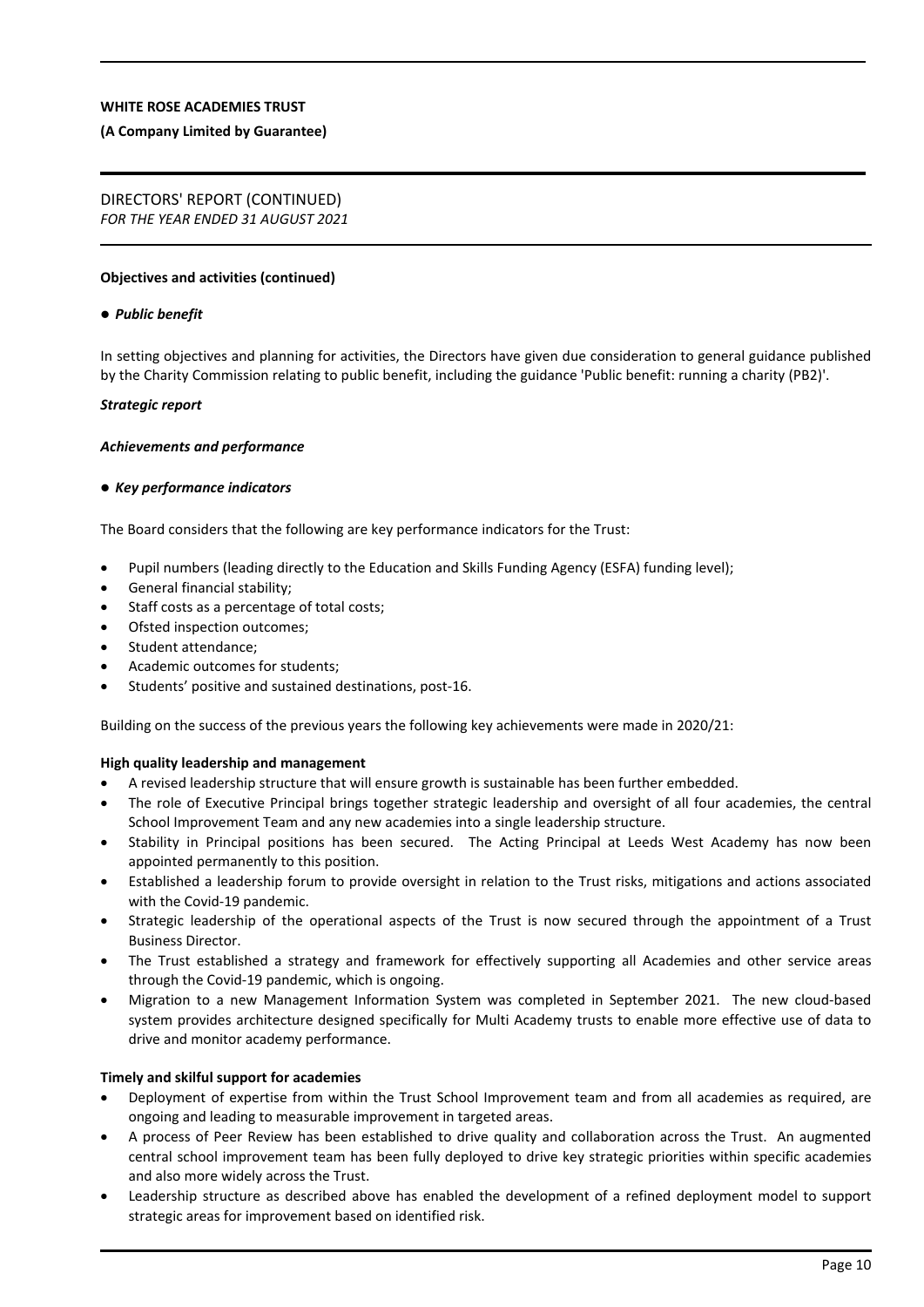#### **(A Company Limited by Guarantee)**

#### DIRECTORS' REPORT (CONTINUED) *FOR THE YEAR ENDED 31 AUGUST 2021*

#### **Strategic report (continued)**

#### **Achievements and performance (continued)**

 Leaders from across the Trust have secured designation as Visiting Fellows in support of the new National Professional Qualification (NPQ)Framework, facilitating on the NPQ for Senior Leadership, Leading Teaching and Learning and Leading Behaviour and Culture. The development of a WRAT-wide network of expert practitioners, both operationally and educationally, is ongoing and aims to provide appropriate capacity for a growing demand for school improvement support.

High quality learning

- All secondary academies within the trust are judged as 'good' schools by Ofsted. The fourth school is currently undesignated and is due its first inspection in 2022/23.
- Board appointed Academy Improvement Partner completed key quality visits and reported to the board, including a series of curriculum deep dives. All reports indicated the quality of education at all three academies remains 'good' with some areas of exceptional practice. The Academy Improvement Partner noted significant improvement at the new primary provision, a view that has been validated by external review by leaders from a local Teaching School Hub.
- The rapid development of a programme of remote learning, in keeping with the government 'Blended Learning' agenda has been established in response to Covid-19. The quality of this provision has been externally scrutinised by the board-appointed Academy Improvement Partner.
- High Performance Learning, as a key strategic catalyst for trust-wide continuous improvement, has been launched across all academies. The two-year programme, rooted in cutting edge research, provides a pathway to world-class status accreditation by 2023.
- Outcomes continue to improve for students progressing from WRAT academies. Whilst GCSE outcomes in 2021 are based on Teacher Assessed Grades and headline measures are therefore not published for 2021, the outcomes secured were based on a robust and externally scrutinised methodology, ensuring students were awarded grades that were based on strong evidence.
- The proportion of students leaving in 2021 securing positive destinations, is testament to the quality of teaching, careers education, advice and guidance delivered across the Trust. The rate at which students from White Rose Academies secure positive destinations post-16 stands at 97%.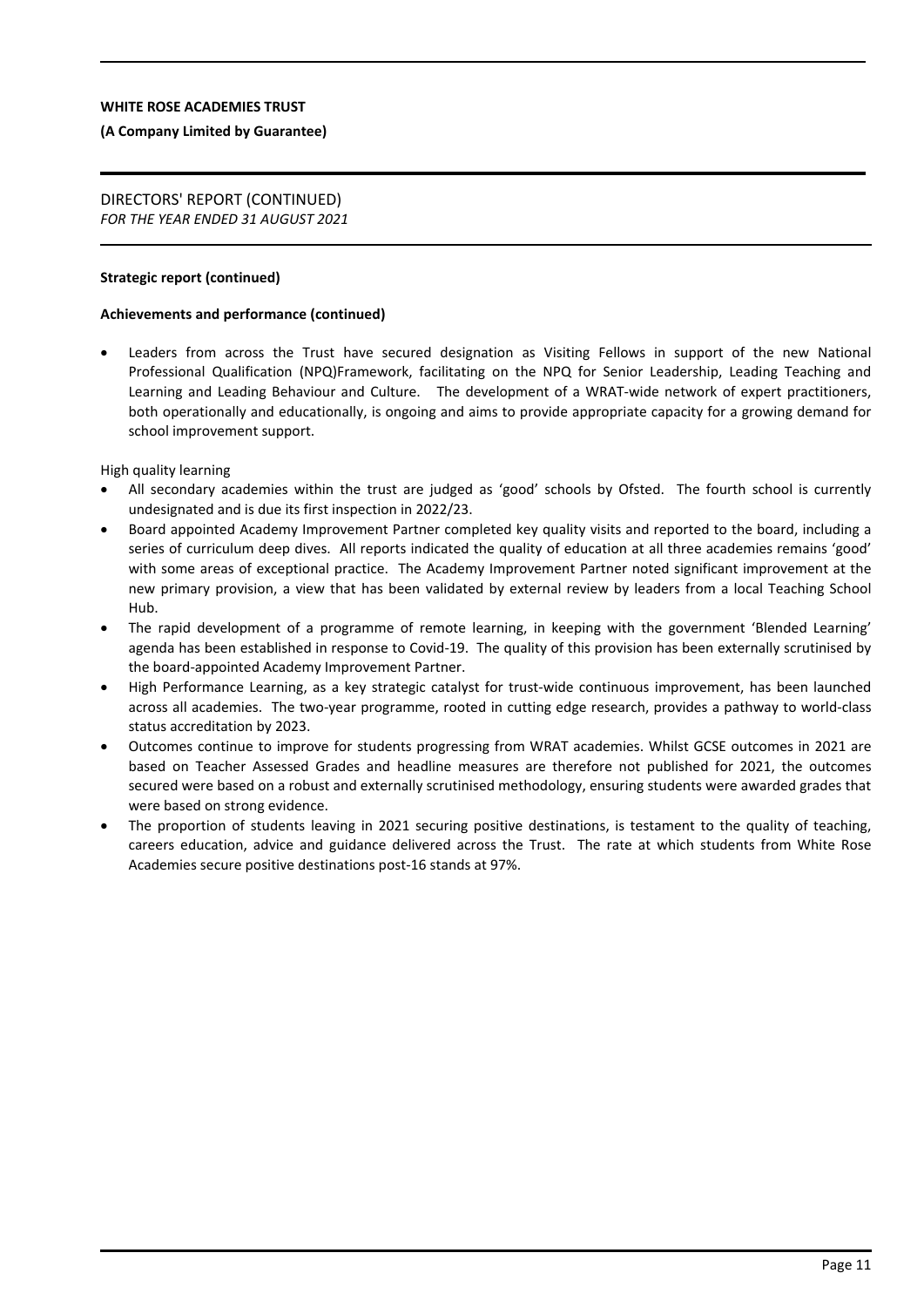#### **(A Company Limited by Guarantee)**

#### DIRECTORS' REPORT (CONTINUED) *FOR THE YEAR ENDED 31 AUGUST 2021*

#### **Strategic report (continued)**

#### **Achievements and performance (continued)**

#### **Grow sustainability to scale**

- The WRAT remains a small Trust with ambition and a clear mandate for growth supported by the Regional Schools Commissioner.
- The Trust remains committed to growth and continuously explores opportunity to exert further positive impact on the quality of education in the region.
- Appropriate due diligence work completed on first allocated sponsored academy and as a result, the Trust secured its fourth provision in December 2020; Mill Field Primary School joined as a sponsored primary academy and has subsequently changed its name to Alder Tree Primary Academy. This has added the first primary provision to the Trust's family of schools.
- One further academy is expected to join voluntarily in the next twelve months.
- Each Secondary academy has grown in popularity within their respective communities, evident in the number of students on roll, which has grown materially over the past four years, but most significantly in 2020/21 o Leeds City Academy's number on roll has grown to 797 and the school has been approached by Leeds City Council and agreed to accept further growth in student numbers for 2021/22.

o The number of students on roll at Leeds East Academy has grown further during 2020/21, and now stands at 987 for the year.

o Leeds West Academy is oversubscribed and has consistently recruited over its Published Admission Number (PAN) for the last five years. Leaders have worked closely with the local authority to consult on a permanent increase to its PAN to 300 from September 2021. This is supported by a £5M building programme to extend key facilities and create additional specialist teaching spaces to enable to school to safely and effectively educate as a school of 1,500 students by 2023.

 The Trust continues to explore and extend partnerships across the region. Ongoing high-level engagement with Local Authority partners, and through partnership with the Leeds Learning Alliance and the Bradford Teaching School Hub, to maximise opportunities for growth and influence in the region.

#### **Invest in the Workforce**

- The Trust Leadership and Wider Leadership Groups continued leading Trust-wide development thinking on:
	- o Wellbeing
	- o Recruitment and Retention
	- o Professional Development
	- o Curriculum design
	- o Teaching, learning and assessment
- The WRAT CPD programme continues to invest in the professional development of colleagues from all academies, underpinning effective induction, embracing the principles of the Early Career Framework and ensuring development is appropriate for all career stages, up to and including Principal level.

#### *Going concern*

The Directors have considered the continued impact of Covid-19 on the Trust's income and beneficiaries, as well as the wider economy. Whilst it is not considered practical to accurately assess the duration and extent of the disruption, the Directors are confident that they have plans in place to deal with and mitigate any financial losses that may arise. The Directors therefore consider that the level of reserves for the Trust are adequate. The Directors continue to adopt the going concern basis of preparation for these financial statements.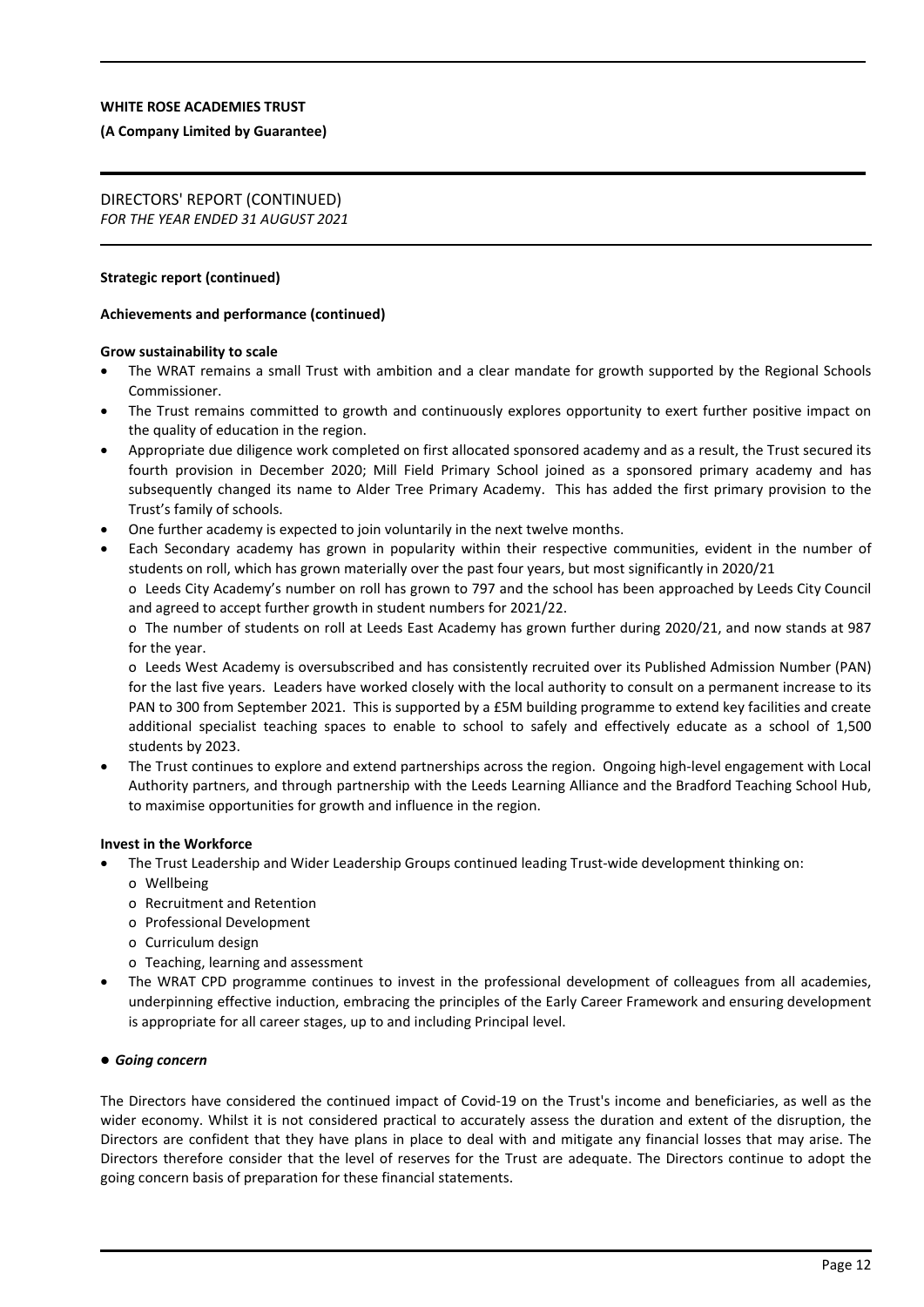#### **(A Company Limited by Guarantee)**

#### **Strategic report (continued)**

#### *Financial review*

#### *Review of financial period*

The majority of income for educational operations received by White Rose Academies Trust during the year was from the Education & Skills Funding Agency (ESFA) in the form of recurrent grants. The grants received to support the three academies in the Trust are restricted in their use to the purposes defined in the master funding agreement and deed of grant.

The White Rose Academies Trust also receives capital grants from the ESFA. In accordance with the Charities Statement of Recommended Practice, 'Accounting and reporting by Charities' (SORP 2019), such grants are shown in the Statement of Financial Activities as restricted income in the fixed asset fund. The restricted fixed asset fund balance is reduced by annual depreciation charges over the expected useful life of the assets concerned.

During the year ended 31 August 2021, total income was £30,707k (2020: £23,274k).

The operational surplus, excluding depreciation, pension liabilities and amounts inherited on conversion, shown in the General fund has increased by £415k in the year ended 31 August 2021 to £579k (2020: £473k) in the Restricted General fund and £309k (2020: £nil) in the Unrestricted General fund.

The net book value of tangible fixed assets at 31 August 2021 was £60,660k (2020: £57,350k).

As at the 31 August 2021 the trust had cash reserves and cash balances on deposit of £1,370k (2020: £1,327k).

#### *Reserves policy*

The directors review the reserve levels of the White Rose Academies Trust annually. This review encompasses the nature of income and expenditure streams, the need to match income with commitments and the nature of reserves.

The unrestricted reserves at 31 August 2021 of £309k (2020: £nil) are freely available for general purposes.

Restricted funds of £579k (2020: £473k) include those designated for a particular purpose such as unspent start-up grants which are disclosed in note 20 to these accounts. These funds will be expended as required dependent upon the level of core funding over the next three years.

#### *Investment policy*

Investments must be made only in accordance with written procedures approved by the board. In balancing risk against return the policy of White Rose Academies Trust is geared to risk reduction. Investment decisions take account of cash flows required to cover financial commitments.

All investments must be recorded in sufficient detail to identify the investment and to enable the current market value to be calculated. The information will normally be the date of purchase, the cost and description of the investment.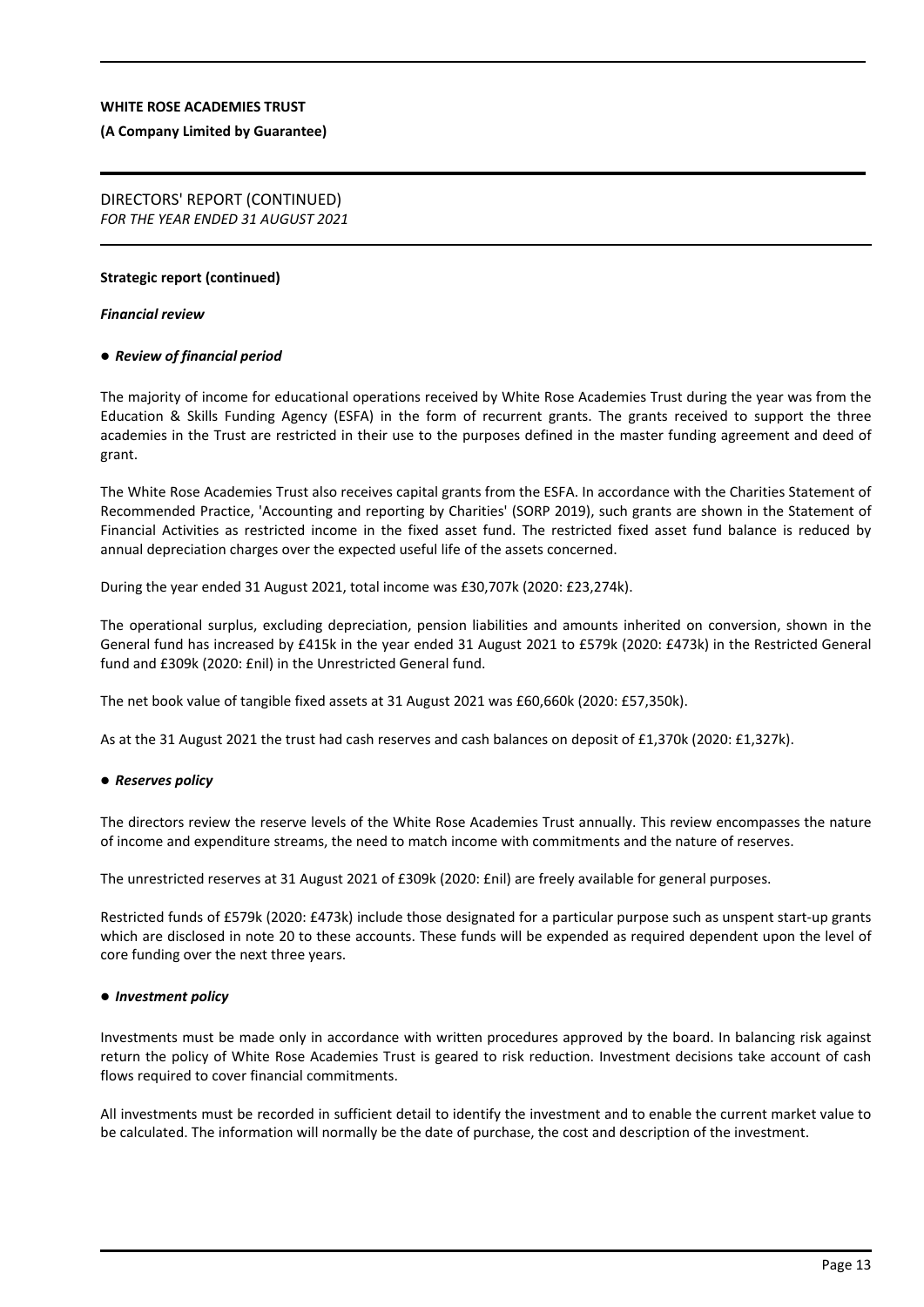#### **(A Company Limited by Guarantee)**

#### DIRECTORS' REPORT (CONTINUED) *FOR THE YEAR ENDED 31 AUGUST 2021*

#### *Principal risks and uncertainties*

The Trust is exposed to a range of risks and these risks are monitored and managed through the Risk Management Policy and Procedure that is in place at the Trust. Through this procedure, risk registers are maintained by each academy and a single risk register is maintained capturing the strategic risks for the whole trust. The strategic risk register is regularly reviewed by the senior leadership team and is also scrutinised by the Audit & Finance Committee. The Board regularly receive the strategic risk register and an annual risk report. The Trust has a range of internal controls that enable risks to be monitored and prompt mitigating action to be taken.

The Trust also utilises the services of external professionals, in areas such as health and safety, safeguarding and school improvement, who provide independent reports to Trustees on the trust's work to mitigate and alleviate risks in these key areas.

The principal risks to the Trust include:

1. Funding - The majority of the funding for the Trust's activities is in the form of grant funding from the ESFA and the Trust is exposed to the risk of changes to government policy and practice over which the Trust has no direct influence. The Trust is also monitoring the potential impact of Brexit on the communities where its academies are located and the impact on student numbers that could arise from the change in the composition of these communities.

2. Growth - Following the positive Ofsted results for the existing academies in the Trust in summer 2019, it is anticipated that the Trust will increase the number of academies in the coming years. Any growth opportunities will be subject to a rigorous due diligence process and the Trust will continually review its level of capacity in terms of personnel, processes and systems to ensure that the growth is managed in a controlled and sustainable manner.

3. Pensions - The trust continues to be exposed to the risk of future increases in the employer pension contributions arising from triennial revaluations in future years. The West Yorkshire Pension Fund continues to have a strong funding position (106% as at 31 March 2019) and the 2019 increase in the employers teachers' pension contributions was supported with grant funding. The potential financial impact of future increase in employers pension contributions for the two pension schemes will be kept under review.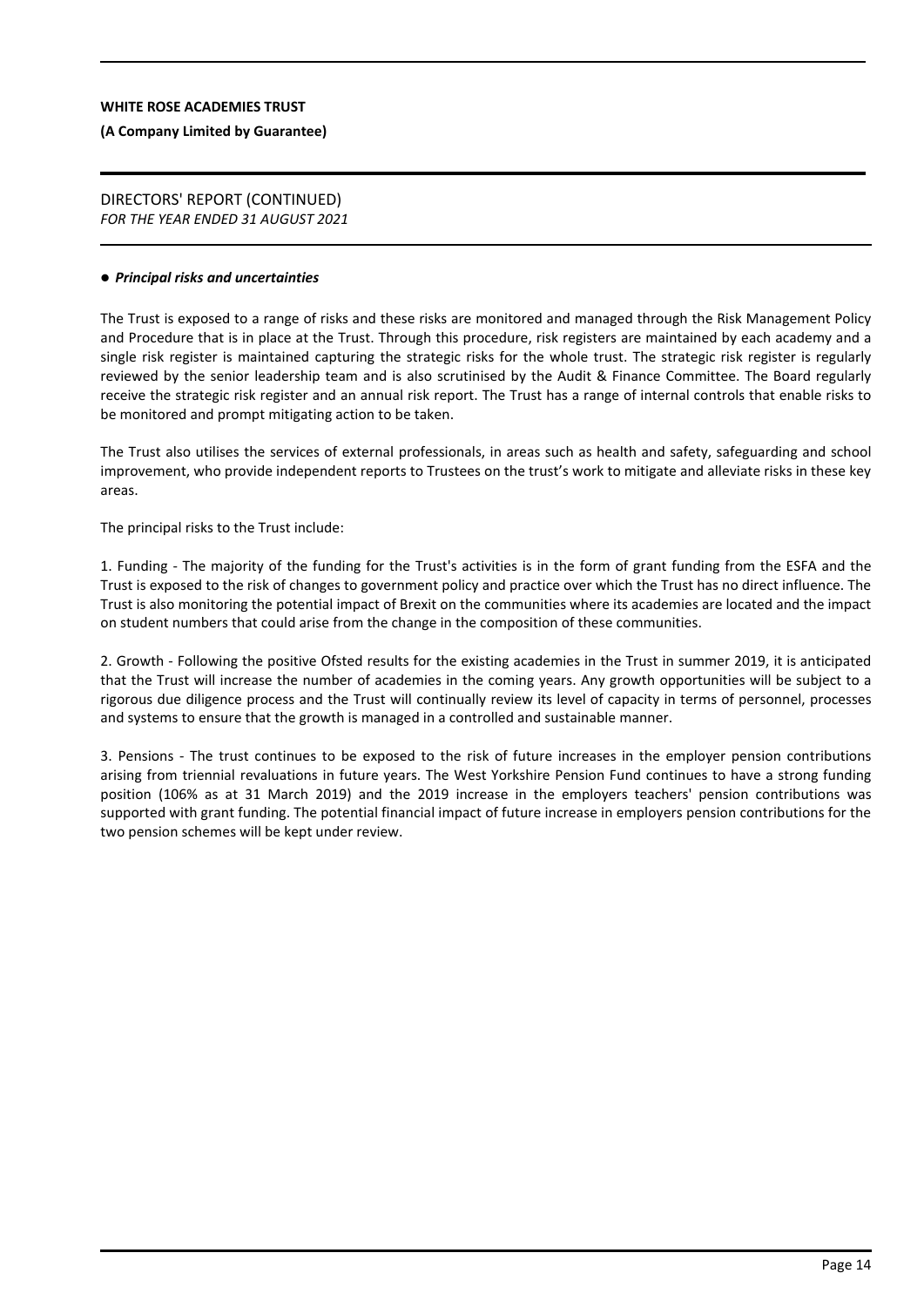#### **(A Company Limited by Guarantee)**

# DIRECTORS' REPORT (CONTINUED)

*FOR THE YEAR ENDED 31 AUGUST 2021*

#### **• Streamlined Energy and Carbon Reporting**

| UK Greenhouse Gas Emissions and Energy Use Data for the                                                |                                                |                                                |
|--------------------------------------------------------------------------------------------------------|------------------------------------------------|------------------------------------------------|
| 1 September 2020 to 31 August 2021<br>period                                                           | 2020-21                                        | 2019-20                                        |
| Energy consumption used to calculate emissions                                                         |                                                |                                                |
| Energy consumption breakdown<br>Gas<br>Electricity<br>Transport Fuel                                   | 3,285,593 kWh<br>2,003,638 kWh<br>16,330 miles | 2.235,980 kWh<br>1,109,960 kWh<br>25,221 miles |
| Scope 1 - Emissions in metric tonnes CO2e<br>Gas consumption<br>۰<br>Owned Transport - Mini Buses<br>٠ | 604<br>5                                       | 411<br>8                                       |
| Scope 2 - Emissions in metric tonnes CO2e<br>Purchased Electricity                                     | 467                                            | 284                                            |
| Scope 3 - Emissions in metric tonnes CO2e<br>Business travel in employee owned vehicles<br>٠           | 2                                              | 2                                              |
| Total gross emissions in metric tonnes CO2e                                                            | 1,078                                          | 705                                            |
| Intensity Ratio<br>Tonnes CO2e per pupil Oct 2020 census = 3,089 pupils                                | 0.349                                          | 0.244                                          |

#### **Quantification and Reporting Methodology**

We have followed the 2020 HM Government Environmental Reporting Guidelines. We have also used the Greenhouse Gas Reporting Protocol – Corporate Standard and have used the 2020 UK Government's conversion factors for company reporting.

#### **Intensity Measurement**

The chosen intensity measurement ratio is total gross emissions in metric tonnes CO2e per pupil, the recommended ratio for the sector.

#### **Measures taken to improve energy efficiency**

We have an ongoing programme to replace lighting units within our academies with energy efficient LED units.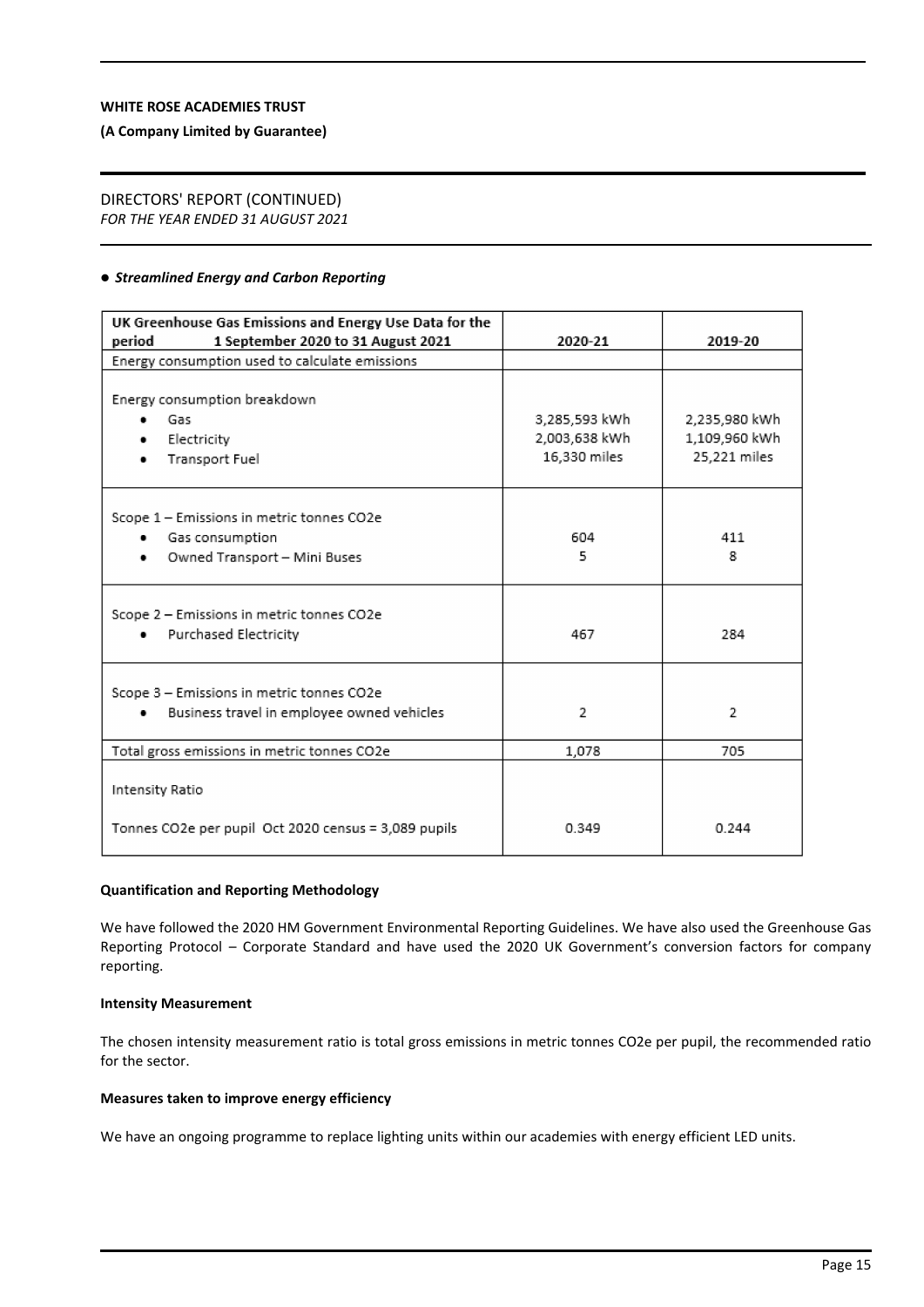#### **(A Company Limited by Guarantee)**

#### DIRECTORS' REPORT (CONTINUED) *FOR THE YEAR ENDED 31 AUGUST 2021*

#### *Fundraising*

The Academy Trust has not actively participated in fundraising practices in the financial year. However, the directors are aware of the requirements of the Charities (Protection and Social Investment) Act 2016 in relation to fundraising practices.

#### *Plans for future periods*

The Academy Trust plans to continue the work undertaken to improve reading and learning at its academies to further improve the educational experience provided to our young people. This will be delivered through the rigorous implementation of the locally developed Academy Development and Improvement Plans (ADIPs), shaped through the ongoing scrutiny and challenge of our external Academy Improvement Partner. The Academy Trust is implementing a framework with High Performance Learning (HPL) that is a research-based, pedagogy-led philosophy which will positively impact students. All four academies have designed their bespoke HPL Road Map to ensure the implementation of the philosophy aligns with strategic plans and this will be implemented over the next two years. The Academy Trust will explore potential growth opportunities that arise where the option is a logical step for the Trust and will result in sustained growth for the Trust. We will continue to invest in our staff and facilities to ensure that our students achieve the best possible outcomes.

#### *Employee involvement*

The Trust actively engages with all its employees on a continual basis and during the past year has:

- Undertaken a Trust wide annual staff survey, with 88% of staff stating that they were proud to work for the Trust
- Created a trust wide wellbeing group to develop a range of wellbeing initiatives, including the appointment of wellbeing representatives at each academy.
- Undertaken an extensive programme of communications to provide support to staff during the Covid-19 including the creation of a confidential staff welfare e-mail address for staff to raise concerns.

#### *Disclosure of information to auditors*

Insofar as the Directors are aware:

- there is no relevant audit information of which the charitable company's auditors are unaware, and
- that Directors have taken all steps that they ought to have taken to make themselves aware of any relevant audit information and to establish that the auditors are aware of that information.

The Directors' Report, incorporating a strategic report, was approved by order of the Board of Directors, as the company directors, and signed on its behalf by:

................................................ [Helena Phillips](https://eu1.documents.adobe.com/verifier?tx=CBJCHBCAABAAWfX6lVNyshcH8p2xAet-DSGSNjA1aZo6) (Dec 13, 2021 20:25 GMT)

**H Phillips** (Chair of Directors)

Date: Dec 13, 2021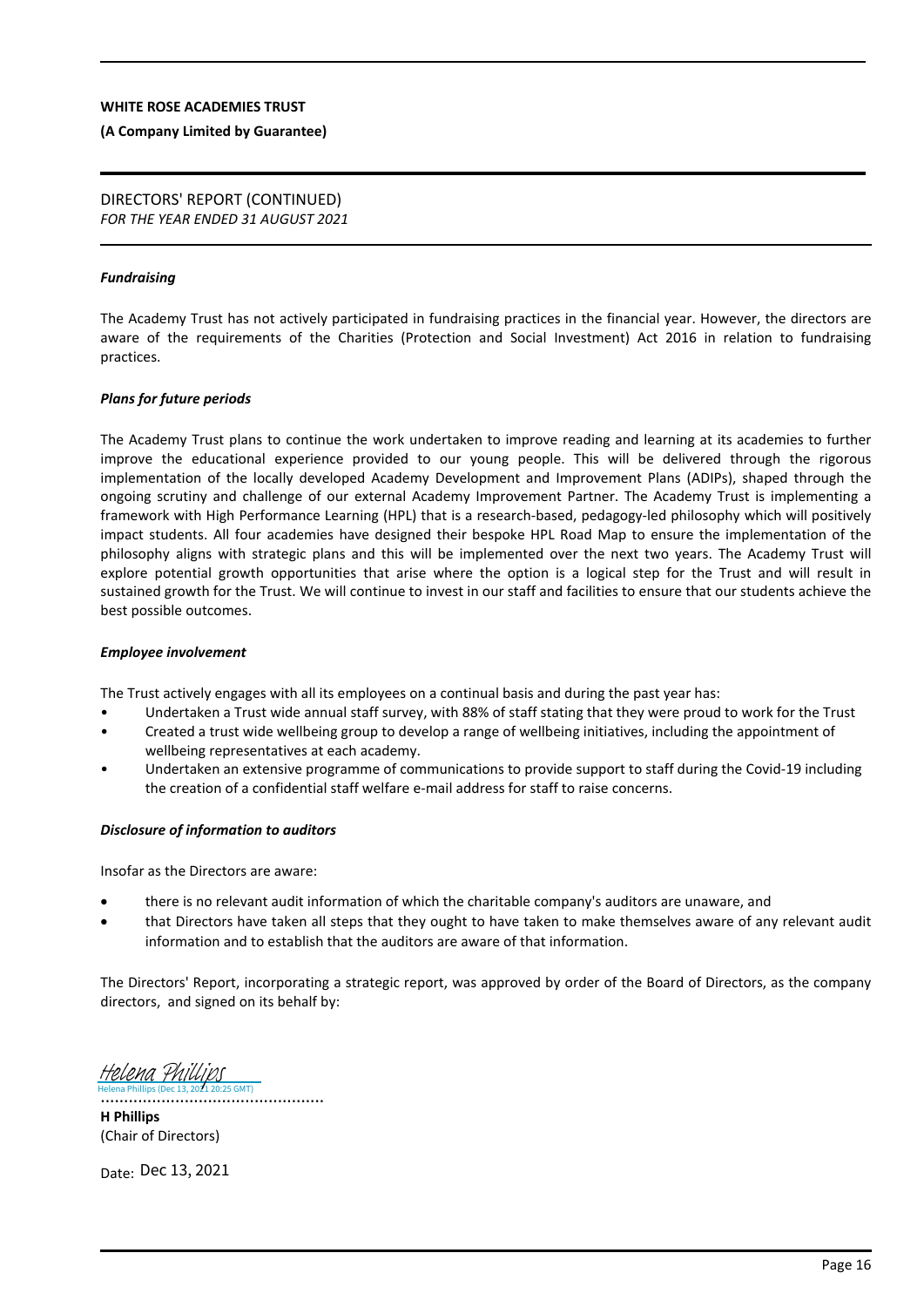### **(A Company Limited by Guarantee)**

## GOVERNANCE STATEMENT

#### **Scope of responsibility**

The Board of Directors has overall responsibility for ensuring that White Rose Academies Trust has an effective and appropriate system of control - financial and otherwise.

As directors, we have reviewed and taken account of the guidance in DfE's Governance Handbook and competency framework for governance.

The board delegates the day-to-day responsibility for running the Trust to the Chief Executive Officer. The Chief Executive Officer is also the Trust's Accounting Officer and is responsible for ensuring that financial controls conform with the requirements of both propriety and good financial management and comply with the requirements and responsibilities assigned to it in the funding agreement between White Rose Academies Trust and the Secretary of State for Education. The Accounting Officer is also responsible for reporting to the Board of Directors any material weaknesses or breakdowns in internal control.

The information provided in this section supplements that which is referred to in the Directors' Report and in the Statement of Directors' Responsibilities.

#### **Board of directors**

The board of directors have formally met 6 times during the year.

Attendance by directors at meetings of the Board was as follows:

| Director                               | Meetings attended | Out of a possible |
|----------------------------------------|-------------------|-------------------|
| H Philips, Chair                       | 6                 | 6                 |
| C Booth OBE                            | 6                 | 6                 |
| L Devenny                              | 4                 | 6                 |
| Cllr C Gruen                           | 5                 | 6                 |
| E Hiorns                               | 6                 | 6                 |
| P Morrissey                            | 5                 | 6                 |
| M Parkes                               | 4                 | 6                 |
| K A Pearlman-Shaw                      | 6                 | 6                 |
| D Strachan                             | 6                 | 6                 |
| A Whitaker                             | 6                 | 6                 |
| C Williams                             | 6                 | 6                 |
| A McMaster (appointed 4 February 2021) | 3                 | 4                 |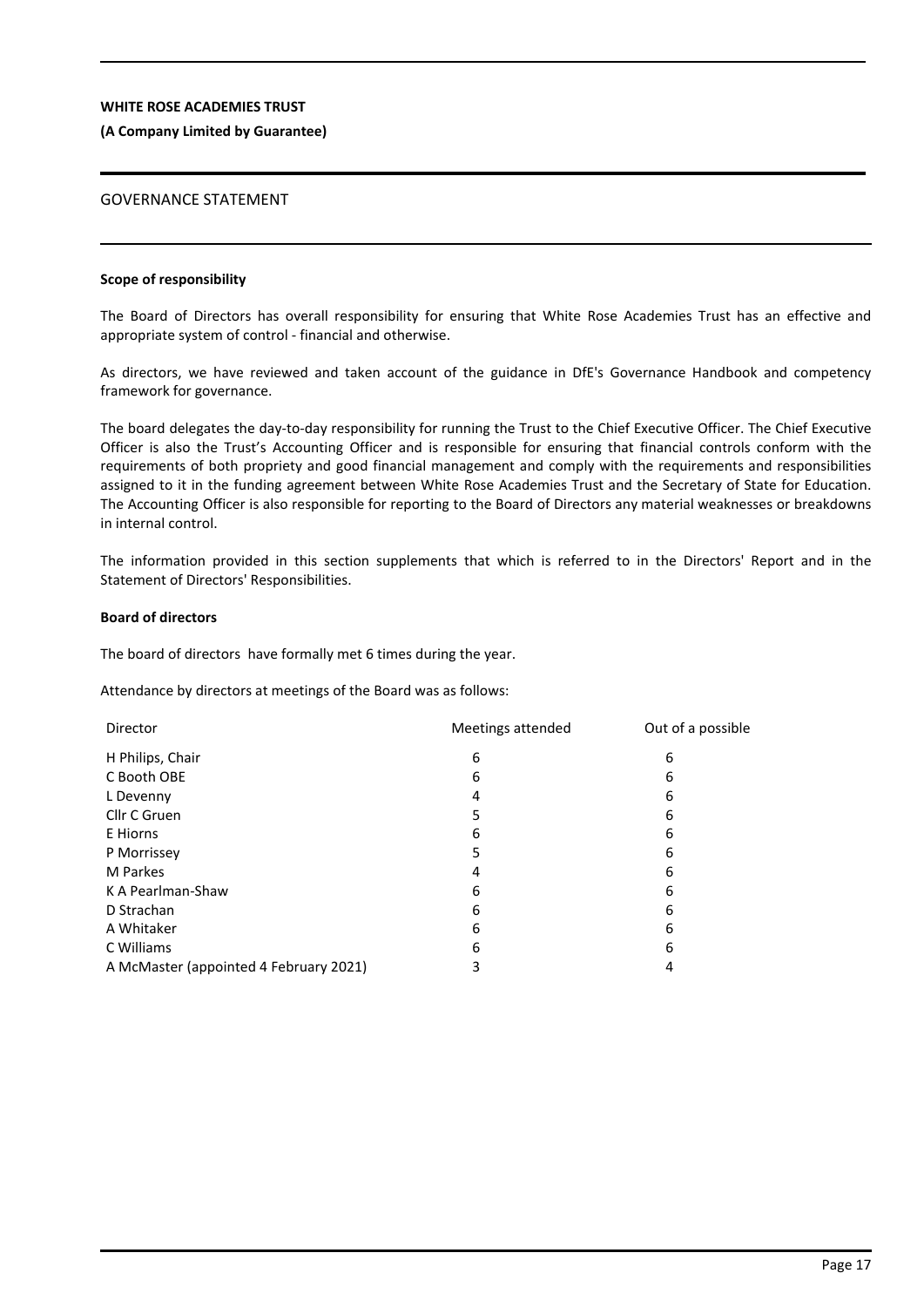#### **(A Company Limited by Guarantee)**

## GOVERNANCE STATEMENT (CONTINUED)

#### **Board of directors (continued)**

The Board having continued a Board Development Programme, sponsored by the Department for Education, during the year. The insight from this programme has been used to further develop the governance arrangements at the Trust.

As the Trust has matured, data and other information provided to the Board, Board Committee and Local Accountability Boards has been subject to ongoing review and enhancement.

All Terms of Reference and other constitutional documents and arrangements have been reviewed, with the aim of further increasing the range and rigour of information provided throughout the governance structure.

The Trust receives reports at each board meeting setting out financial performance to date and the forecast outturn position. Financial performance has been strong over the past two years and the trust is operating in a financially sustainable position.

#### **Audit Risk and Finance Committee**

The Audit Risk and Finance Committee is a committee of the Trust Board, established under the terms of Article 101 of the Trust's Articles of Association. The purpose of the committee is to assist the decision-making of the Trust by providing a process for independent checking of financial controls, systems, transactions and risks, independent of management.

The Academies Financial Handbook published by the Education Funding Agency (ESFA) requires that the Audit Risk and Finance Committee's work must focus on providing assurance to the Board of Directors that risks are being adequately identified and managed by reviewing the risks to internal financial control at the Trust; and agreeing a programme of work to address, and provide assurance on, those risks.

As part of a multi-academy trust (MAT), the Committee's oversight extends to the financial controls and risks at constituent academies.

The committee's oversight includes information submitted to DfE and ESFA that affects funding, including pupil number returns and funding claims completed by the Trust and its constituent academies, is accurate and in compliance with funding criteria.

The committee met formally 4 times during the year. Attendance during the year at meetings was as follows:

|                     | Meetings attended | Out of a possible |  |
|---------------------|-------------------|-------------------|--|
| L Devenny, Chair    | 4                 | 4                 |  |
| D Strachan          | 3                 | 4                 |  |
| C Williams          | 3                 | 4                 |  |
| C Blythe (co-opted) | 3                 |                   |  |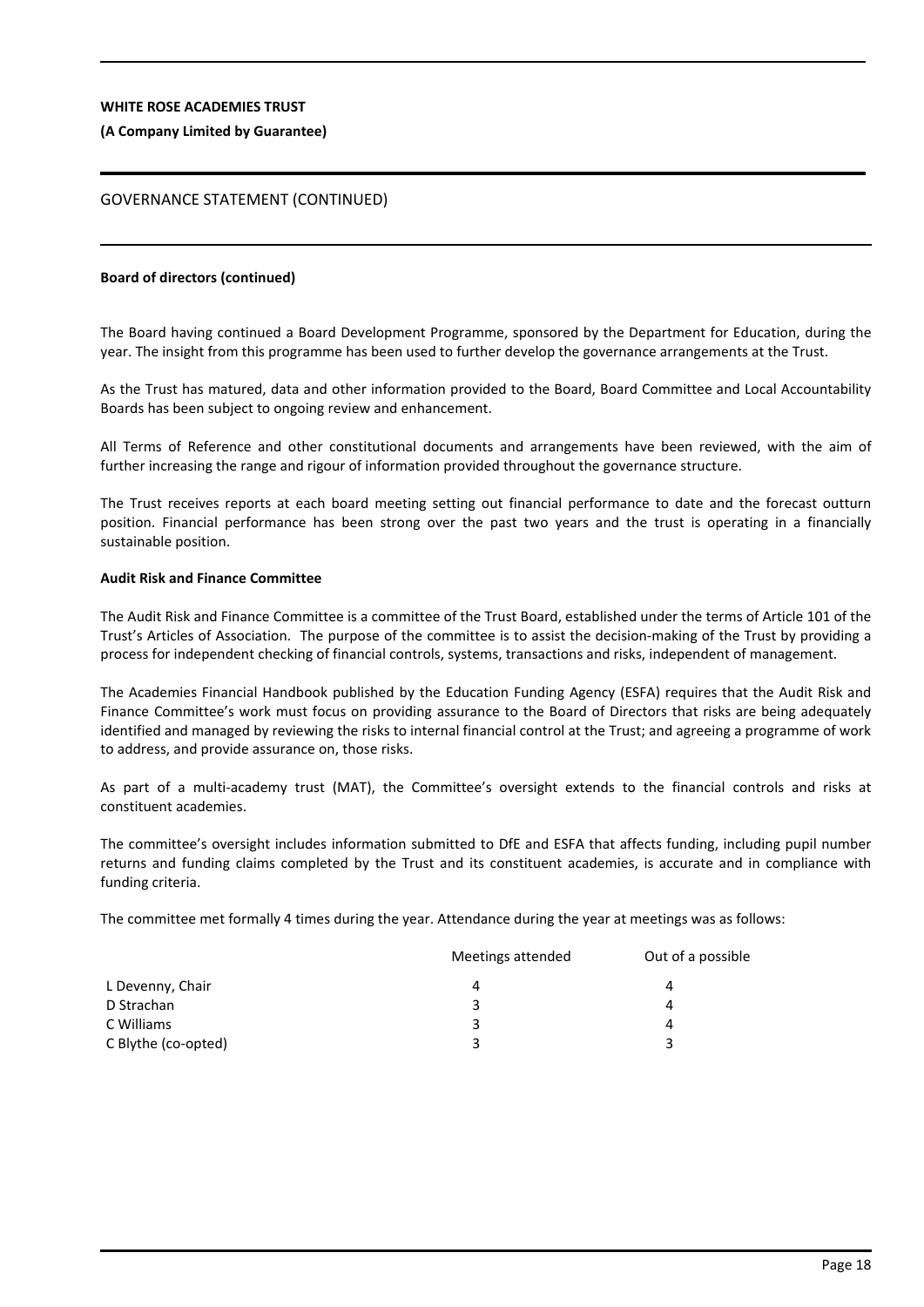#### **(A Company Limited by Guarantee)**

## GOVERNANCE STATEMENT (CONTINUED)

#### **Board of directors (continued)**

#### **Focus on Governance**

The Board re-engaged with the NGA's Development Programme during 2020/21 to develop and support excellent governance. The strongest area highlighted in the exercise related to effective accountability of the executive leadership, with trust and respect for the Chair and Clerk also being specially highlighted as an area of strength. Investing in board development demonstrates that the Trust values continual learning and will encourage others to continuously learn and develop, creating a vibrant learning organisation as well as demonstrating a commitment to ensuring that the organisation is kept safe and operating within legal and regulatory frameworks. In addition to the development programme, the Board sought further re-assurances regarding specific operating structures by utilising their subscription to the NGA's Gold Service and seeking legal advice.

Through the development of a Board action plan, a draft of which was shared with the Board at their meeting on 3 November 2021, the Board have committed to addressing areas for development and supporting executive management into the future.

#### **Review of value for money**

As accounting officer, the Chief Executive Officer has responsibility for ensuring that the Academy Trust delivers good value in the use of public resources. The Accounting Officer understands that value for money refers to the educational and wider societal outcomes achieved in return for the taxpayer resources received.

The Accounting Officer considers how the Trust's use of its resources has provided good value for money during each academic year, and reports to the board of directors where value for money can be improved, including the use of benchmarking data where appropriate. The Accounting Officer has delivered improved value for money during the year by:

- utilising the Central Trust team to provide support in academy improvement and various support services including Finance, HR, ICT, Marketing, Professional Development and Governance.
- recruitment to shared posts across a number of academies and the secondment of staff across the Trust. the adoption of common processes and systems in the academies across the Trust.
- the provision of a number of services from Luminate Education Group, the Trust Sponsor, on an at cost basis in compliance with the ESFA requirements.
- the procurement of a number of supplies across the Trust including multifunctional devices, grounds maintenance servicing, management information system and mechanical plant planned maintenance. These new contractual arrangements are expected to deliver improved value for money whilst minimising administrative burden.

#### **The purpose of the system of internal control**

The system of internal control is designed to manage risk to a reasonable level rather than to eliminate all risk of failure to achieve policies, aims and objectives. It can, therefore, only provide reasonable and not absolute assurance of effectiveness. The system of internal control is based on an on-going process designed to identify and prioritise the risks to the achievement of Academy Trust policies, aims and objectives, to evaluate the likelihood of those risks being realised and the impact should they be realised, and to manage them efficiently, effectively and economically. The system of internal control has been in place in White Rose Academies Trust for the year 1 September 2020 to 31 August 2021 and up to the date of approval of the annual report and financial statements.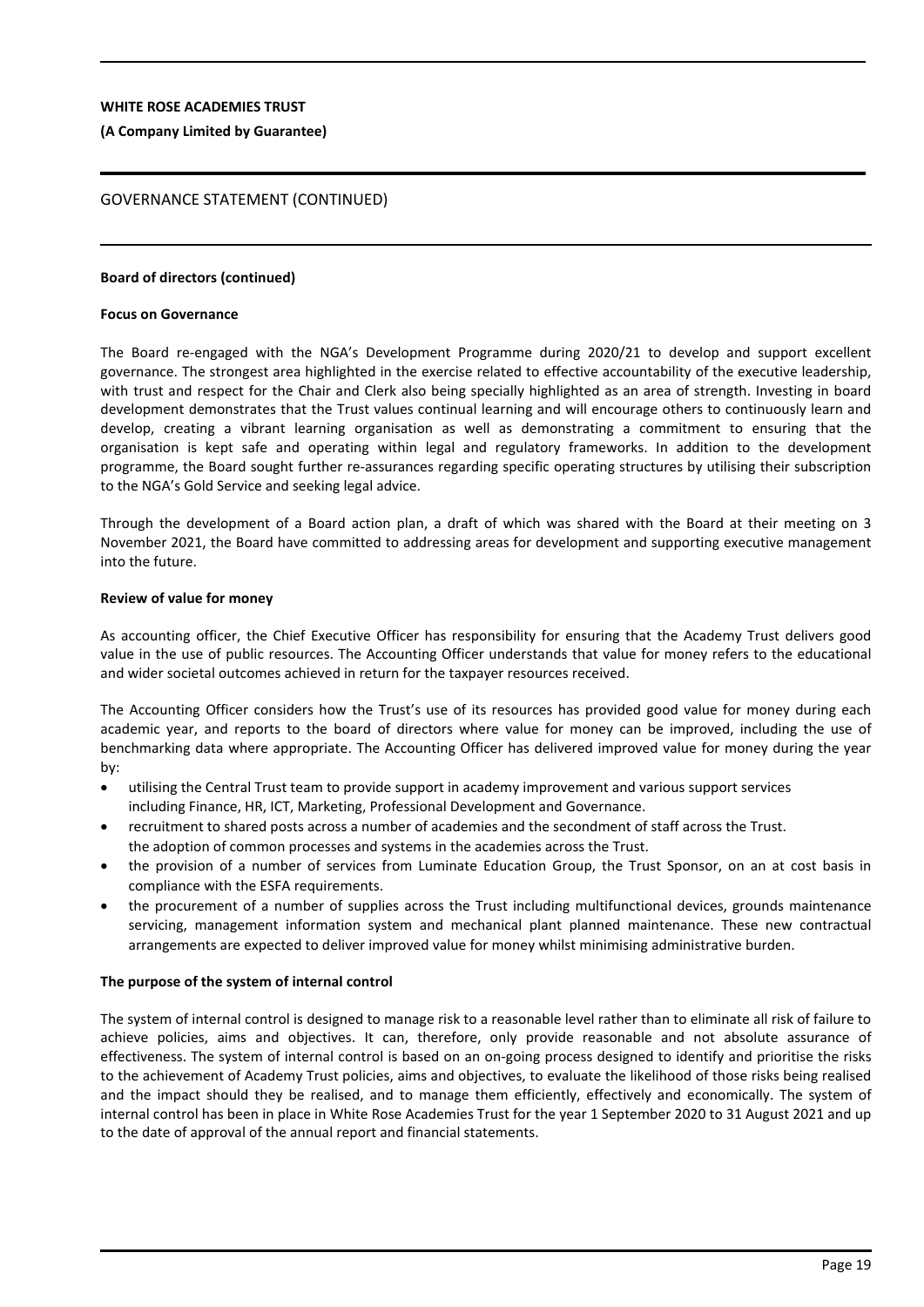#### **(A Company Limited by Guarantee)**

## GOVERNANCE STATEMENT (CONTINUED)

#### **Capacity to handle risk**

The board of directors has reviewed the key risks to which the Academy Trust is exposed together with the operating, financial and compliance controls that have been implemented to mitigate those risks. The board of directors is of the view that there is a formal ongoing process for identifying, evaluating and managing the Academy Trust's significant risks that has been in place for the year 1 September 2020 to 31 August 2021 and up to the date of approval of the annual report and financial statements. This process is regularly reviewed by the board of directors.

#### **The risk and control framework**

The Academy Trust's system of internal financial control is based on a framework of regular management information and administrative procedures including the segregation of duties and a system of delegation and accountability. In particular, it includes:

- comprehensive budgeting and monitoring systems with an annual budget and periodic financial reports which are reviewed and agreed by the board of directors
- regular reviews by the Audit Risk and Finance Committee of reports which indicate financial performance against the forecasts and of major purchase plans, capital works and expenditure programmes
- setting targets to measure financial and other performance
- clearly defined purchasing (asset purchase or capital investment) guidelines
- identification and management of risks

The Board of Directors has decided to employ Moorlands Learning Trust as internal auditor.

The internal auditor's role includes giving advice on financial matters and performing a range of checks on the Academy Trust's financial systems. In particular the checks carried out in the current period included:

- Health and safety
- Finance and procurement
- Data security

On a termly basis, the internal auditor reports to the board of directors through the Audit Risk and Finance Committee on the operation of the systems of control and on the discharge of the financial responsibilities and annually prepares an annual summary report to the committee outlining the areas reviewed, key findings, recommendations and conclusions to help the committee consider actions and assess year on year progress.

The internal auditor delivered their programme of work as planned and confirmed there were no material control issues noted during the testing.

#### **Review of effectiveness**

As Accounting Officer, the Chief Executive Officer has responsibility for reviewing the effectiveness of the system of internal control. During the year in question the review has been informed by:

- the work of both the internal and external auditors;
- the financial management and governance self-assessment process;
- the work of the executive managers within the Academy Trust who have responsibility for the development and maintenance of the internal control framework.

The Accounting Officer has been advised of the implications of the result of their review of the system of internal control by the Audit Risk and Finance Committee and a plan to ensure continuous improvement of the system is in place.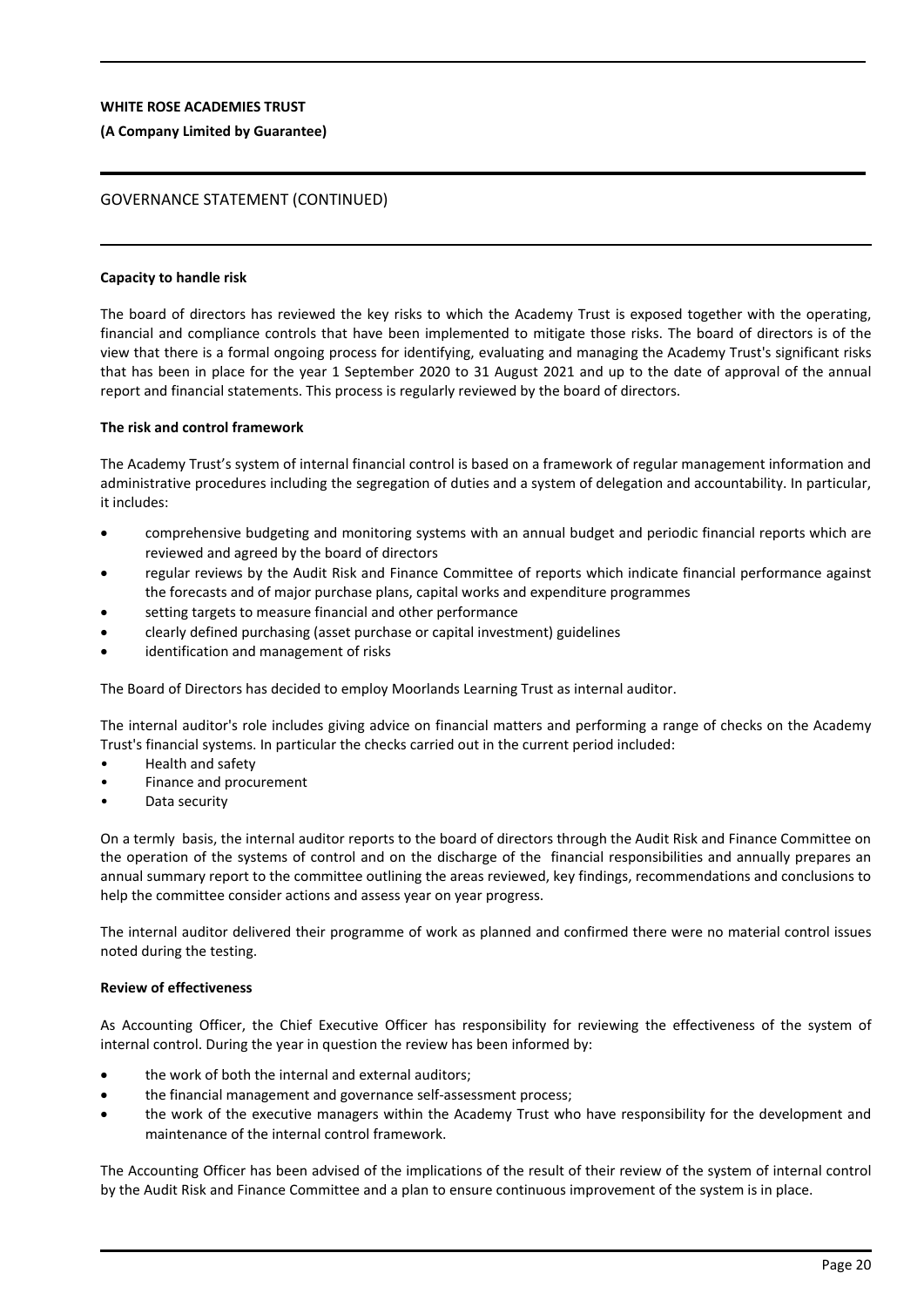## **(A Company Limited by Guarantee)**

## GOVERNANCE STATEMENT (CONTINUED)

Approved by order of the members of the Board of Directors and signed on their behalf by:

................................................ Helena Phillips (Dec 13, 2021 20:25 GMT) [Helena Phillips](https://eu1.documents.adobe.com/verifier?tx=CBJCHBCAABAAWfX6lVNyshcH8p2xAet-DSGSNjA1aZo6)

**H Phillips** Chair of Directors

Date: Dec 13, 2021

................................................ Andrew Whitaker (Dec 14, 2021 12:01 GMT) [Andrew Whitaker](https://eu1.documents.adobe.com/verifier?tx=CBJCHBCAABAAWfX6lVNyshcH8p2xAet-DSGSNjA1aZo6)

**A Whitaker** Accounting Officer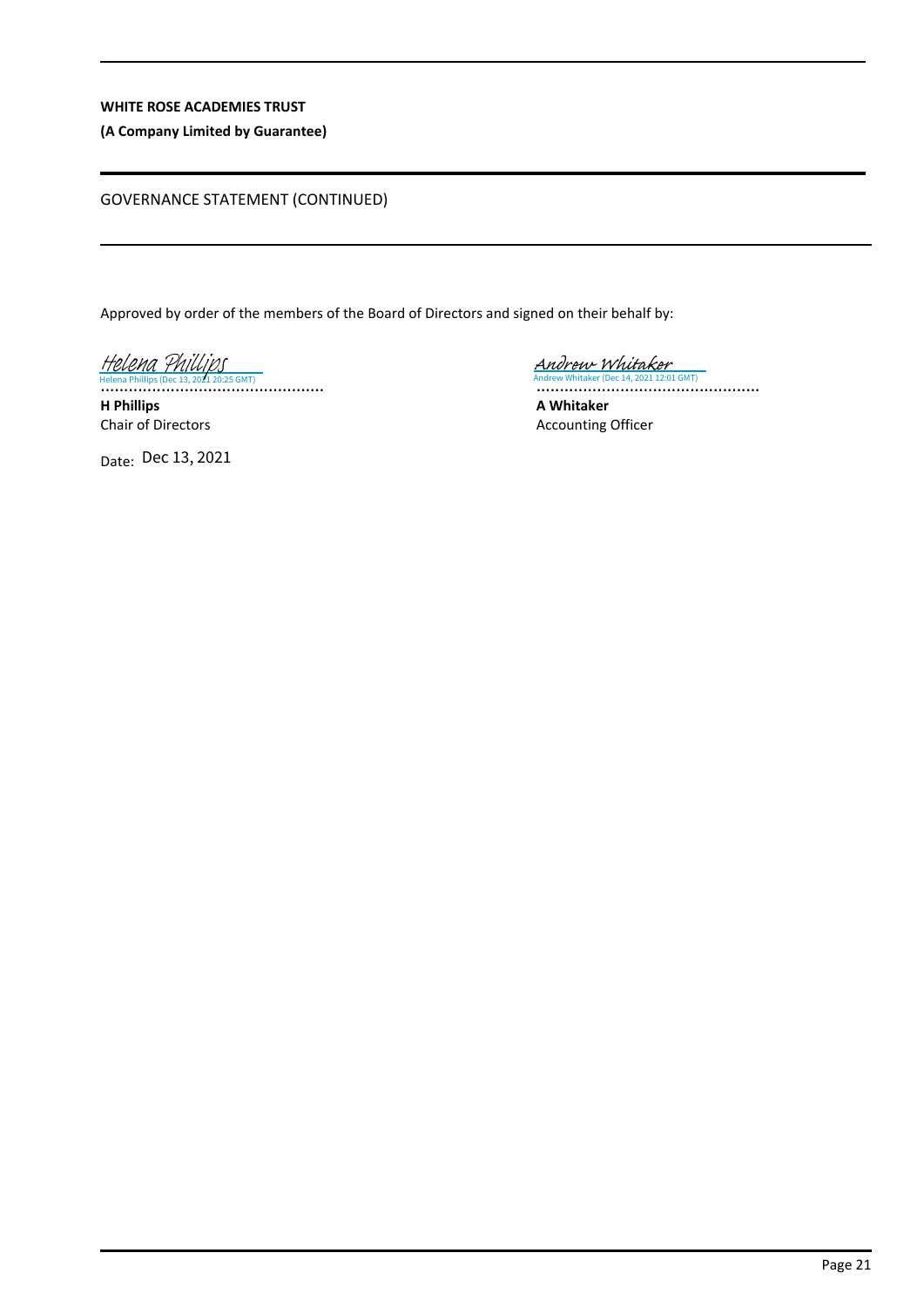#### **(A Company Limited by Guarantee)**

## STATEMENT ON REGULARITY, PROPRIETY AND COMPLIANCE

As Accounting Officer of White Rose Academies Trust I have considered my responsibility to notify the Academy Trust board of Directors and the Education & Skills Funding Agency (ESFA) of material irregularity, impropriety and noncompliance with terms and conditions of all funding received by the Academy Trust, under the funding agreement in place between the Academy Trust and the Secretary of State for Education. As part of my consideration I have had due regard to the requirements of the Academies Financial Handbook 2020.

I confirm that I and the Academy Trust board of Directors are able to identify any material irregular or improper use of all funds by the Academy Trust, or material non-compliance with the terms and conditions of funding under the Academy Trust's funding agreement and the Academies Financial Handbook 2020.

I confirm that the following instances of material irregularity, impropriety or funding non-compliance discovered to date have been notified to the board of Directors and ESFA. If any instances are identified after the date of this statement, these will be notified to the board of Directors and ESFA:

In July 2020 the Academy Trust board approved that the Academy Trust enter into a new contract for the provision of IT support services by Luminate Education Group, the trust sponsor, on the same basis as the existing arrangement.

Following approval by the Academy Trust board, approval to enter into this related party transaction was requested from the ESFA prior to commencement of the new contract on 1 September 2020. The ESFA have been in ongoing discussions regarding related party transactions, this approval request and governance issues, and the Academy Trust is supplying all requested information to assist the ESFA in determining its response.

At this date, the ESFA have yet to determine this request, but the Academy Trust continues to receive the service on an at cost, or less than cost basis from Luminate Education Group in advance of receiving confirmation of approval from the ESFA.

Andrew Whitaker (Dec 14, 2021 12:01 GMT) [Andrew Whitaker](https://eu1.documents.adobe.com/verifier?tx=CBJCHBCAABAAWfX6lVNyshcH8p2xAet-DSGSNjA1aZo6)

................................................

**A Whitaker** Accounting Officer

Date: Dec 14, 2021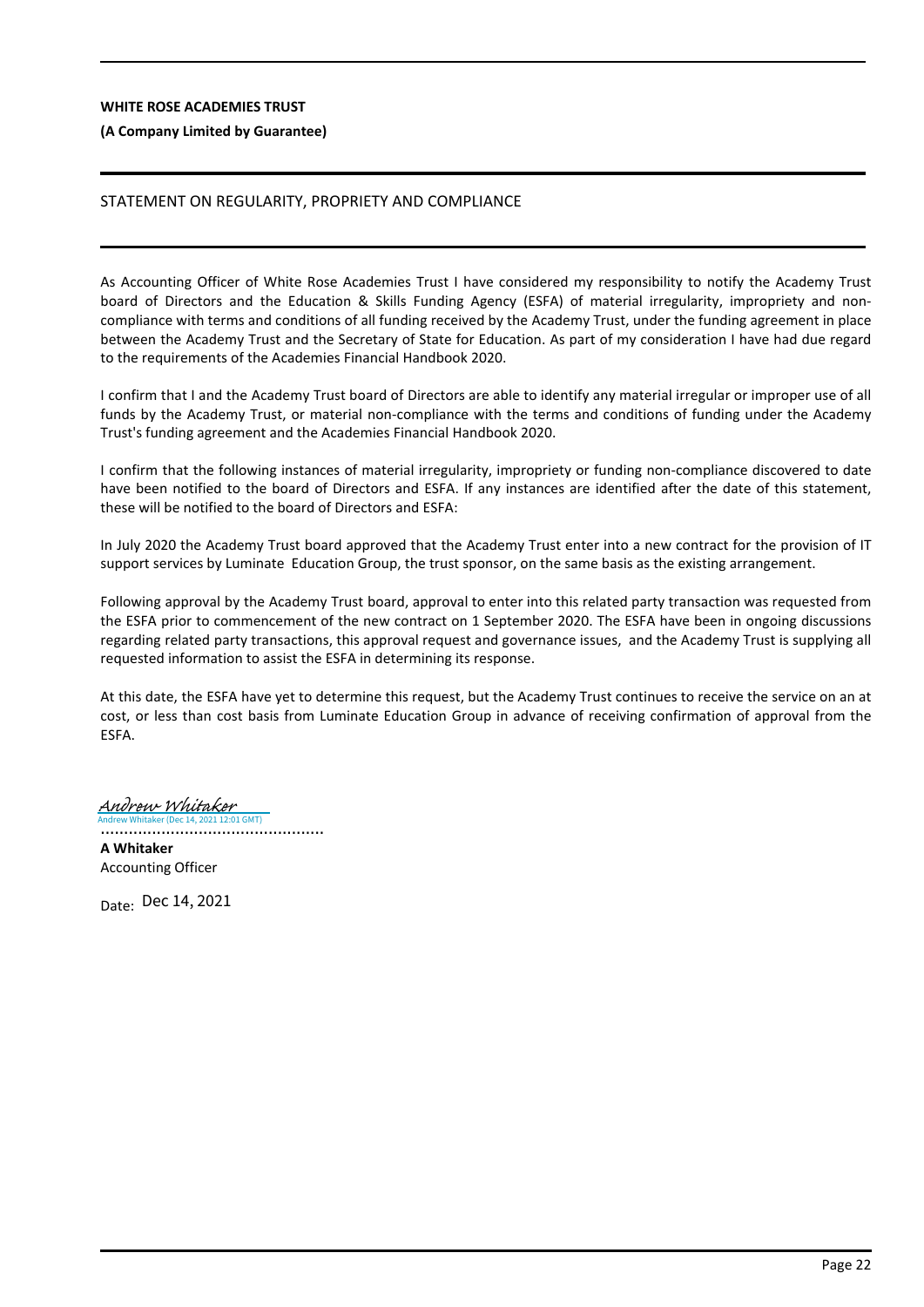#### **(A Company Limited by Guarantee)**

## STATEMENT OF DIRECTORS' RESPONSIBILITIES *FOR THE YEAR ENDED 31 AUGUST 2021*

The Directors (who are also the directors of the charitable company for the purposes of company law) are responsible for preparing the Directors' Report and the financial statements in accordance with the Academies Accounts Direction published by the Education and Skills Funding Agency, United Kingdom Accounting Standards (United Kingdom Generally Accepted Accounting Practice) and applicable law and regulations.

Company law requires the Directors to prepare financial statements for each financial year. Under company law, the Directors must not approve the financial statements unless they are satisfied that they give a true and fair view of the state of affairs of the charitable company and of its incoming resources and application of resources, including its income and expenditure, for that period. In preparing these financial statements, the Directors are required to:

- select suitable accounting policies and then apply them consistently;
- observe the methods and principles of the Charities SORP 2019 and the Academies Accounts Direction 2020 to 2021;
- make judgments and accounting estimates that are reasonable and prudent;
- state whether applicable UK Accounting Standards have been followed, subject to any material departures disclosed and explained in the financial statements;
- prepare the financial statements on the going concern basis unless it is inappropriate to presume that the charitable company will continue in business.

The Directors are responsible for keeping adequate accounting records that are sufficient to show and explain the charitable company's transactions and disclose with reasonable accuracy at any time the financial position of the charitable company and enable them to ensure that the financial statements comply with the Companies Act 2006. They are also responsible for safeguarding the assets of the charitable company and hence for taking reasonable steps for the prevention and detection of fraud and other irregularities.

The Directors are responsible for ensuring that in its conduct and operation the charitable company applies financial and other controls, which conform with the requirements both of propriety and of good financial management. They are also responsible for ensuring grants received from ESFA/DfE have been applied for the purposes intended.

The Directors are responsible for the maintenance and integrity of the corporate and financial information included on the charitable company's website. Legislation in the United Kingdom governing the preparation and dissemination of financial statements may differ from legislation in other jurisdictions.

Approved by order of the members of the Board of Directors and signed on its behalf by:

................................................ Helena Phillips (Dec 13, 2021 20:25 GMT) [Helena Phillips](https://eu1.documents.adobe.com/verifier?tx=CBJCHBCAABAAWfX6lVNyshcH8p2xAet-DSGSNjA1aZo6)

**H Phillips** Chair of Directors

Date: Dec 13, 2021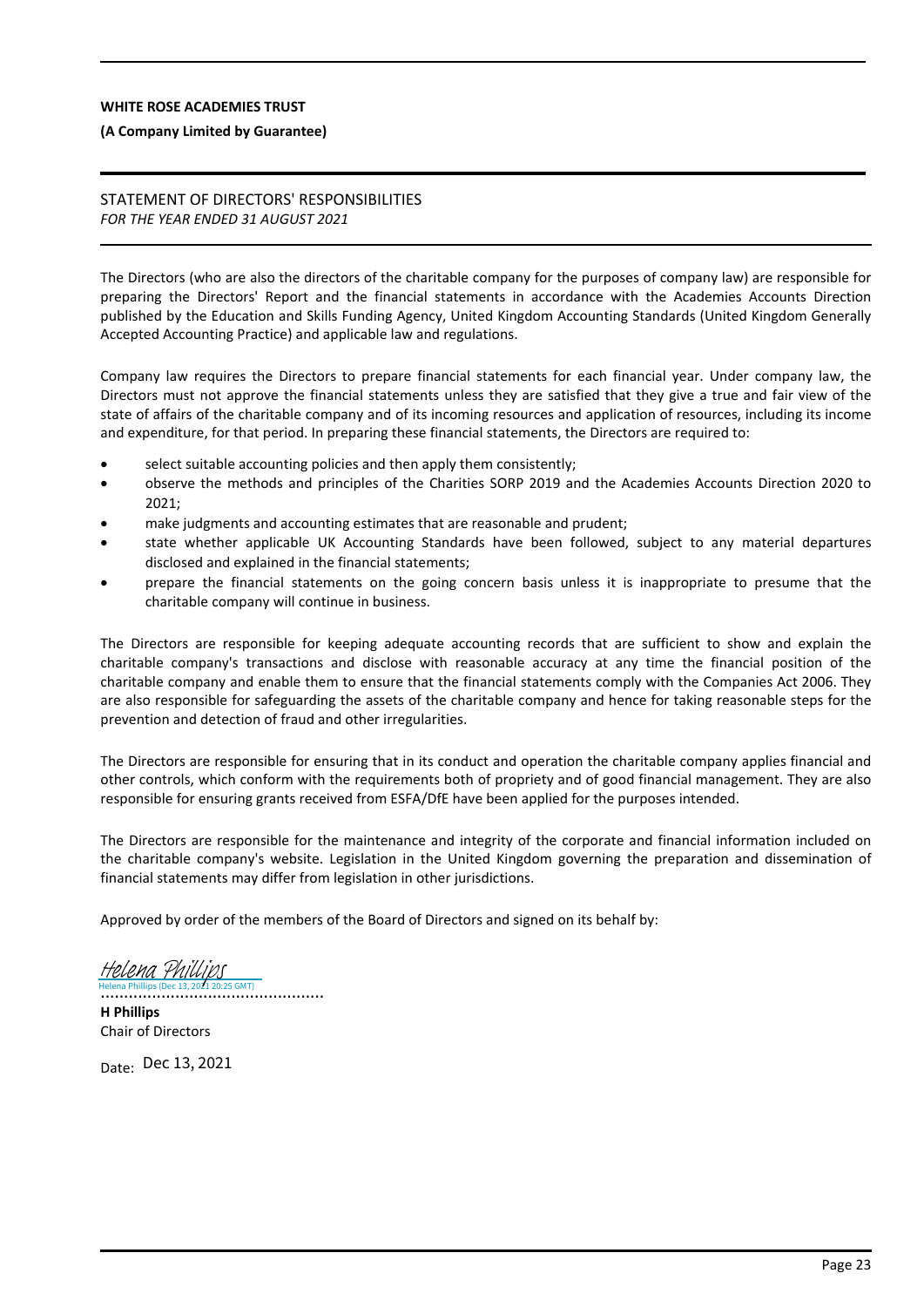#### **(A Company Limited by Guarantee)**

## INDEPENDENT AUDITORS' REPORT ON THE FINANCIAL STATEMENTS TO THE MEMBERS OF WHITE ROSE ACADEMIES TRUST

#### **Opinion**

We have audited the financial statements of White Rose Academies Trust (the 'academy trust') for the year ended 31 August 2021 which comprise the Statement of Financial Activities, the Balance Sheet, the Statement of Cash Flows and the related notes, including a summary of significant accounting policies. The financial reporting framework that has been applied in their preparation is applicable law, United Kingdom Accounting Standards (United Kingdom Generally Accepted Accounting Practice), including Financial Reporting Standard 102 'The Financial Reporting Standard applicable in the UK and Republic of Ireland', the Charities SORP 2019 and the Academies Accounts Direction 2020 to 2021 issued by the Education & Skills Funding Agency.

In our opinion the financial statements:

- give a true and fair view of the state of the Academy Trust's affairs as at 31 August 2021 and of its incoming resources and application of resources, including its income and expenditure for the year then ended;
- have been properly prepared in accordance with United Kingdom Generally Accepted Accounting Practice; and
- have been prepared in accordance with the requirements of the Companies Act 2006, the Charities SORP 2019 and the Academies Accounts Direction 2020 to 2021 issued by the Education & Skills Funding Agency.

#### **Basis for opinion**

We conducted our audit in accordance with International Standards on Auditing (UK) (ISAs (UK)) and applicable law. Our responsibilities under those standards are further described in the Auditors' responsibilities for the audit of the financial statements section of our report. We are independent of the Academy Trust in accordance with the ethical requirements that are relevant to our audit of the financial statements in the United Kingdom, including the Financial Reporting Council's Ethical Standard, and we have fulfilled our other ethical responsibilities in accordance with these requirements. We believe that the audit evidence we have obtained is sufficient and appropriate to provide a basis for our opinion.

#### **Conclusions relating to going concern**

In auditing the financial statements, we have concluded that the Directors' use of the going concern basis of accounting in the preparation of the financial statements is appropriate.

Based on the work we have performed, we have not identified any material uncertainties relating to events or conditions that, individually or collectively, may cast significant doubt on the Academy Trust's ability to continue as a going concern for a period of at least twelve months from when the financial statements are authorised for issue.

Our responsibilities and the responsibilities of the Directors with respect to going concern are described in the relevant sections of this report.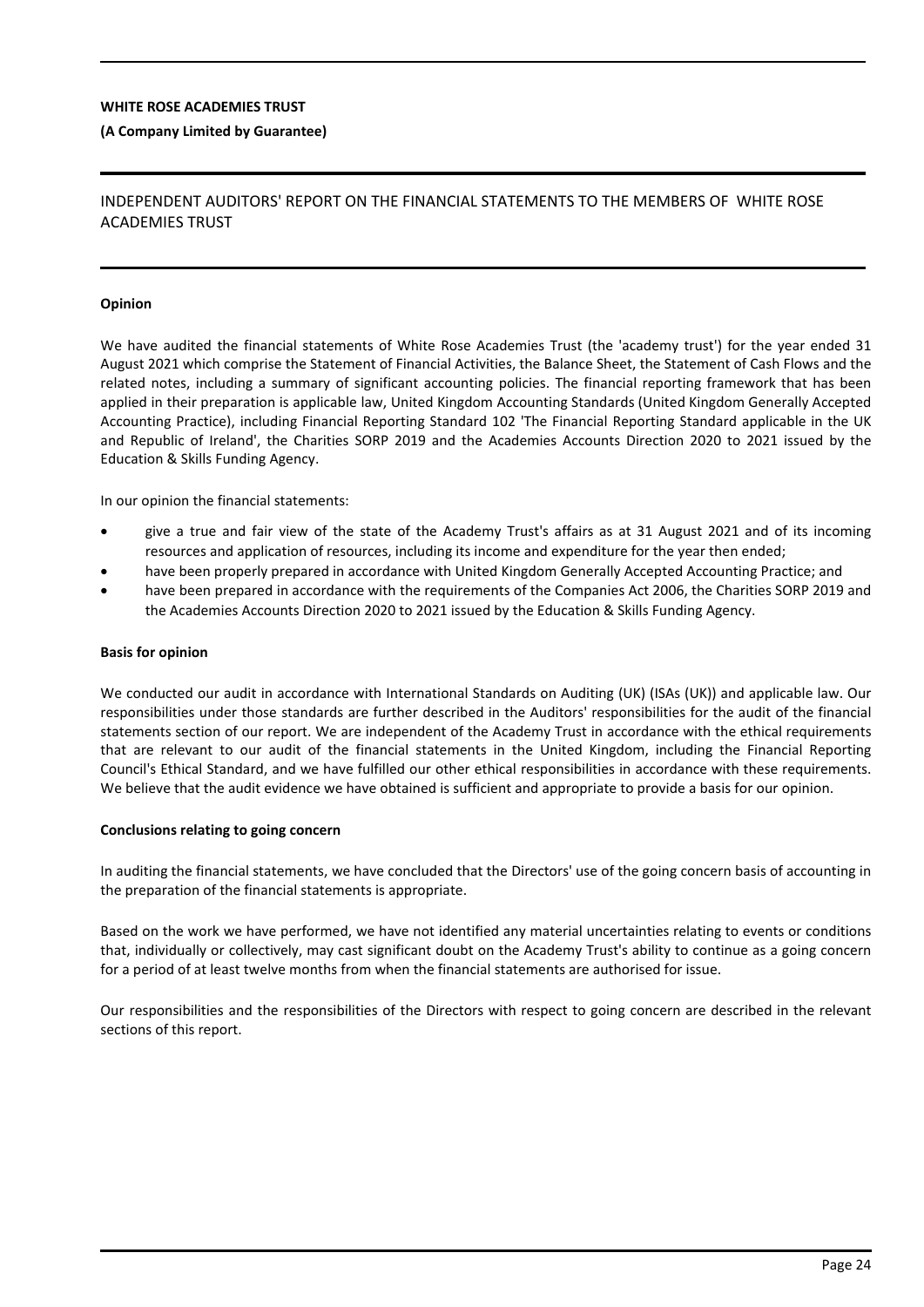#### **(A Company Limited by Guarantee)**

## INDEPENDENT AUDITORS' REPORT ON THE FINANCIAL STATEMENTS TO THE MEMBERS OF WHITE ROSE ACADEMIES TRUST (CONTINUED)

#### **Other information**

The other information comprises the information included in the Annual Report other than the financial statements and our Auditors' Report thereon. The Directors are responsible for the other information contained within the Annual Report. Our opinion on the financial statements does not cover the other information and, except to the extent otherwise explicitly stated in our report, we do not express any form of assurance conclusion thereon. Our responsibility is to read the other information and, in doing so, consider whether the other information is materially inconsistent with the financial statements or our knowledge obtained in the course of the audit, or otherwise appears to be materially misstated. If we identify such material inconsistencies or apparent material misstatements, we are required to determine whether this gives rise to a material misstatement in the financial statements themselves. If, based on the work we have performed, we conclude that there is a material misstatement of this other information, we are required to report that fact.

We have nothing to report in this regard.

#### **Opinion on other matters prescribed by the Companies Act 2006**

In our opinion, based on the work undertaken in the course of the audit:

- the information given in the Directors' Report incorporating the Strategic Report for the financial year for which the financial statements are prepared is consistent with the financial statements.
- the Strategic Report and the Directors' Report have been prepared in accordance with applicable legal requirements.

#### **Matters on which we are required to report by exception**

In the light of our knowledge and understanding of the Academy Trust and its environment obtained in the course of the audit, we have not identified material misstatements in the Strategic Report and the Directors' Report.

We have nothing to report in respect of the following matters in relation to which the Companies Act 2006 requires us to report to you if, in our opinion:

- adequate accounting records have not been kept, or returns adequate for our audit have not been received from branches not visited by us; or
- the financial statements are not in agreement with the accounting records and returns; or
- certain disclosures of Directors' remuneration specified by law are not made; or
- we have not received all the information and explanations we require for our audit.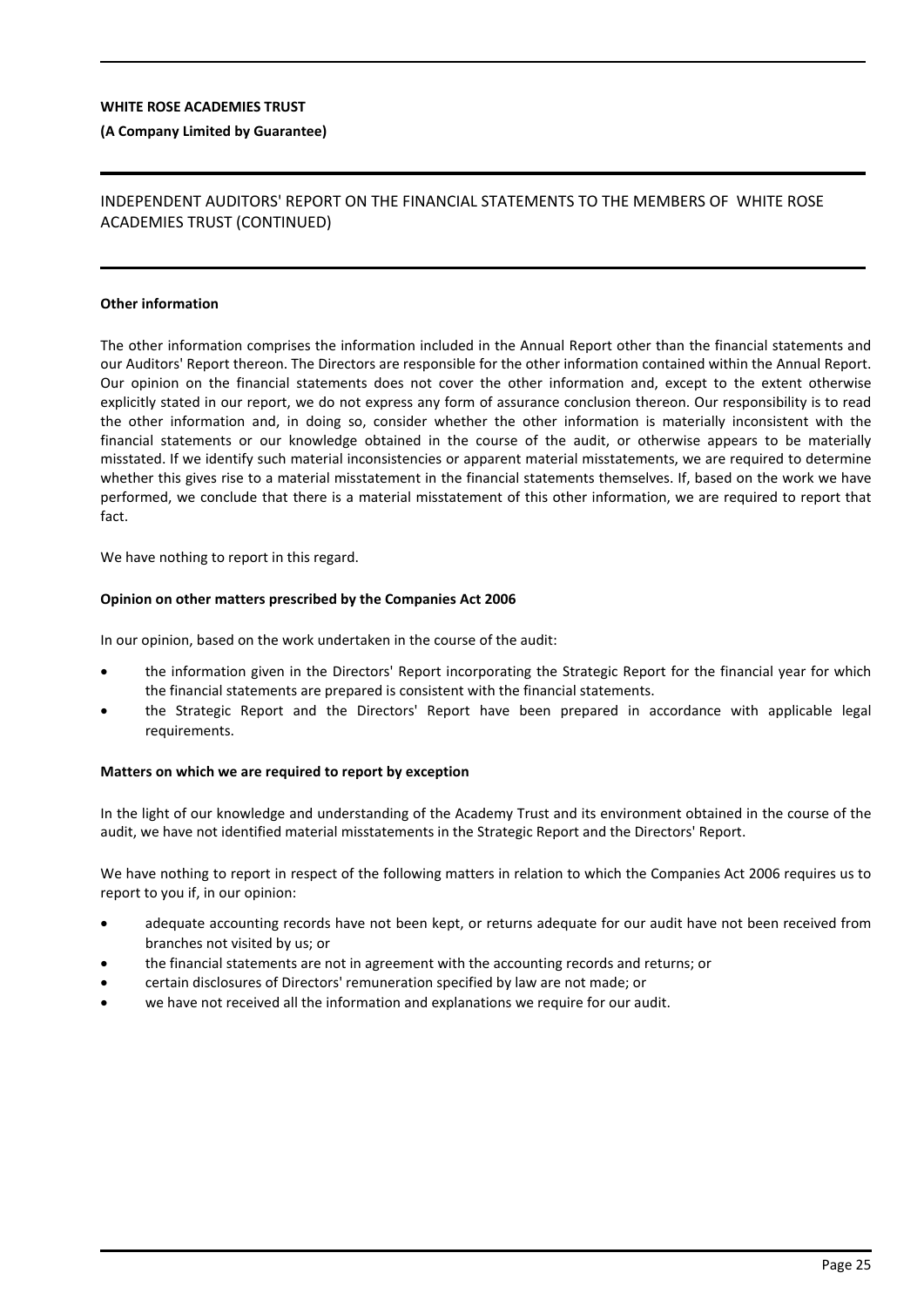#### **(A Company Limited by Guarantee)**

## INDEPENDENT AUDITORS' REPORT ON THE FINANCIAL STATEMENTS TO THE MEMBERS OF WHITE ROSE ACADEMIES TRUST (CONTINUED)

#### **Responsibilities of directors**

As explained more fully in the Directors' Responsibilities Statement, the Directors (who are also the directors of the Academy Trust for the purposes of company law) are responsible for the preparation of the financial statements and for being satisfied that they give a true and fair view, and for such internal control as the Directors determine is necessary to enable the preparation of financial statements that are free from material misstatement, whether due to fraud or error.

In preparing the financial statements, the Directors are responsible for assessing the Academy Trust's ability to continue as a going concern, disclosing, as applicable, matters related to going concern and using the going concern basis of accounting unless the Directors either intend to liquidate the Academy Trust or to cease operations, or have no realistic alternative but to do so.

#### **Auditors' responsibilities for the audit of the financial statements**

Our objectives are to obtain reasonable assurance about whether the financial statements as a whole are free from material misstatement, whether due to fraud or error, and to issue an Auditors' Report that includes our opinion. Reasonable assurance is a high level of assurance, but is not a guarantee that an audit conducted in accordance with ISAs (UK) will always detect a material misstatement when it exists. Misstatements can arise from fraud or error and are considered material if, individually or in the aggregate, they could reasonably be expected to influence the economic decisions of users taken on the basis of these financial statements.

Irregularities, including fraud, are instances of non-compliance with laws and regulations. We design procedures in line with our responsibilities, outlined above, to detect material misstatements in respect of irregularities, including fraud. The extent to which our procedures are capable of detecting irregularities, including fraud is detailed below:

Our approach to identifying and assessing the risks of material misstatement in respect of irregularities, including fraud and non-compliance with laws and regulations, was as follows:

- we identified the laws and regulations applicable to the academy trust through discussions with management, and from our knowledge and experience of the sector;
- we focused on specific laws and regulations which we considered may have a direct material effect on the accounts or the operations of the academy trust, including the Charities Act 2011 and the guidance issued by the ESFA;
- we assessed the extent of compliance with the laws and regulations identified above through making enquiries of management and inspecting correspondence with the regulators; and
- identified laws and regulations were communicated within the audit team and the team remained alert to instances of non-compliance throughout the audit.

We assessed the susceptibility of the academy trust's accounts to material misstatement, including obtaining an understanding of how fraud might occur, by:

- making enquiries of management as to where they considered there was susceptibility to fraud, their knowledge of actual, suspected and alleged fraud; and
- considering the internal controls in place to mitigate risks of fraud and non-compliance with laws and regulations.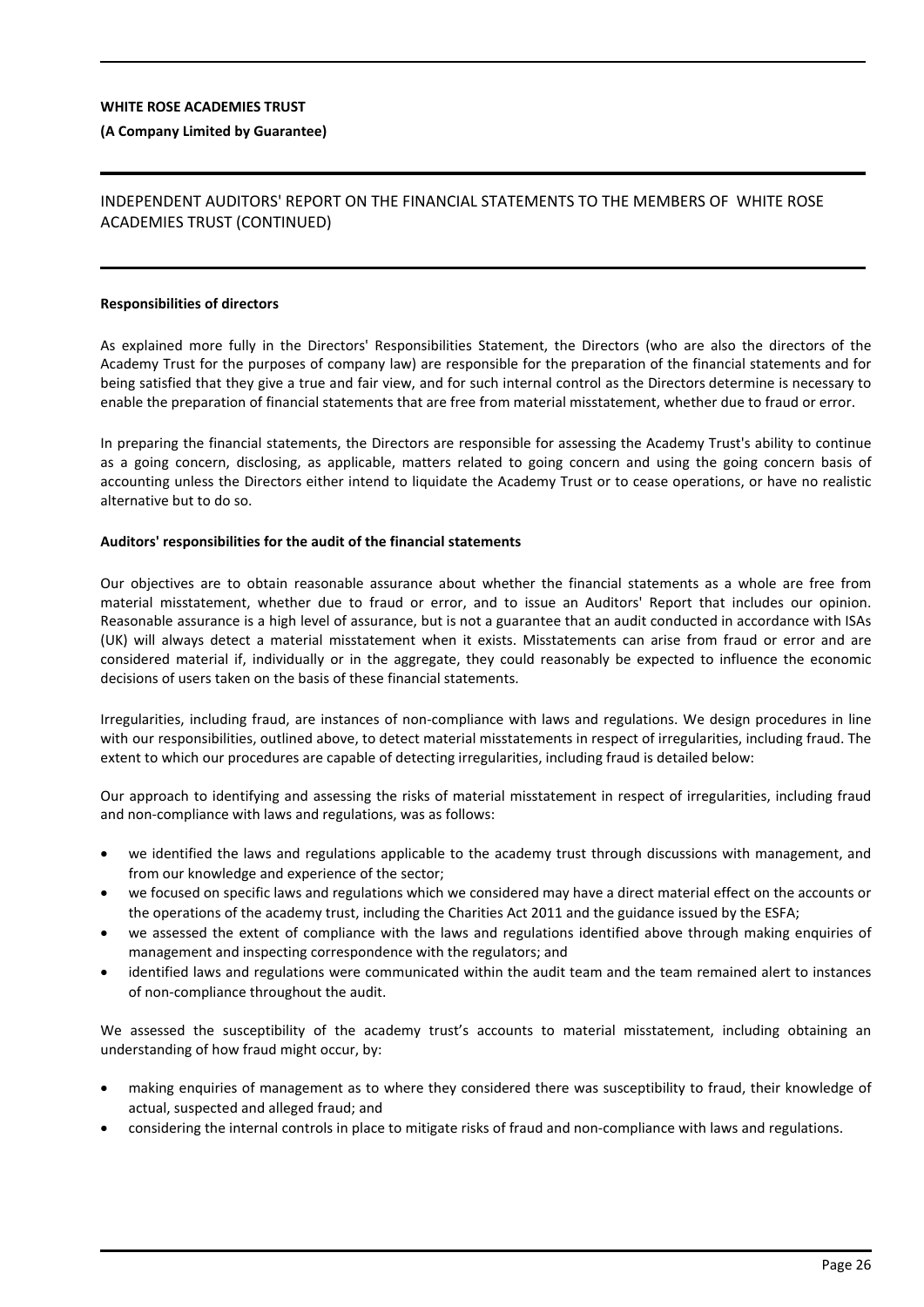#### **(A Company Limited by Guarantee)**

## INDEPENDENT AUDITORS' REPORT ON THE FINANCIAL STATEMENTS TO THE MEMBERS OF WHITE ROSE ACADEMIES TRUST (CONTINUED)

To address the risk of fraud through management bias and override of controls, we:

- performed analytical procedures to identify any unusual or unexpected relationships;
- tested journal entries to identify unusual transactions;
- assessed whether judgements and assumptions made in determining the accounting estimates set out in the accounting policies were indicative of potential bias; and
- investigated the rationale behind significant or unusual transactions.

In response to the risk of irregularities and non-compliance with laws and regulations, we designed procedures which included, but were not limited to:

- agreeing financial statement disclosures to underlying supporting documentation;
- reviewing correspondence with regulators and reading minutes of meetings of those charged with governance; and
- enquiring of management as to actual and potential litigation and claims.

Because of the inherent limitations of an audit, there is a risk that we will not detect all irregularities, including those leading to a material misstatement in the financial statements or non-compliance with regulation.? This risk increases the more that compliance with a law or regulation is removed from the events and transactions reflected in the financial statements, as we will be less likely to become aware of instances of non-compliance. The risk is also greater regarding irregularities occurring due to fraud rather than error, as fraud involves intentional concealment, forgery, collusion, omission or misrepresentation

A further description of our responsibilities for the audit of the financial statements is located on the Financial Reporting Council's website at: www.frc.org.uk/auditorsresponsibilities. This description forms part of our Auditors' Report.

#### **Use of our report**

This report is made solely to the Academy Trust's members, as a body, in accordance with Chapter 3 of Part 16 of the Companies Act 2006. Our audit work has been undertaken so that we might state to the Academy Trust's members those matters we are required to state to them in an Auditors' Report and for no other purpose. To the fullest extent permitted by law, we do not accept or assume responsibility to anyone other than the Academy Trust and its members, as a body, for our audit work, for this report, or for the opinions we have formed.

**Lesley Kendrew (Senior Statutory Auditor)** for and on behalf of **BHP LLP** Chartered Accountants New Chartford House Centurion Way Cleckheaton BD19 3QB

Date: Dec 14, 2021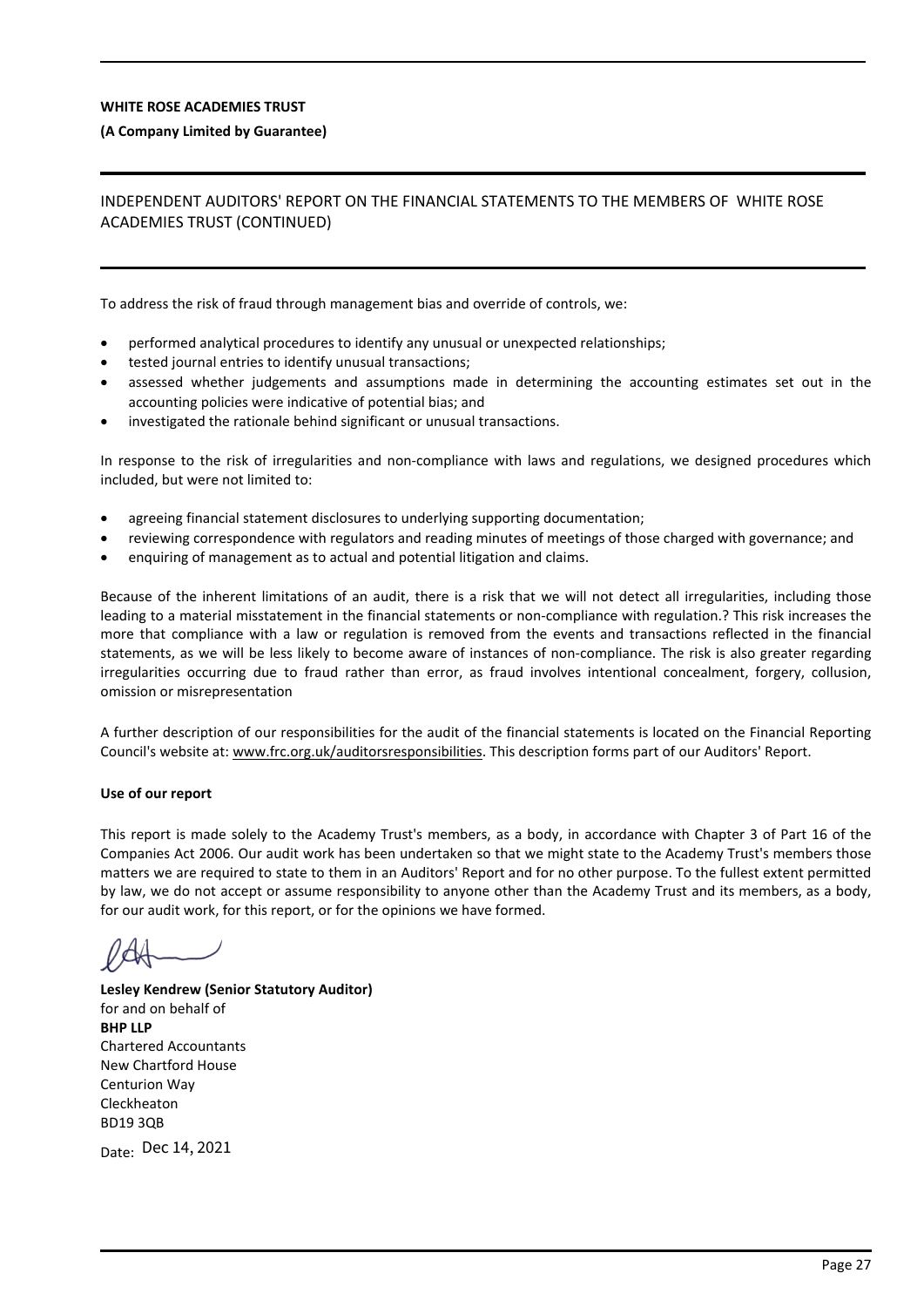#### **(A Company Limited by Guarantee)**

## INDEPENDENT REPORTING ACCOUNTANT'S ASSURANCE REPORT ON REGULARITY TO WHITE ROSE ACADEMIES TRUST AND THE EDUCATION AND SKILLS FUNDING AGENCY

In accordance with the terms of our engagement letter dated 9 July 2021 and further to the requirements of the Education and Skills Funding Agency (ESFA) as included in the Academies Accounts Direction 2020 to 2021, we have carried out an engagement to obtain limited assurance about whether the expenditure disbursed and income received by White Rose Academies Trust during the year 1 September 2020 to 31 August 2021 have been applied to the purposes identified by Parliament and the financial transactions conform to the authorities which govern them.

This report is made solely to White Rose Academies Trust and ESFA in accordance with the terms of our engagement letter. Our work has been undertaken so that we might state to White Rose Academies Trust and ESFA those matters we are required to state in a report and for no other purpose. To the fullest extent permitted by law, we do not accept or assume responsibility to anyone other than White Rose Academies Trust and ESFA, for our work, for this report, or for the conclusion we have formed.

#### **Respective responsibilities of White Rose Academies Trust's accounting officer and the reporting accountant**

The accounting officer is responsible, under the requirements of White Rose Academies Trust's funding agreement with the Secretary of State for Education dated 31 July 2014 and the Academies Financial Handbook, extant from 1 September 2020, for ensuring that expenditure disbursed and income received is applied for the purposes intended by Parliament and the financial transactions conform to the authorities which govern them.

Our responsibilities for this engagement are established in the United Kingdom by our profession's ethical guidance and are to obtain limited assurance and report in accordance with our engagement letter and the requirements of the Academies Accounts Direction 2020 to 2021. We report to you whether anything has come to our attention in carrying out our work which suggests that in all material respects, expenditure disbursed and income received during the year 1 September 2020 to 31 August 2021 have not been applied to purposes intended by Parliament or that the financial transactions do not conform to the authorities which govern them.

#### **Approach**

We conducted our engagement in accordance with the Framework and Guide for External Auditors and Reporting Accountant of Academy Trusts issued by ESFA. We performed a limited assurance engagement as defined in our engagement letter.

The objective of a limited assurance engagement is to perform such procedures as to obtain information and explanations in order to provide us with sufficient appropriate evidence to express a negative conclusion on regularity.

A limited assurance engagement is more limited in scope than a reasonable assurance engagement and consequently does not enable us to obtain assurance that we would become aware of all significant matters that might be identified in a reasonable assurance engagement. Accordingly, we do not express a positive opinion.

Our engagement includes examination, on a test basis, of evidence relevant to the regularity and propriety of the Academy Trust's income and expenditure.

The work undertaken to draw to our conclusion includes:

- checking that the academy trust's activities are consistent with its framework and its charitable objectives,
- checking that the governors and key staff have disclosed their interest in related parties, discussing the same with management and reviewing transactions during the period for undisclosed related party transactions,
- checking that any related party transactions during the period are conducted at normal commercial rates,
- checking that academy trust expenditure is permitted by its funding agreement,
- checking that any borrowings entered into, including leases, are in accordance with the Academies Handbook,
- checking that any land and building transactions, especially disposals, are in line with the funding agreement and Academies Handbook.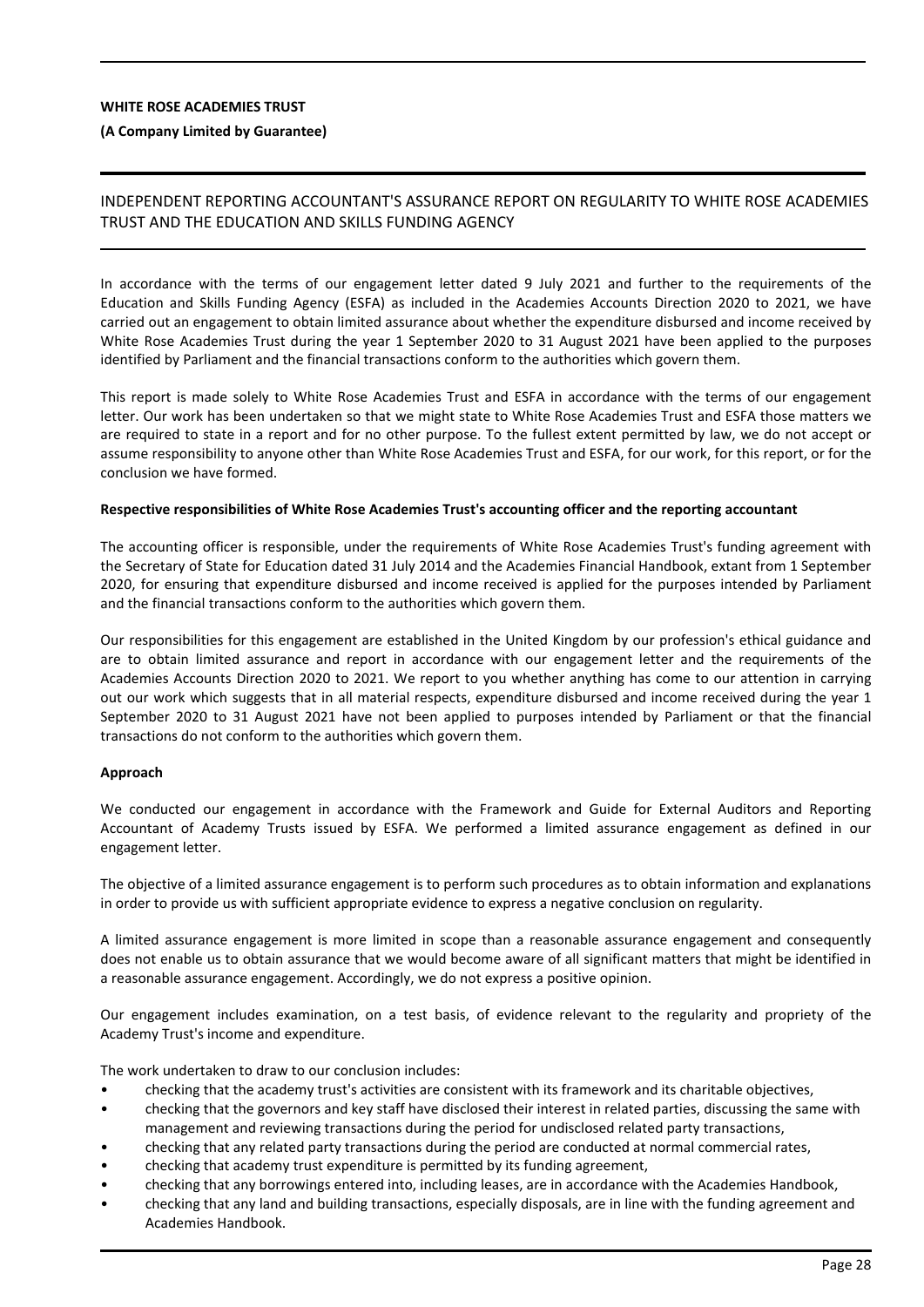#### **(A Company Limited by Guarantee)**

## INDEPENDENT REPORTING ACCOUNTANT'S ASSURANCE REPORT ON REGULARITY TO WHITE ROSE ACADEMIES TRUST AND THE EDUCATION & SKILLS FUNDING AGENCY (CONTINUED)

#### **Conclusion**

In the course of our work, except for the matters listed below nothing has come to our attention which suggest in all material respects the expenditure disbursed and income received during the year 1 September 2020 to 31 August 2021 has not been applied to purposes intended by Parliament and the financial transactions do not conform to the authorities which govern them.

In July 2020 the Academy Trust board approved that the Academy Trust enter into a new contract for the provision of IT support services by Luminate Education Group, the trust sponsor, on the same basis as the existing arrangement.

Following approval by the Academy Trust board, approval to enter into this related party transaction was requested from the ESFA prior to commencement of the new contract on 1 September 2020. The ESFA have been in ongoing discussions regarding related party transactions, this approval request and governance issues, and the Academy Trust is supplying all requested information to assist the ESFA in determining its response.

At this date, the ESFA have yet to determine this request, but the Academy Trust continues to receive the service on an at cost, or less than cost basis from Luminate Education Group in advance of receiving confirmation of approval from the ESFA.

**Lesley Kendrew** Reporting Accountant **BHP LLP** Chartered Accountants

New Chartford House Centurion Way Cleckheaton BD19 3QB

Date: Dec 14, 2021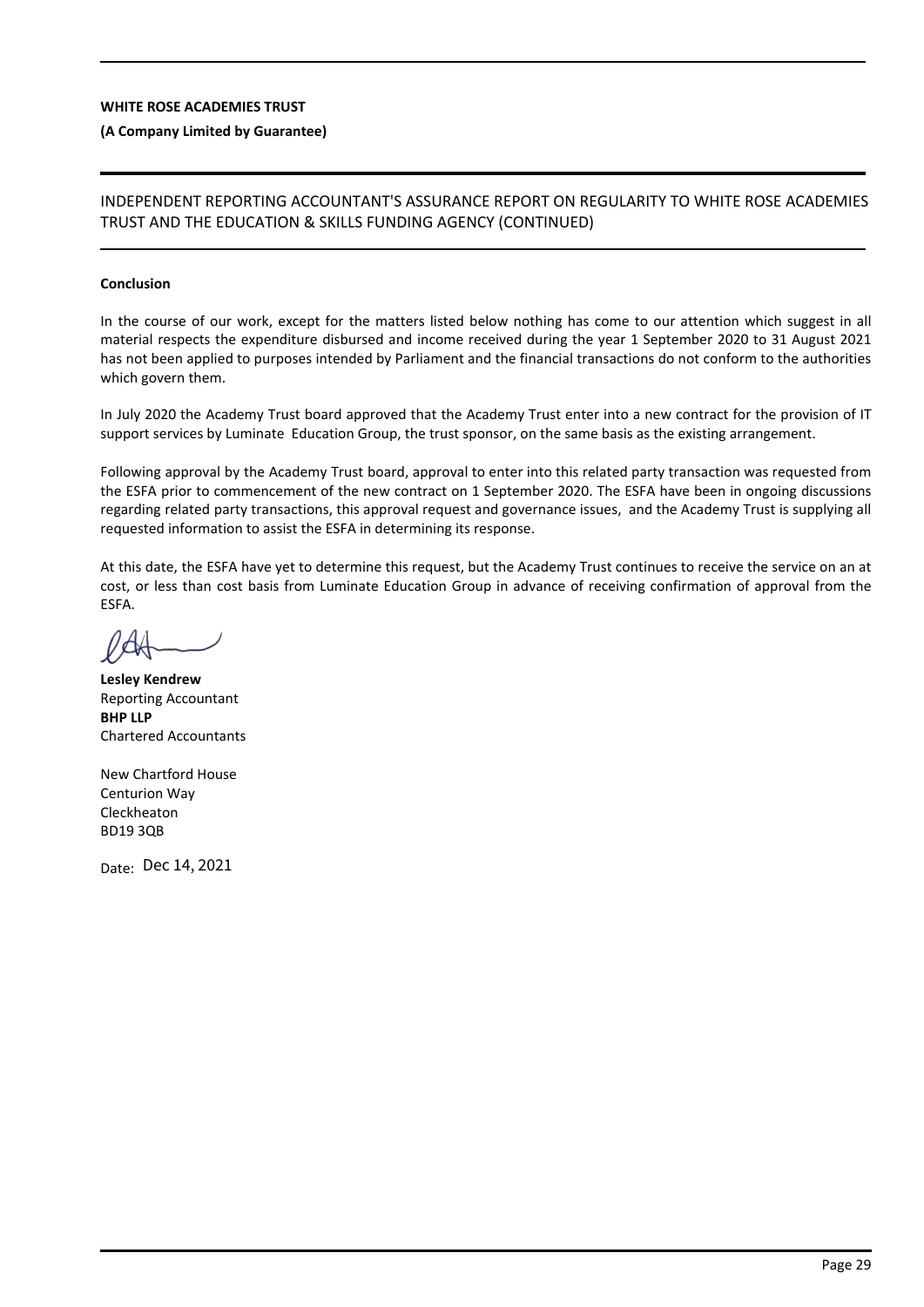## **(A Company Limited by Guarantee)**

## STATEMENT OF FINANCIAL ACTIVITIES (INCORPORATING INCOME AND EXPENDITURE ACCOUNT) *FOR THE YEAR ENDED 31 AUGUST 2021*

|                                                     | <b>Note</b> | <b>Unrestricted</b><br>funds<br>2021<br>£000 | funds<br>2021<br>£000 | <b>Restricted Restricted fixed</b><br>asset funds<br>2021<br>£000 | <b>Total</b><br>funds<br>2021<br>£000 | Total<br>funds<br>2020<br>£000 |
|-----------------------------------------------------|-------------|----------------------------------------------|-----------------------|-------------------------------------------------------------------|---------------------------------------|--------------------------------|
| Income from:                                        |             |                                              |                       |                                                                   |                                       |                                |
| Donations and capital<br>grants:                    | 3           |                                              |                       |                                                                   |                                       |                                |
| Transfer from local<br>authority on conversion      |             |                                              | (899)                 | 3,750                                                             | 2,851                                 |                                |
| Other donations and<br>capital grants               |             | 118                                          |                       | 1,478                                                             | 1,596                                 | 1,505                          |
| Charitable activities                               | 4           |                                              | 25,716                |                                                                   | 25,716                                | 21,201                         |
| Other trading activities                            | 5           | 544                                          |                       |                                                                   | 544                                   | 567                            |
| Investments                                         | 6           |                                              |                       |                                                                   |                                       | 1                              |
| <b>Total income</b>                                 |             | 662                                          | 24,817                | 5,228                                                             | 30,707                                | 23,274                         |
| <b>Expenditure on:</b>                              |             |                                              |                       |                                                                   |                                       |                                |
| Charitable activities                               | 7,8         | 1,602                                        | 25,509                | 1,832                                                             | 28,943                                | 23,909                         |
| <b>Total expenditure</b>                            |             | 1,602                                        | 25,509                | 1,832                                                             | 28,943                                | 23,909                         |
| <b>Net</b><br>(expenditure)/income                  |             | (940)                                        | (692)                 | 3,396                                                             | 1,764                                 | (635)                          |
| Transfers between funds                             | 20          | 1,249                                        | (1,660)               | 411                                                               |                                       |                                |
| Net movement in funds<br>before other<br>recognised |             |                                              |                       |                                                                   |                                       |                                |
| gains/(losses)                                      |             | 309                                          | (2, 352)              | 3,807                                                             | 1,764                                 | (635)                          |
| <b>Other recognised</b><br>gains/(losses):          |             |                                              |                       |                                                                   |                                       |                                |
| Actuarial losses on<br>defined benefit pension      |             |                                              |                       |                                                                   |                                       |                                |
| schemes                                             | 28          |                                              | (168)                 |                                                                   | (168)                                 | (2,460)                        |
| Net movement in funds                               |             | 309                                          | (2,520)               | 3,807                                                             | 1,596                                 | (3,095)                        |
| <b>Reconciliation of funds:</b>                     |             |                                              |                       |                                                                   |                                       |                                |
| Total funds brought<br>forward                      | 20          |                                              | (9,599)               | 57,484                                                            | 47,885                                | 50,980                         |
| Net movement in funds                               | 20          | 309                                          | (2,520)               | 3,807                                                             | 1,596                                 | (3,095)                        |
|                                                     |             |                                              |                       |                                                                   |                                       |                                |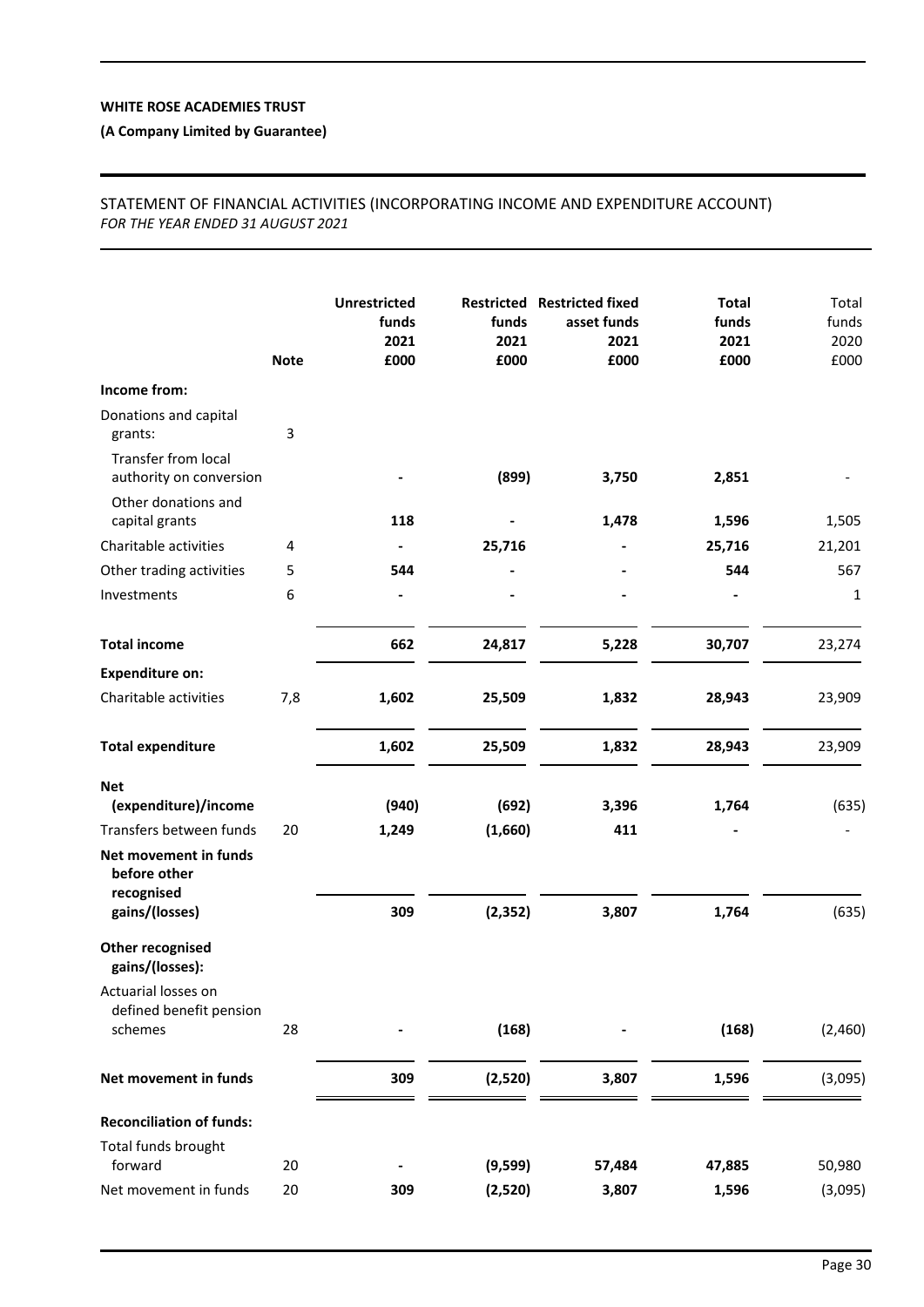## **(A Company Limited by Guarantee)**

## STATEMENT OF FINANCIAL ACTIVITIES (INCORPORATING INCOME AND EXPENDITURE ACCOUNT) (CONTINUED) *FOR THE YEAR ENDED 31 AUGUST 2021*

|                                       | <b>Note</b> | <b>Unrestricted</b><br>funds<br>2021<br>£000 | funds<br>2021<br>£000 | Restricted Restricted fixed<br>asset funds<br>2021<br>£000 | <b>Total</b><br>funds<br>2021<br>£000 | Total<br>funds<br>2020<br>£000 |
|---------------------------------------|-------------|----------------------------------------------|-----------------------|------------------------------------------------------------|---------------------------------------|--------------------------------|
| <b>Total funds carried</b><br>forward | 20          | 309                                          | (12, 119)             | 61,291                                                     | 49,481                                | 47,885                         |

The Statement of Financial Activities includes all gains and losses recognised in the year.

The notes on pages 35 to 68 form part of these financial statements.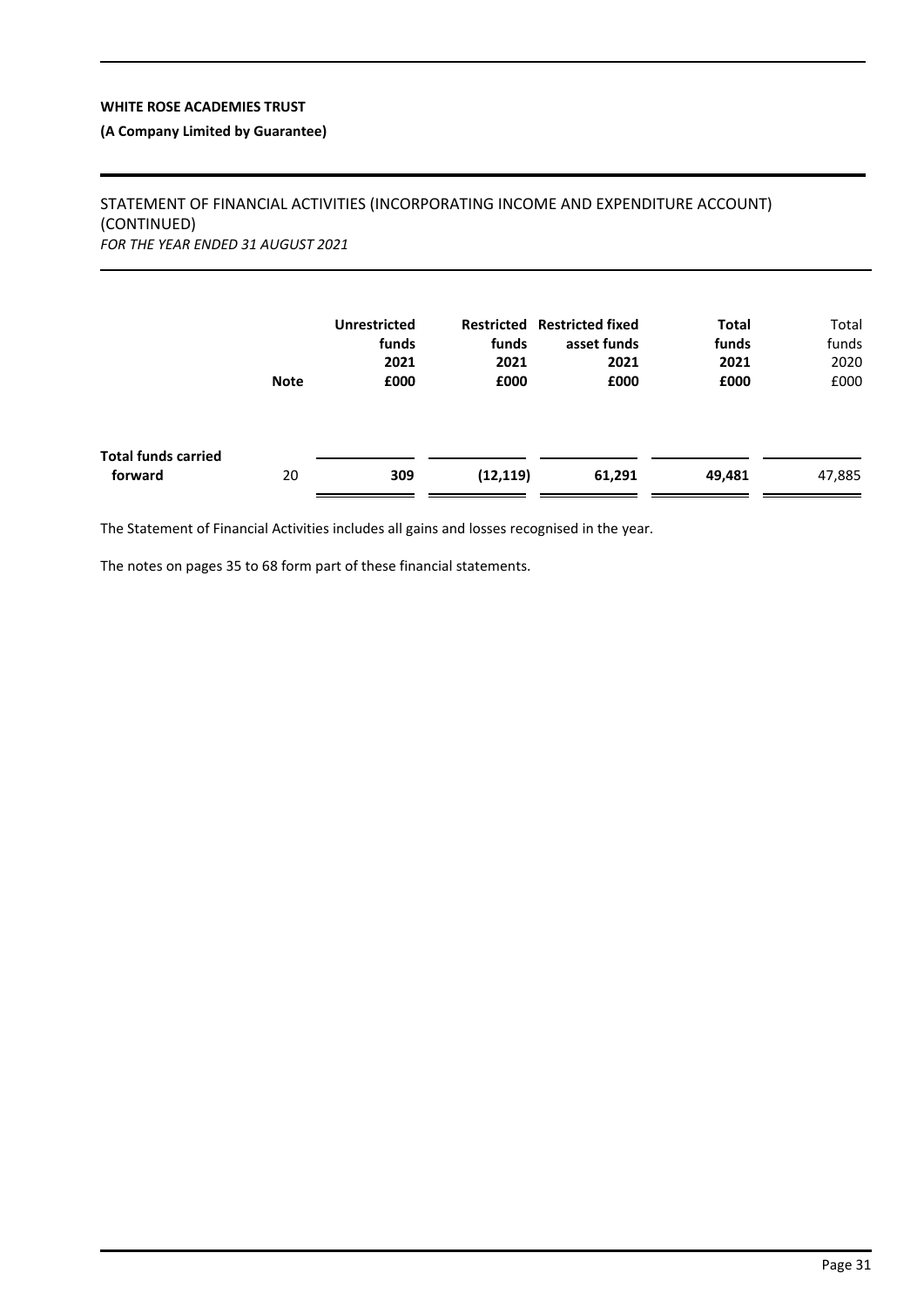**(A Company Limited by Guarantee)** REGISTERED NUMBER: 07958615

## BALANCE SHEET

*AS AT 31 AUGUST 2021*

|                                                            | <b>Note</b> |           | 2021<br>£000 |          | 2020<br>£000 |
|------------------------------------------------------------|-------------|-----------|--------------|----------|--------------|
| <b>Fixed assets</b>                                        |             |           |              |          |              |
| Intangible assets                                          | 14          |           |              |          |              |
| Tangible assets                                            | 15          |           | 60,660       |          | 57,350       |
|                                                            |             |           |              |          |              |
|                                                            |             |           | 60,660       |          | 57,350       |
| <b>Current assets</b>                                      |             |           |              |          |              |
| Stocks                                                     | 16          | 61        |              | 20       |              |
| Debtors                                                    | 17          | 2,209     |              | 1,748    |              |
| Cash at bank and in hand                                   |             | 1,370     |              | 1,327    |              |
|                                                            |             | 3,640     |              | 3,095    |              |
| Creditors: amounts falling due within one year             | 18          | (2, 101)  |              | (2, 463) |              |
| Net current assets                                         |             |           | 1,539        |          | 632          |
| <b>Total assets less current liabilities</b>               |             |           | 62,199       |          | 57,982       |
| Creditors: amounts falling due after more than<br>one year | 19          |           | (20)         |          | (25)         |
| Net assets excluding pension liability                     |             |           | 62,179       |          | 57,957       |
| Defined benefit pension scheme liability                   | 28          |           | (12, 698)    |          | (10,072)     |
| <b>Total net assets</b>                                    |             |           | 49,481       |          | 47,885       |
| <b>Funds of the Academy Trust</b>                          |             |           |              |          |              |
| <b>Restricted funds:</b>                                   |             |           |              |          |              |
| Fixed asset funds                                          | 20          | 61,291    |              | 57,484   |              |
| Restricted income funds                                    | 20          | 579       |              | 473      |              |
| Pension reserve                                            | 20          | (12, 698) |              | (10,072) |              |
| <b>Total restricted funds</b>                              | 20          |           | 49,172       |          | 47,885       |
| <b>Unrestricted income funds</b>                           | 20          |           | 309          |          |              |
| <b>Total funds</b>                                         |             |           | 49,481       |          | 47,885       |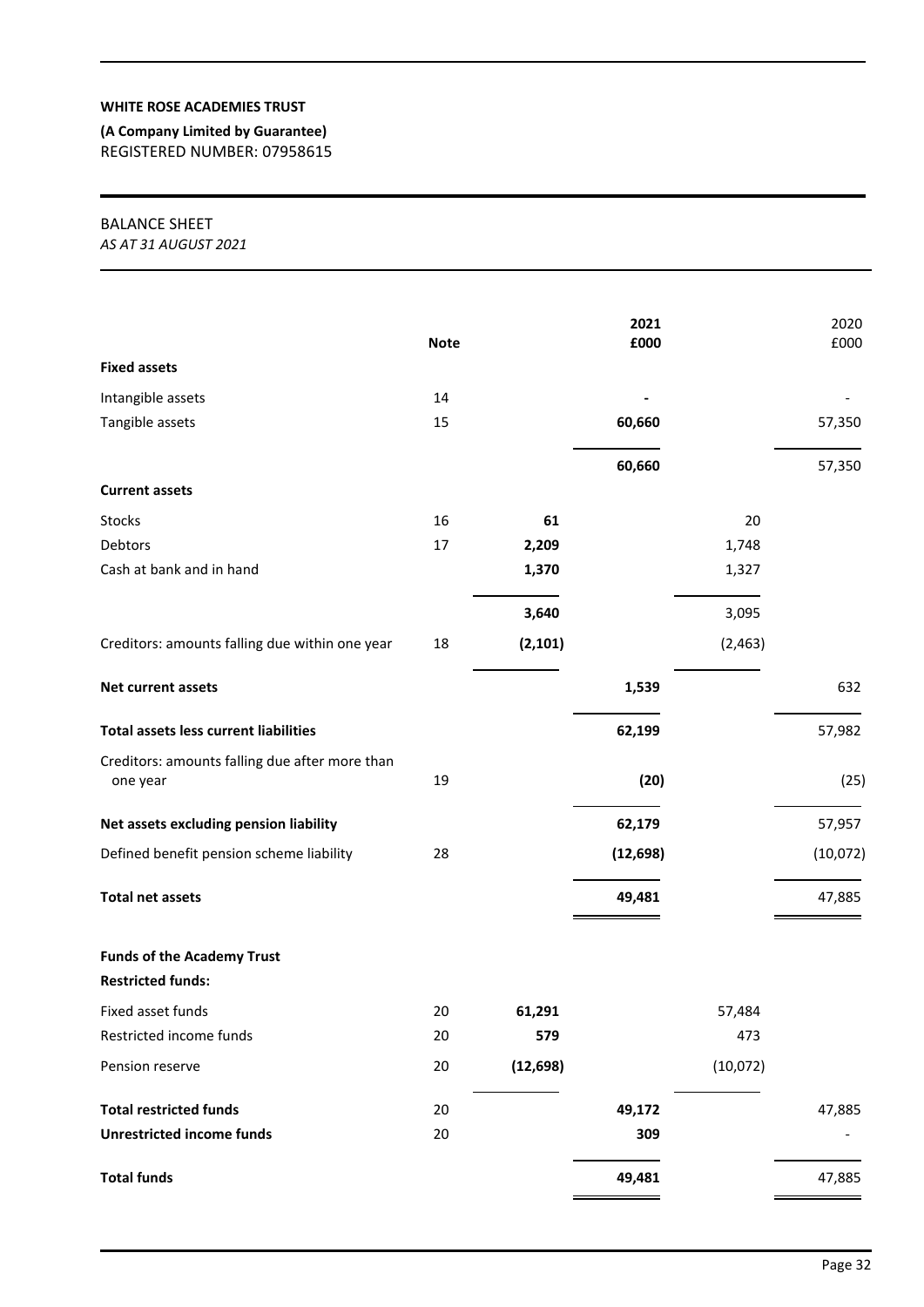**(A Company Limited by Guarantee)**

BALANCE SHEET (CONTINUED) *AS AT 31 AUGUST 2021*

The financial statements on pages 30 to 68 were approved and authorised for issue by the Directors and are signed on their behalf, by:

[Helena Phillips](https://eu1.documents.adobe.com/verifier?tx=CBJCHBCAABAAWfX6lVNyshcH8p2xAet-DSGSNjA1aZo6) (Dec 13, 2021 20:25 GMT)

................................................ **H Philips** Chair of Directors

Date: Dec 13, 2021

The notes on pages 35 to 68 form part of these financial statements.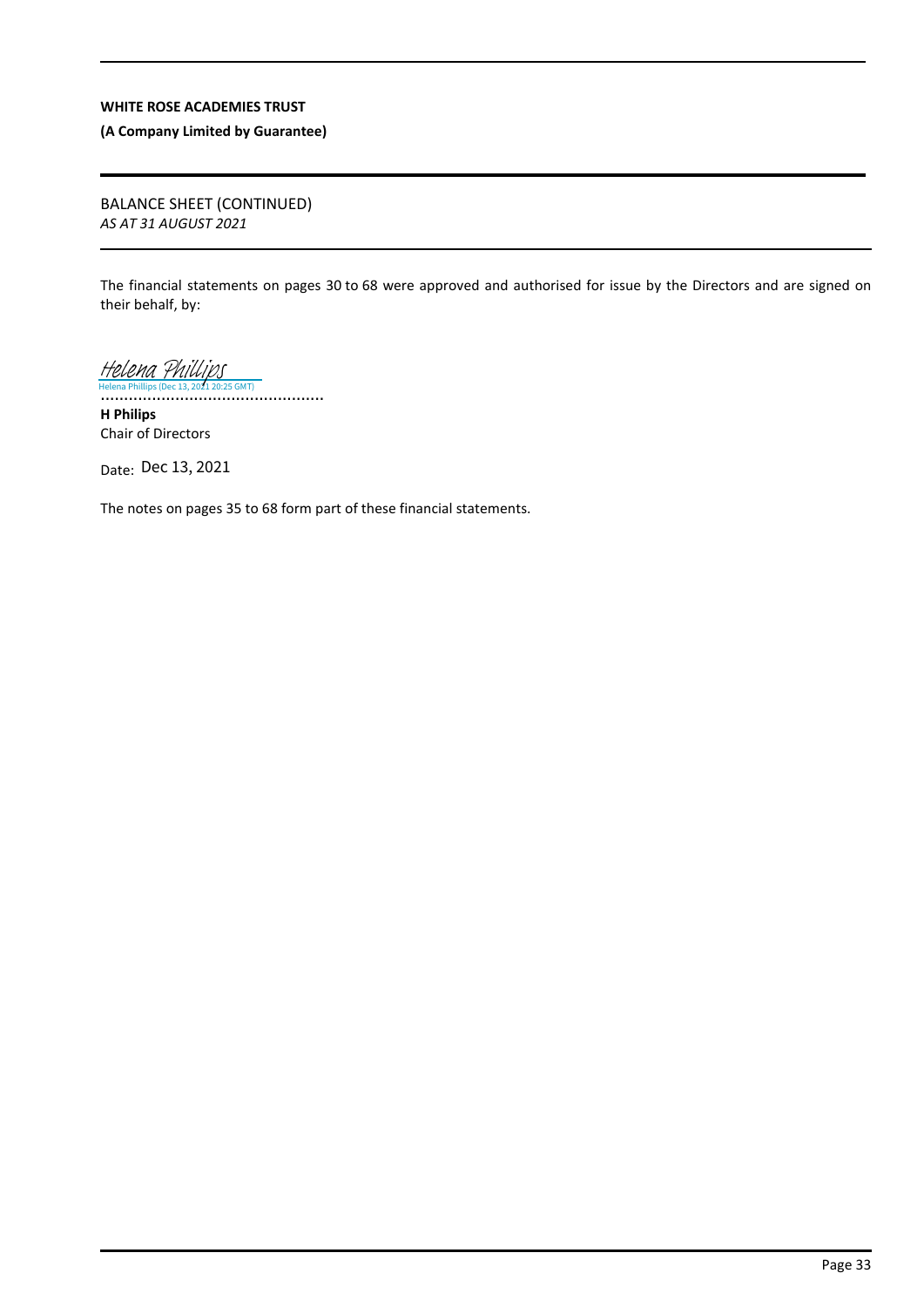## **(A Company Limited by Guarantee)**

## STATEMENT OF CASH FLOWS

*FOR THE YEAR ENDED 31 AUGUST 2021*

| Cash flows from operating activities                   | Note   | 2021<br>£000 | 2020<br>£000 |
|--------------------------------------------------------|--------|--------------|--------------|
| Net cash (used in)/provided by operating activities    | 22     | (38)         | 942          |
| Cash flows from investing activities                   | 23     | 81           | (191)        |
| Change in cash and cash equivalents in the year        |        | 43           | 751          |
| Cash and cash equivalents at the beginning of the year |        | 1,327        | 576          |
| Cash and cash equivalents at the end of the year       | 24, 25 | 1,370        | 1,327        |

The notes on pages 35 to 68 form part of these financial statements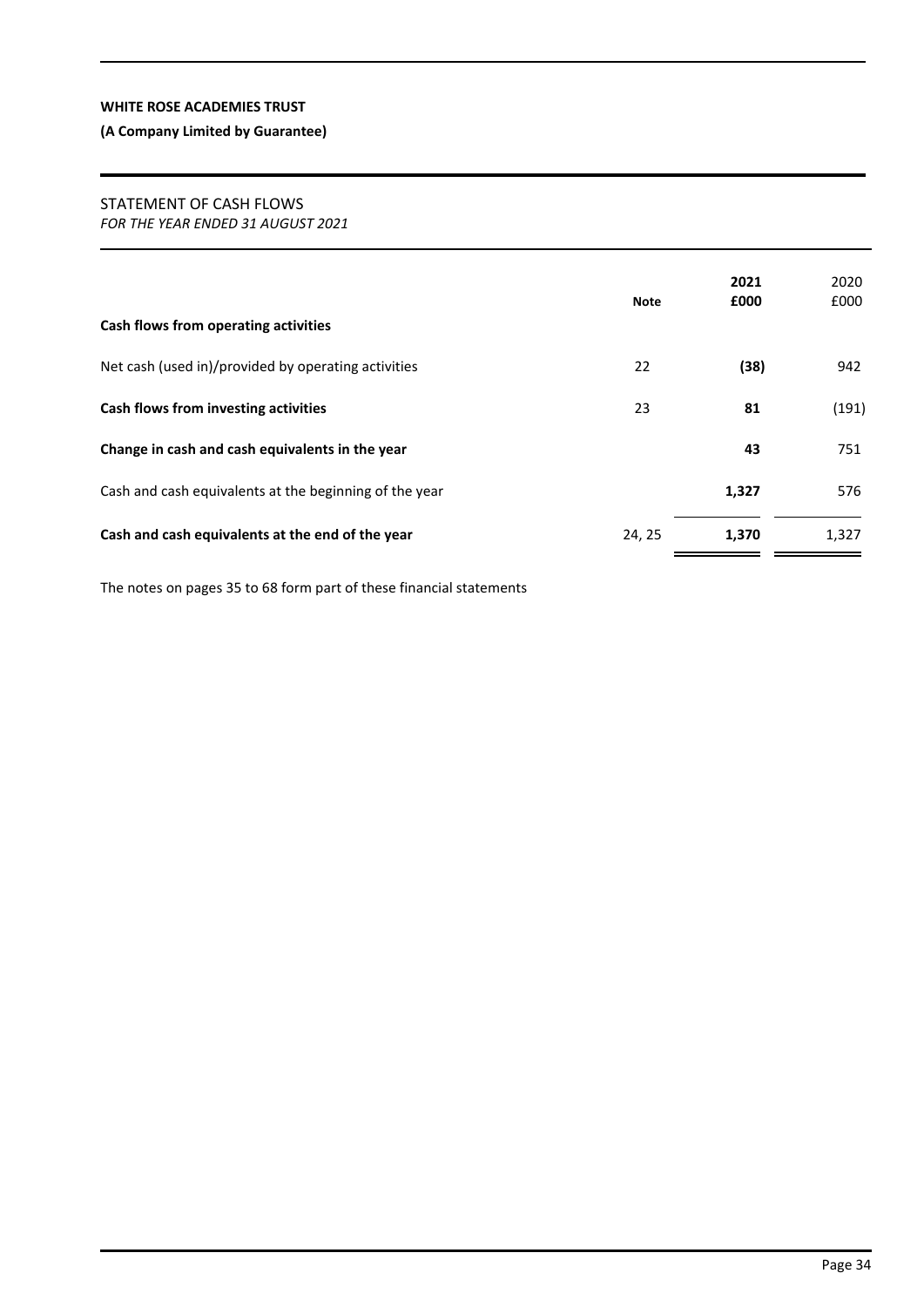#### **(A Company Limited by Guarantee)**

# NOTES TO THE FINANCIAL STATEMENTS

*FOR THE YEAR ENDED 31 AUGUST 2021*

#### **1. Accounting policies**

A summary of the principal accounting policies adopted (which have been applied consistently, except where noted), judgments and key sources of estimation uncertainty, is set out below.

## *1.1 Basis of preparation of financial statements*

The financial statements of the Academy Trust, which is a public benefit entity under FRS 102, have been prepared under the historic cost convention in accordance with the Financial Reporting Standard Applicable in the UK and Republic of Ireland (FRS 102), the Accounting and Reporting by Charities: Statement of Recommended Practice applicable to charities preparing their accounts in accordance with the Financial Reporting Standard applicable in the UK and Republic of Ireland (FRS 102) (Charities SORP (FRS 102)), the Academies Accounts Direction 2020 to 2021 issued by ESFA, the Charities Act 2011 and the Companies Act 2006.

#### *1.2 Going concern*

The Directors have considered the impact of Covid-19 on the Trust's income and beneficiaries, as well as the wider economy. Whilst it is not considered practical to accurately assess the duration and extent of the disruption, the Directors are confident that they have plans in place to deal with and mitigate any financial losses that may arise. The Directors therefore consider that the level of reserves for the Trust are adequate. The Directors continue to adopt the going concern basis of preparation for these financial statements.

#### *1.3 Income*

All incoming resources are recognised when the Academy Trust has entitlement to the funds, the receipt is probable and the amount can be measured reliably.

#### *Grants*

Grants are included in the Statement of Financial Activities on a receivable basis. The balance of income received for specific purposes but not expended during the period is shown in the relevant funds on the Balance Sheet. Where income is received in advance of meeting any performance-related conditions, there is not unconditional entitlement to the income and its recognition is deferred and included in creditors as deferred income until the performance-related conditions are met. Where entitlement occurs before income is received, the income is accrued.

General Annual Grant is recognised in full in the Statement of Financial Activities in the year for which it is receivable and any abatement in respect of the year is deducted from income and recognised as a liability.

Capital grants are recognised in full when there is an unconditional entitlement to the grant. Unspent amounts of capital grants are reflected in the Balance Sheet in the restricted fixed asset fund. Capital grants are recognised when there is entitlement and are not deferred over the life of the asset on which they are expended.

#### *Sponsorship income*

Sponsorship income provided to the Academy Trust which amounts to a donation is recognised in the in the year in which it is receivable (where there are no performance-related conditions) where receipt is probable and it can be measured reliably.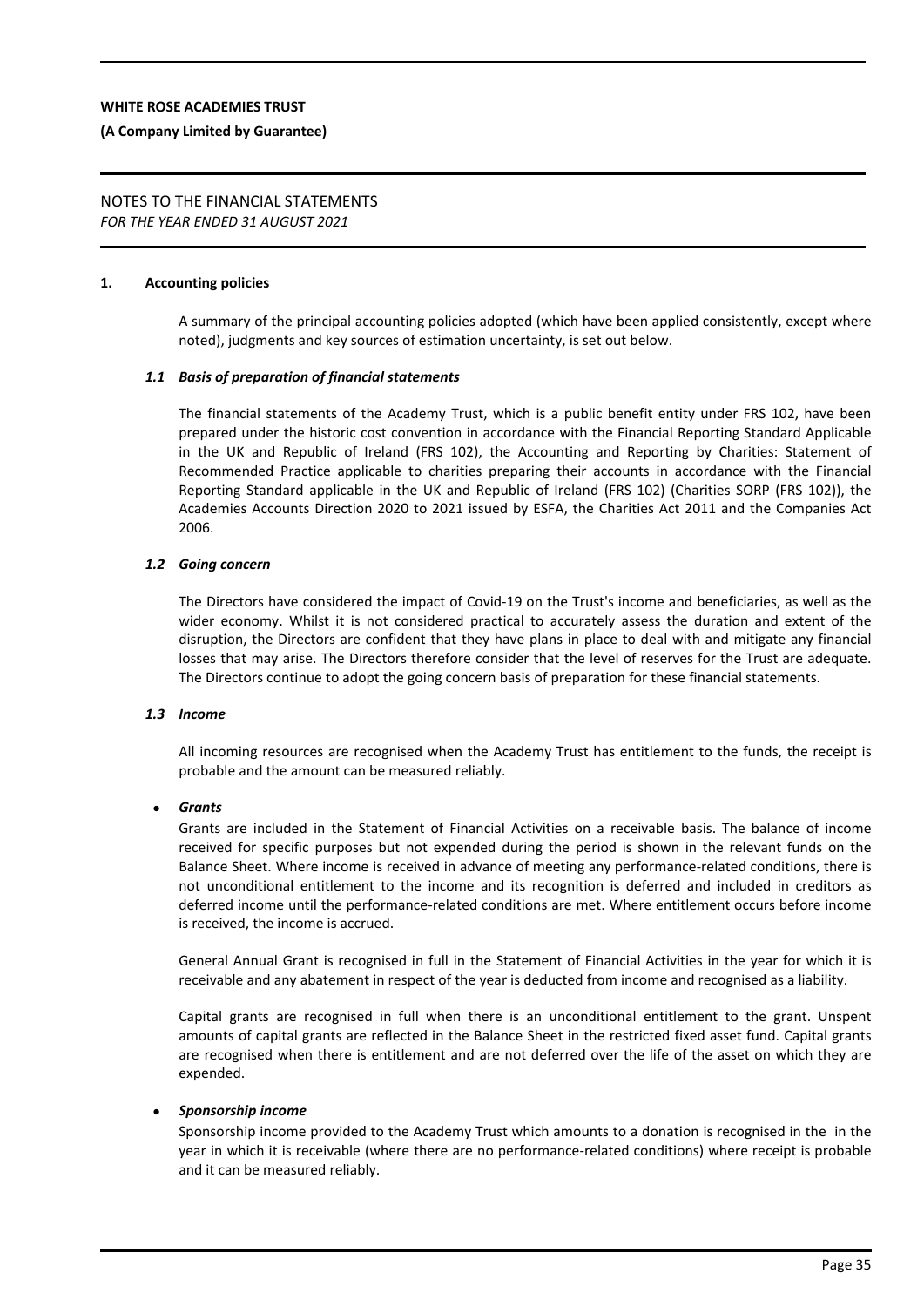#### **(A Company Limited by Guarantee)**

#### NOTES TO THE FINANCIAL STATEMENTS *FOR THE YEAR ENDED 31 AUGUST 2021*

#### **1. Accounting policies (continued)**

#### *1.3 Income (continued)*

#### *Donations*

Donations are recognised on a receivable basis (where there are no performance-related conditions) where the receipt is probable and the amount can be reliably measured.

#### *Other income*

Other income, including the hire of facilities, is recognised in the year it is receivable and to the extent the Academy Trust has provided the goods or services.

#### *Donated goods, facilities and services*

Goods donated for resale are included at fair value, being the expected proceeds from sale less the expected costs of sale. If it is practical to assess the fair value at receipt, it is recognised in 'Stocks' and 'Income from Other Trading Activities'. Upon sale, the value of the stock is charged against 'Income from Other Trading Activities' and the proceeds are recognised as 'Income from Other Trading Activities'. Where it is impractical to fair value the items due to the volume of low value items they are not recognised in the financial statements until they are sold. This income is recognised within 'Income from Other Trading Activities'.

#### *Transfer on conversion*

Where assets and liabilities are received by the Academy Trust on conversion to an academy, the transferred assets are measured at fair value and recognised in the Balance Sheet at the point when the risks and rewards of ownership pass to the Academy Trust. An equal amount of income is recognised as a transfer on conversion within 'Income from Donations and Capital Grants' to the net assets received.

#### Donated fixed assets (excluding transfers on conversion or into the Academy Trust)

Where the donated good is a fixed asset it is measured at fair value, unless it is impractical to measure this reliably, in which case the cost of the item to the donor should be used. The gain is recognised as 'Income from Donations and Capital Grants' and a corresponding amount is included in the appropriate fixed asset category and depreciated over the useful economic life in accordance with the Academy Trust's accounting policies.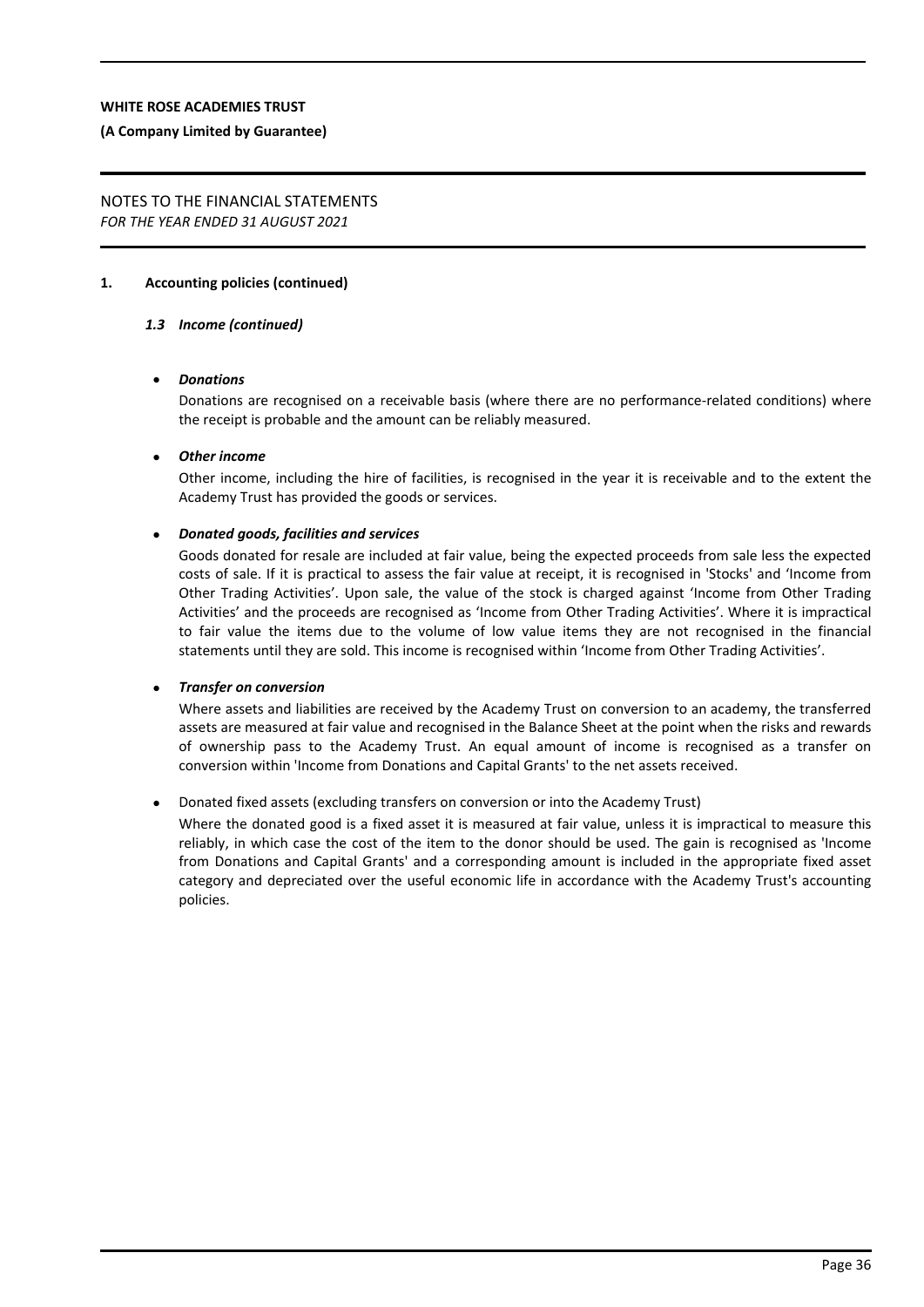#### **(A Company Limited by Guarantee)**

#### NOTES TO THE FINANCIAL STATEMENTS *FOR THE YEAR ENDED 31 AUGUST 2021*

#### **1. Accounting policies (continued)**

#### *1.4 Expenditure*

Expenditure is recognised once there is a legal or constructive obligation to transfer economic benefit to a third party, it is probable that a transfer of economic benefits will be required in settlement and the amount of the obligation can be measured reliably. Expenditure is classified by activity. The costs of each activity are made up of the total of direct costs and shared costs, including support costs involved in undertaking each activity. Direct costs attributable to a single activity are allocated directly to that activity. Shared costs which contribute to more than one activity and support costs which are not attributable to a single activity are apportioned between those activities on a basis consistent with the use of resources. Central staff costs are allocated on the basis of time spent, and depreciation charges allocated on the portion of the asset's use.

#### *Charitable activities*

These are costs incurred on the Academy Trust's educational operations, including support costs and costs relating to the governance of the Academy Trust apportioned to charitable activities.

All resources expended are inclusive of irrecoverable VAT.

#### *1.5 Government grants*

Government grants relating to tangible fixed assets are treated as deferred income and released to the Statement of Financial Activities over the expected useful lives of the assets concerned. Other grants are credited to the Statement of Financial Activities as the related expenditure is incurred.

#### *1.6 Taxation*

The Academy Trust is considered to pass the tests set out in Paragraph 1 Schedule 6 of the Finance Act 2010 and therefore it meets the definition of a charitable company for UK corporation tax purposes.

Accordingly, the Academy Trust is potentially exempt from taxation in respect of income or capital gains received within categories covered by Part 11, chapter 3 of the Corporation Tax Act 2010 or Section 256 of the Taxation of Chargeable Gains Act 1992, to the extent that such income or gains are applied exclusively to charitable purposes.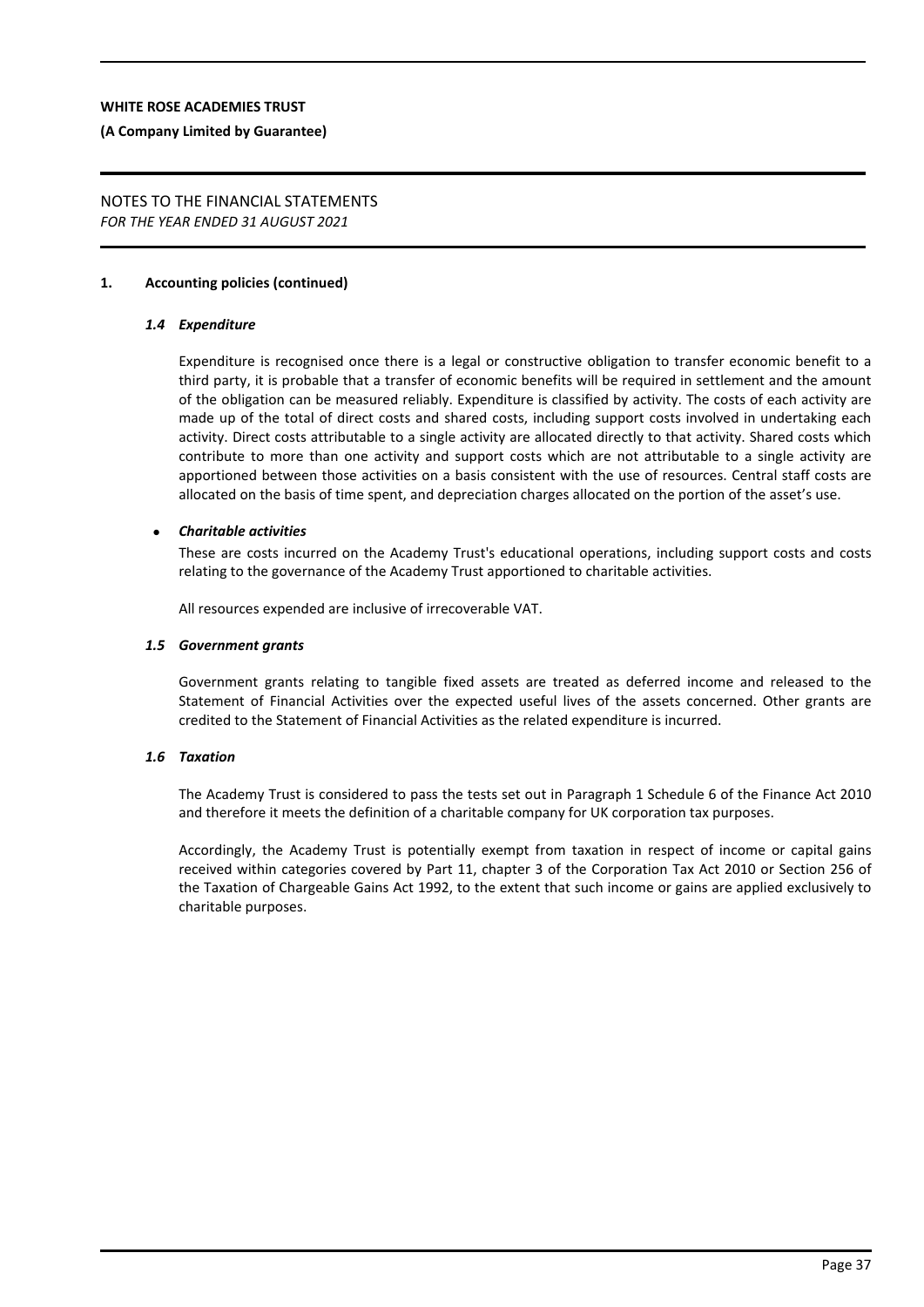#### **(A Company Limited by Guarantee)**

#### NOTES TO THE FINANCIAL STATEMENTS *FOR THE YEAR ENDED 31 AUGUST 2021*

#### **1. Accounting policies (continued)**

#### *1.7 Intangible assets*

Intangible assets costing £2,500 or more are capitalised and recognised when future economic benefits are probable and the cost or value of the asset can be measured reliably.

Intangible assets are initially recognised at cost and are subsequently measured at cost net of amortisation and any provision for impairment.

Amortisation is provided on intangible assets at rates calculated to write off the cost of each asset on a straight-line basis over its expected useful life.

Amortisation is provided on the following basis:

Computer software - 33 % straight line basis

#### *1.8 Tangible fixed assets*

Assets costing £2,500 or more are capitalised as tangible fixed assets and are carried at cost, net of depreciation and any provision for impairment.

Where tangible fixed assets have been acquired with the aid of specific grants, either from the government or from the private sector, they are included in the Balance Sheet at cost and depreciated over their expected useful economic life. Where there are specific conditions attached to the funding requiring the continued use of the asset, the related grants are credited to a restricted fixed asset fund in the Statement of Financial Activities and carried forward in the Balance Sheet. Depreciation on the relevant assets is charged directly to the restricted fixed asset fund in the Statement of Financial Activities. Where tangible fixed assets have been acquired with unrestricted funds, depreciation on such assets is charged to the unrestricted fund.

Depreciation is provided on all tangible fixed assets other than freehold land and assets under construction, at rates calculated to write off the cost of each asset on a straight-line basis over its expected useful life, as follows:

Depreciation is provided on the following bases:

| Freehold land and buildings | - 2% straight line basis  |
|-----------------------------|---------------------------|
| Furniture and equipment     | - 20% straight line basis |
| Motor vehicles              | - 20% straight line basis |
| Computer hardware           | - 33% straight line basis |
|                             |                           |

A review for impairment of a fixed asset is carried out if events or changes in circumstances indicate that the carrying value of any fixed asset may not be recoverable. Shortfalls between the carrying value of fixed assets and their recoverable amounts are recognised as impairments. Impairment losses are recognised in the Statement of Financial Activities.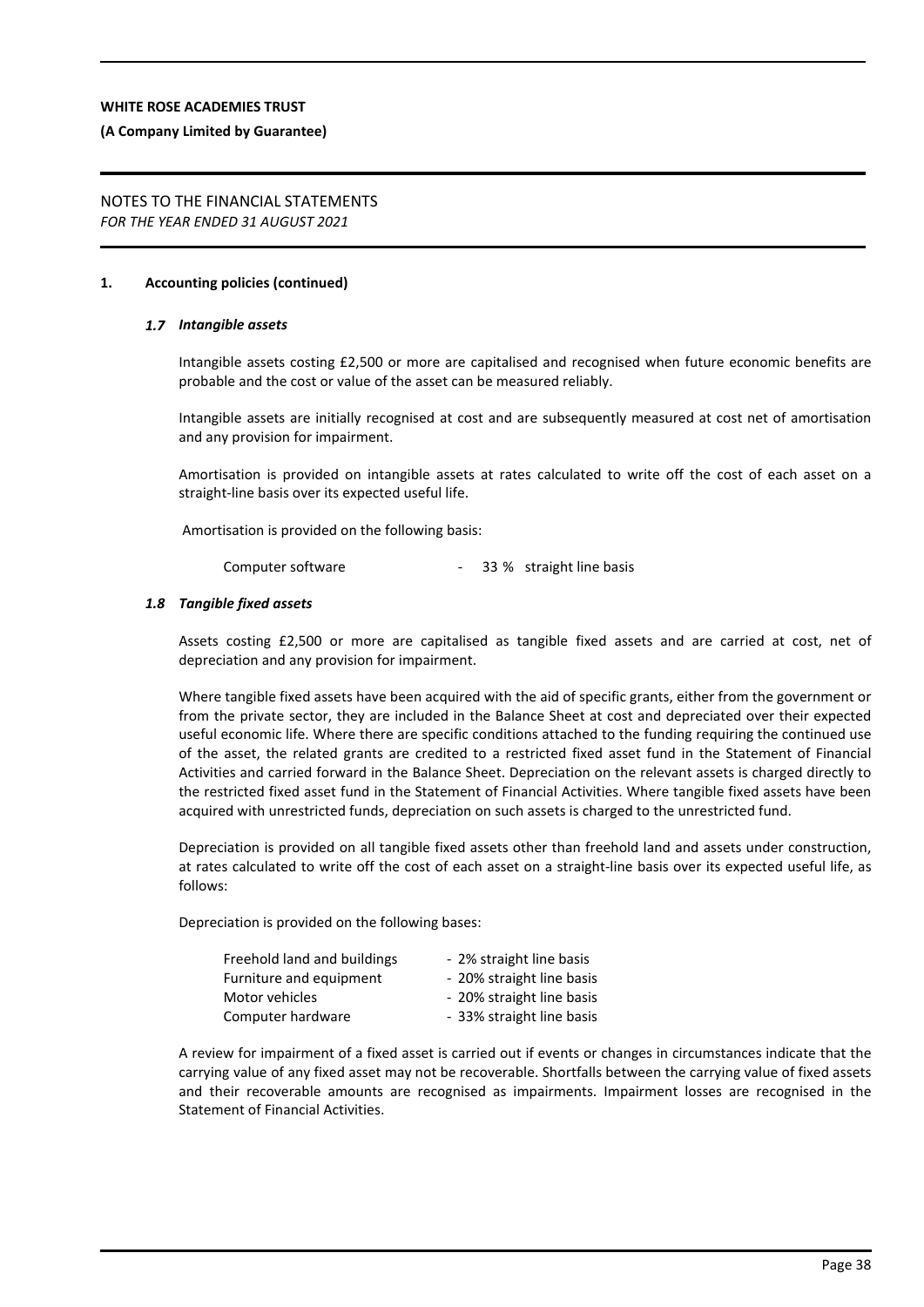#### **(A Company Limited by Guarantee)**

#### NOTES TO THE FINANCIAL STATEMENTS *FOR THE YEAR ENDED 31 AUGUST 2021*

#### **1. Accounting policies (continued)**

#### *1.9 Stocks*

Stocks are valued at the lower of cost and net realisable value after making due allowance for obsolete and slow-moving stocks. Cost includes all direct costs and an appropriate proportion of fixed and variable overheads.

#### *1.10 Debtors*

Trade and other debtors are recognised at the settlement amount after any trade discount offered. Prepayments are valued at the amount prepaid net of any trade discounts due.

#### *1.11 Cash at bank and in hand*

Cash at bank and in hand includes cash and short-term highly liquid investments with a short maturity of three months or less from the date of acquisition or opening of the deposit or similar account.

#### *1.12 Liabilities and provisions*

Liabilities are recognised when there is an obligation at the Balance Sheet date as a result of a past event, it is probable that a transfer of economic benefit will be required in settlement, and the amount of the settlement can be estimated reliably. Liabilities are recognised at the amount that the Academy Trust anticipates it will pay to settle the debt or the amount it has received as advanced payments for the goods or services it must provide. Provisions are measured at the best estimate of the amounts required to settle the obligation. Where the effect of the time value of money is material, the provision is based on the present value of those amounts, discounted at the pre-tax discount rate that reflects the risks specific to the liability. The unwinding of the discount is recognised within interest payable and similar charges.

#### *1.13 Financial instruments*

The Academy Trust only holds basic financial instruments as defined in FRS 102. The financial assets and financial liabilities of the Academy Trust and their measurement bases are as follows:

Financial assets - trade and other debtors are basic financial instruments and are debt instruments measured at amortised cost as detailed in note 17. Prepayments are not financial instruments. Cash at bank is classified as a basic financial instrument and is measured at face value.

Cash at bank is classified as a basic financial instrument and is measured at face value.

Financial liabilities - trade creditors, accruals and other creditors are financial instruments, and are measured at amortised cost as detailed in notes 18 and 19. Taxation and social security are not included in the financial instruments disclosure definition. Deferred income is not deemed to be a financial liability, as the cash settlement has already taken place and there is an obligation to deliver services rather than cash or another financial instrument.

#### *1.14 Operating leases*

Rentals paid under operating leases are charged to the Statement of Financial Activities on a straight line basis over the lease term.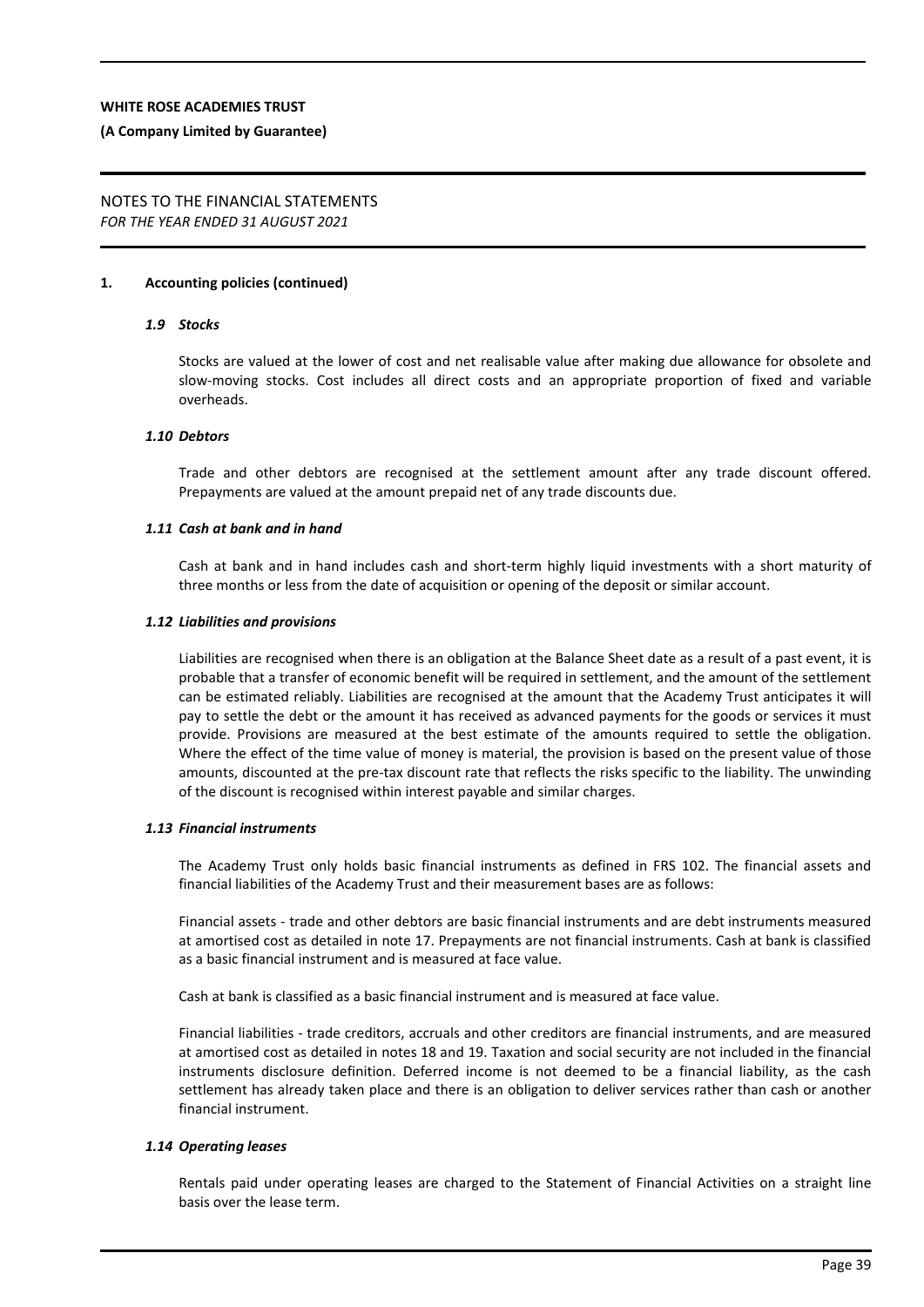#### **(A Company Limited by Guarantee)**

#### NOTES TO THE FINANCIAL STATEMENTS *FOR THE YEAR ENDED 31 AUGUST 2021*

#### **1. Accounting policies (continued)**

#### *1.15 Pensions*

Retirement benefits to employees of the Academy Trust are provided by the Teachers' Pension Scheme ("TPS") and the Local Government Pension Scheme ("LGPS"). These are defined benefit schemes.

The TPS is an unfunded scheme and contributions are calculated so as to spread the cost of pensions over employees' working lives with the Academy Trust in such a way that the pension cost is a substantially level percentage of current and future pensionable payroll. The contributions are determined by the Government Actuary on the basis of quadrennial valuations using a prospective unit credit method. TPS is an unfunded multi-employer scheme with no underlying assets to assign between employers. Consequently, the TPS is treated as a defined contribution scheme for accounting purposes and the contributions recognised in the period to which they relate.

The LGPS is a funded multi-employer scheme and the assets are held separately from those of the Academy Trust in separate trustee administered funds. Pension scheme assets are measured at fair value and liabilities are measured on an actuarial basis using the projected unit credit method and discounted at a rate equivalent to the current rate of return on a high quality corporate bond of equivalent term and currency to the liabilities. The actuarial valuations are obtained at least triennially and are updated at each Balance Sheet date. The amounts charged to operating surplus are the current service costs and the costs of scheme introductions, benefit changes, settlements and curtailments. They are included as part of staff costs as incurred. Net interest on the net defined benefit liability/asset is also recognised in the Statement of Financial Activities and comprises the interest cost on the defined benefit obligation and interest income on the scheme assets, calculated by multiplying the fair value of the scheme assets at the beginning of the period by the rate used to discount the benefit obligations. The difference between the interest income on the scheme assets and the actual return on the scheme assets is recognised in other recognised gains and losses.

Actuarial gains and losses are recognised immediately in other recognised gains and losses.

#### *1.16 Fund accounting*

Unrestricted income funds represent those resources which may be used towards meeting any of the charitable objects of the Academy Trust at the discretion of the Directors.

Restricted fixed asset funds are resources which are to be applied to specific capital purposes imposed by the funders where the asset acquired or created is held for a specific purpose.

Restricted general funds comprise all other restricted funds received with restrictions imposed by the funder/donor and include grants from the Department for Education Group.

Investment income, gains and losses are allocated to the appropriate fund.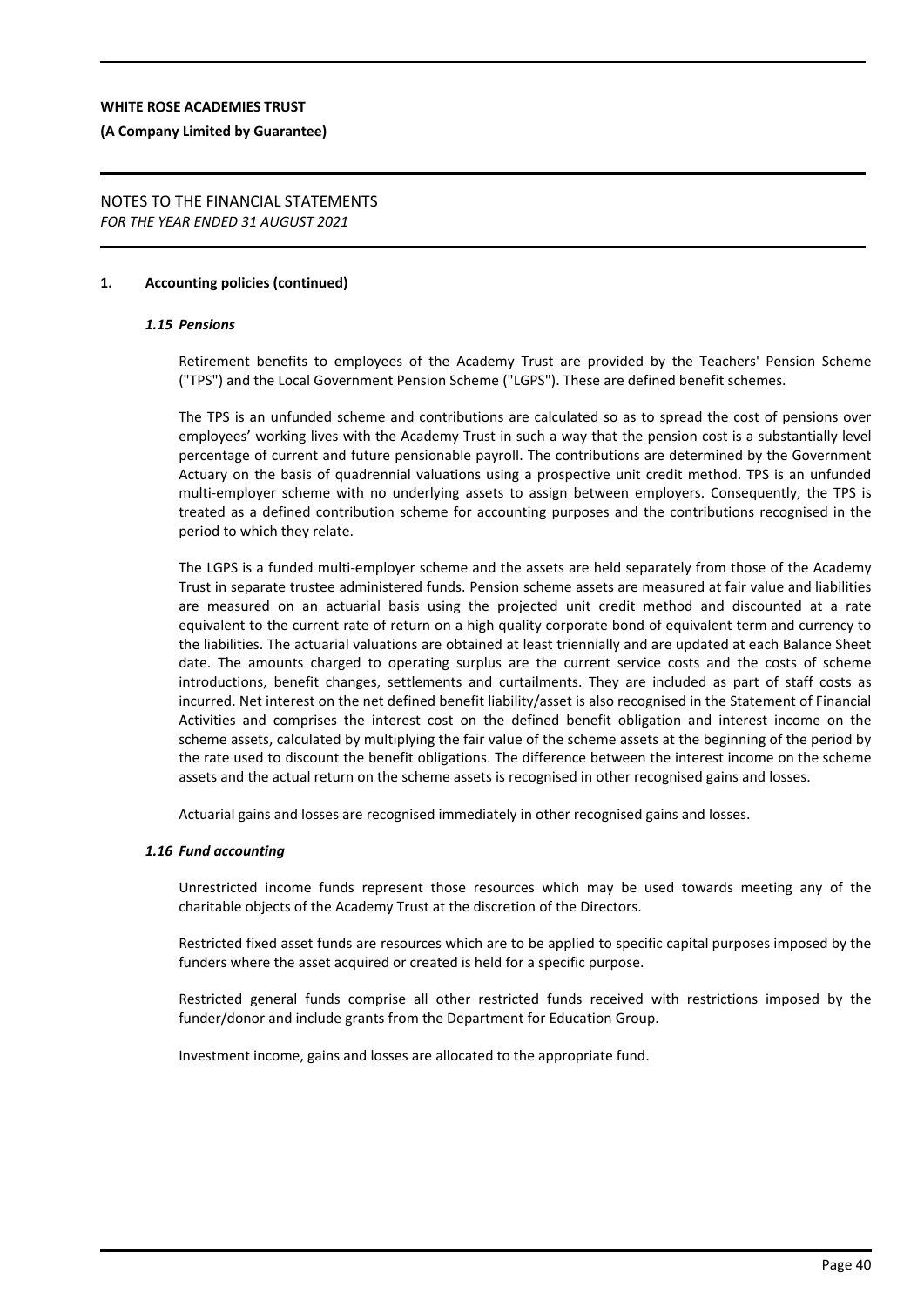#### **(A Company Limited by Guarantee)**

#### NOTES TO THE FINANCIAL STATEMENTS *FOR THE YEAR ENDED 31 AUGUST 2021*

#### *2.* **Critical accounting estimates and areas of judgment**

Estimates and judgments are continually evaluated and are based on historical experience and other factors, including expectations of future events that are believed to be reasonable under the circumstances.

Critical accounting estimates and assumptions:

The Academy Trust makes estimates and assumptions concerning the future. The resulting accounting estimates and assumptions will, by definition, seldom equal the related actual results. The estimates and assumptions that have a significant risk of causing a material adjustment to the carrying amounts of assets and liabilities within the next financial year are discussed below.

The present value of the Local Government Pension Scheme defined benefit liability depends on a number of factors that are determined on an actuarial basis using a variety of assumptions. The assumptions used in determining the net cost or income for pensions include the discount rate. Any changes in these assumptions, which are disclosed in note 28, will impact the carrying amount of the pension liability. Furthermore a roll forward approach which projects results from the latest full actuarial valuation performed at 31 March 2019 has been used by the actuary in valuing the pensions liability at 31 August 2021. Any differences between the figures derived from the roll forward approach and a full actuarial valuation would impact on the carrying amount of the pension liability.

#### **3. Income from donations and capital grants**

|                                  | <b>Unrestricted</b><br>funds<br>2021<br>£000 | <b>Restricted</b><br>funds<br>2021<br>£000 | <b>Restricted</b><br>fixed asset<br>funds<br>2021<br>£000 | <b>Total</b><br>funds<br>2021<br>£000 | Total<br>funds<br>2020<br>£000 |
|----------------------------------|----------------------------------------------|--------------------------------------------|-----------------------------------------------------------|---------------------------------------|--------------------------------|
| Transfer from local authority on |                                              |                                            |                                                           |                                       |                                |
| conversion                       |                                              | (899)                                      | 3,750                                                     | 2,851                                 |                                |
| Donated fixed assets             |                                              |                                            | (155)                                                     | (155)                                 | 1,014                          |
| <b>Donations</b>                 | 118                                          |                                            |                                                           | 118                                   | $\overline{2}$                 |
| Capital grants                   | ٠                                            |                                            | 1,633                                                     | 1,633                                 | 489                            |
| <b>Total 2021</b>                | 118                                          | (899)                                      | 5,228                                                     | 4,447                                 | 1,505                          |
| <b>Total 2020</b>                | 2                                            |                                            | 1,503                                                     | 1,505                                 |                                |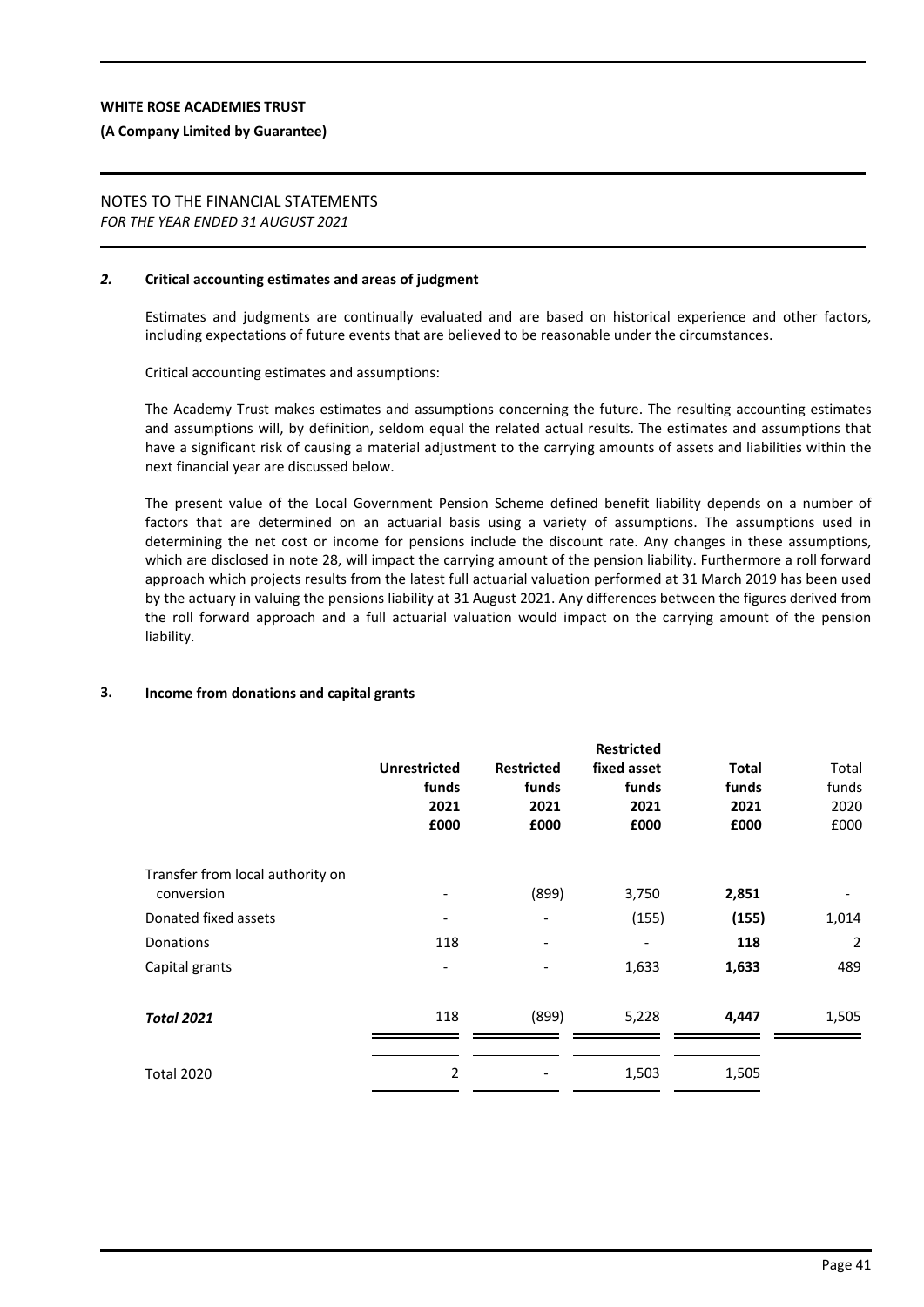#### **(A Company Limited by Guarantee)**

#### NOTES TO THE FINANCIAL STATEMENTS *FOR THE YEAR ENDED 31 AUGUST 2021*

## **4. Funding for the Academy Trust's educational operations**

|                                   | <b>Restricted</b><br>funds<br>2021<br>£000 | <b>Total</b><br>funds<br>2021<br>£000 | Total<br>funds<br>2020<br>£000 |
|-----------------------------------|--------------------------------------------|---------------------------------------|--------------------------------|
| DfE/ESFA grants                   |                                            |                                       |                                |
| <b>General Annual Grant (GAG)</b> | 21,313                                     | 21,313                                | 18,467                         |
| Other DfE/ESFA grants             |                                            |                                       |                                |
| Start up grants                   | 50                                         | 50                                    |                                |
| Pupil Premium                     | 1,650                                      | 1,650                                 | 1,372                          |
| Rates relief                      | 94                                         | 94                                    | 94                             |
| Coronavirus exceptional support   |                                            |                                       | 156                            |
| Others                            | 1,868                                      | 1,868                                 | 868                            |
| <b>Other Government grants</b>    | 24,975                                     | 24,975                                | 20,957                         |
| <b>Special Education Needs</b>    | 337                                        | 337                                   | 199                            |
| Local authority grants            | 404                                        | 404                                   | 45                             |
|                                   | 741                                        | 741                                   | 244                            |
| <b>Total 2021</b>                 | 25,716                                     | 25,716                                | 21,201                         |
| <b>Total 2020</b>                 | 21,201                                     | 21,201                                |                                |

Following the reclassification in the Academies Accounts Direction 2020/21 of some grants received from the Department of Education and ESFA, the academy trust's funding for Universal Infant Free School Meals and Pupil Premium is no longer reported under the Other DfE Group grants heading, but as separate lines under the Other DfE/ESFA grants heading. The prior year numbers have been reclassified.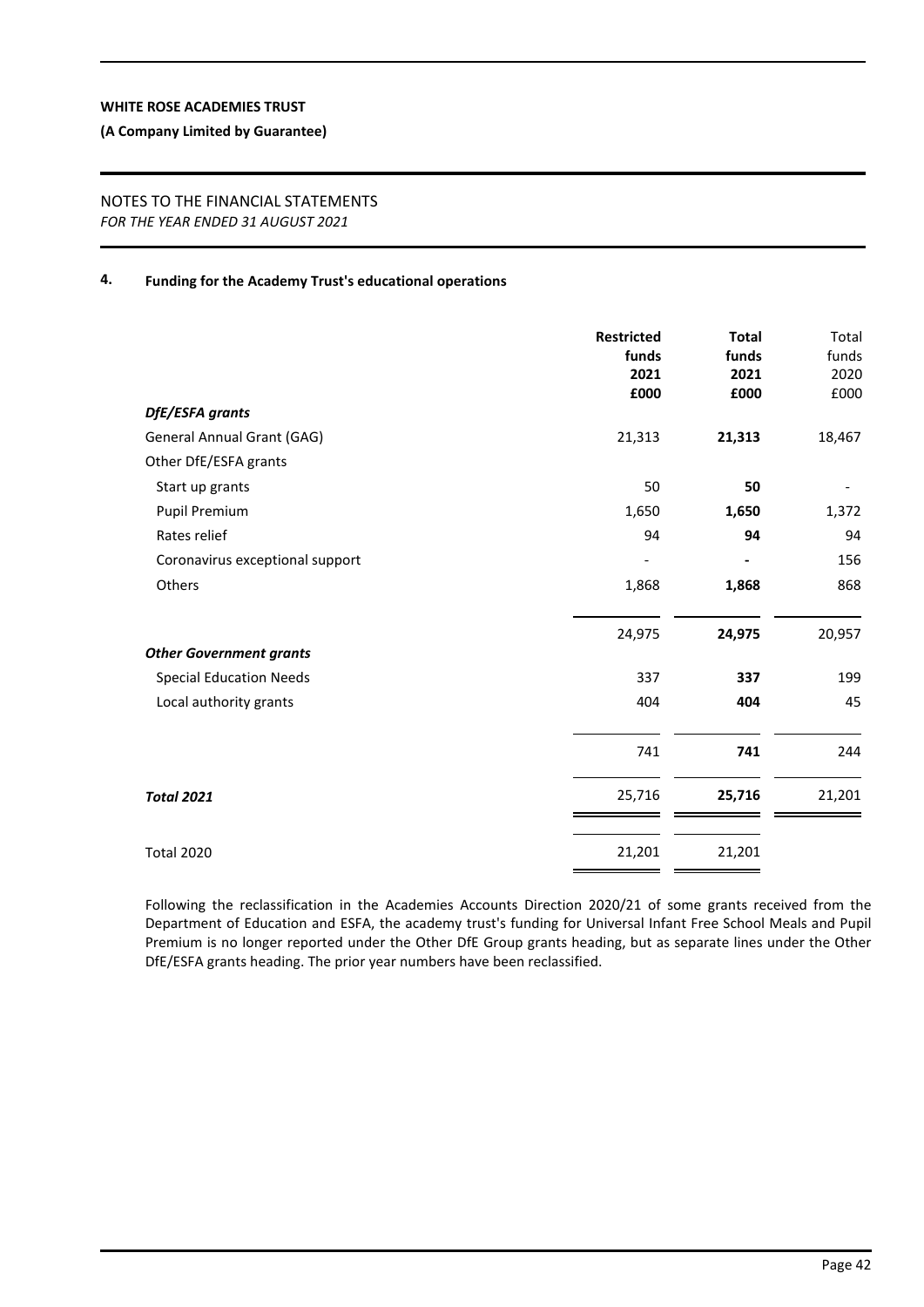## **(A Company Limited by Guarantee)**

## NOTES TO THE FINANCIAL STATEMENTS *FOR THE YEAR ENDED 31 AUGUST 2021*

## **5. Income from other trading activities**

|                    | <b>Unrestricted</b><br>funds<br>2021<br>£000 | <b>Total</b><br>funds<br>2021<br>£000 | Total<br>funds<br>2020<br>£000 |
|--------------------|----------------------------------------------|---------------------------------------|--------------------------------|
| Hire of facilities | 6                                            | 6                                     | 33                             |
| Catering           | 196                                          | 196                                   | 271                            |
| Trip income        | $\overline{\phantom{a}}$                     | $\blacksquare$                        | 134                            |
| Insurance claims   | 20                                           | 20                                    | 37                             |
| Other income       | 322                                          | 322                                   | 92                             |
| <b>Total 2021</b>  | 544                                          | 544                                   | 567                            |
| <b>Total 2020</b>  | 567                                          | 567                                   |                                |

## **6. Investment income**

|                          | <b>Unrestricted</b>      | <b>Total</b>             | Total        |
|--------------------------|--------------------------|--------------------------|--------------|
|                          | funds                    | funds                    | funds        |
|                          | 2021                     | 2021                     | 2020         |
|                          | £000                     | £000                     | £000         |
| Short term bank deposits | $\overline{\phantom{a}}$ | $\overline{\phantom{a}}$ | $\mathbf{1}$ |
|                          |                          |                          |              |
| Total 2020               | 1                        | 1                        |              |
|                          |                          |                          |              |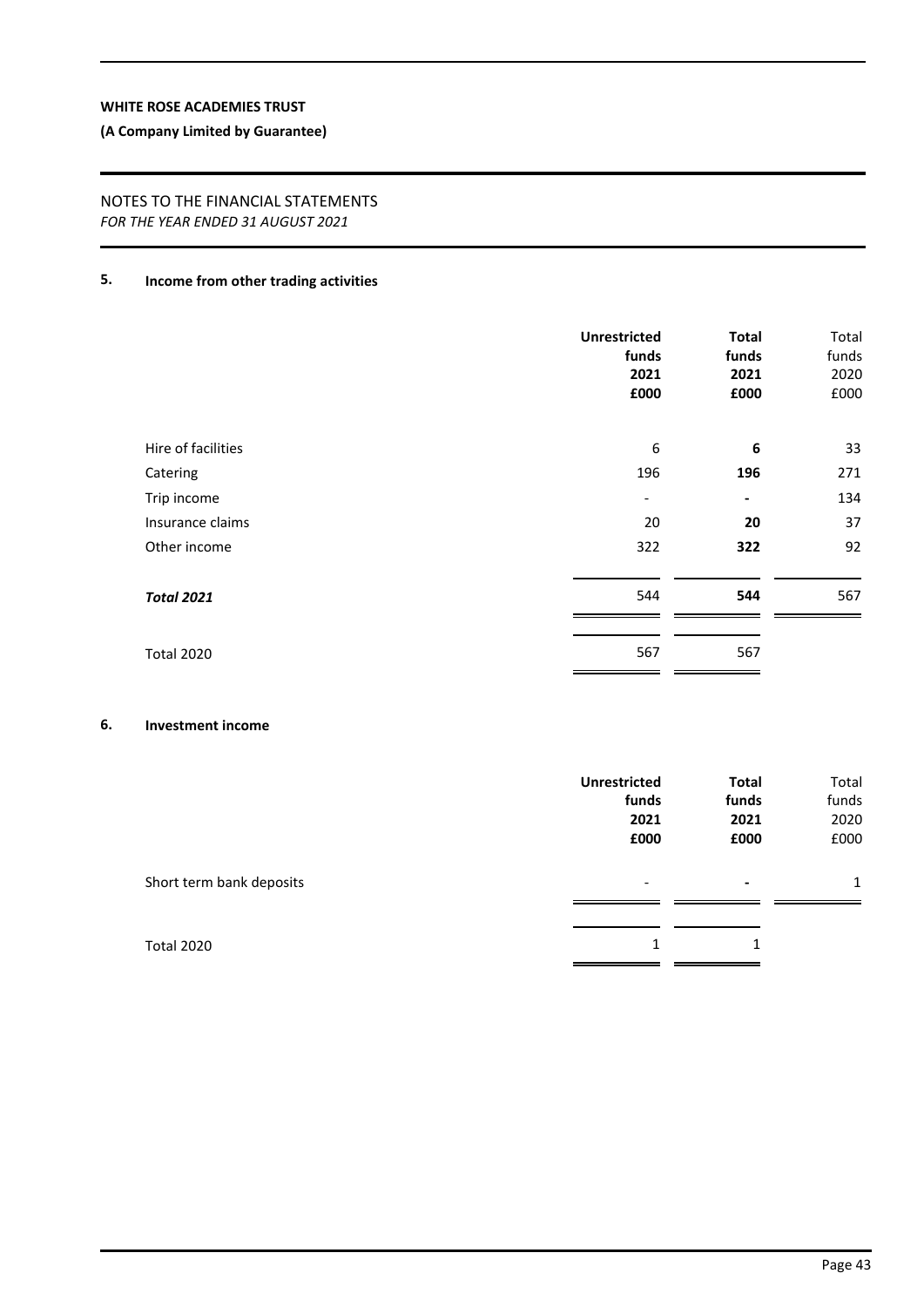## **(A Company Limited by Guarantee)**

## NOTES TO THE FINANCIAL STATEMENTS *FOR THE YEAR ENDED 31 AUGUST 2021*

## **7. Expenditure**

|                         | <b>Staff Costs</b><br>2021<br>£000 | <b>Premises</b><br>2021<br>£000 | Other<br>2021<br>£000 | <b>Total</b><br>2021<br>£000 | Total<br>2020<br>£000 |
|-------------------------|------------------------------------|---------------------------------|-----------------------|------------------------------|-----------------------|
| Education:              |                                    |                                 |                       |                              |                       |
| Direct costs            | 16,120                             |                                 | 4,889                 | 21,009                       | 17,951                |
| Allocated support costs | 4,161                              | 1,487                           | 2,286                 | 7,934                        | 5,958                 |
| <b>Total 2021</b>       | 20,281                             | 1,487                           | 7,175                 | 28,943                       | 23,909                |
| <b>Total 2020</b>       | 16,787                             | 2,950                           | 4,172                 | 23,909                       |                       |
|                         |                                    |                                 |                       |                              |                       |

## **8. Analysis of expenditure by activities**

|                   | <b>Activities</b><br>undertaken<br>2021<br>£000 | directly Support costs<br>2021<br>£000 | <b>Total</b><br>funds<br>2021<br>£000 | Total<br>funds<br>2020<br>£000 |
|-------------------|-------------------------------------------------|----------------------------------------|---------------------------------------|--------------------------------|
| Education         | 21,009                                          | 7,934                                  | 28,943                                | 23,909                         |
| <b>Total 2020</b> | 17,951                                          | 5,958                                  | 23,909                                |                                |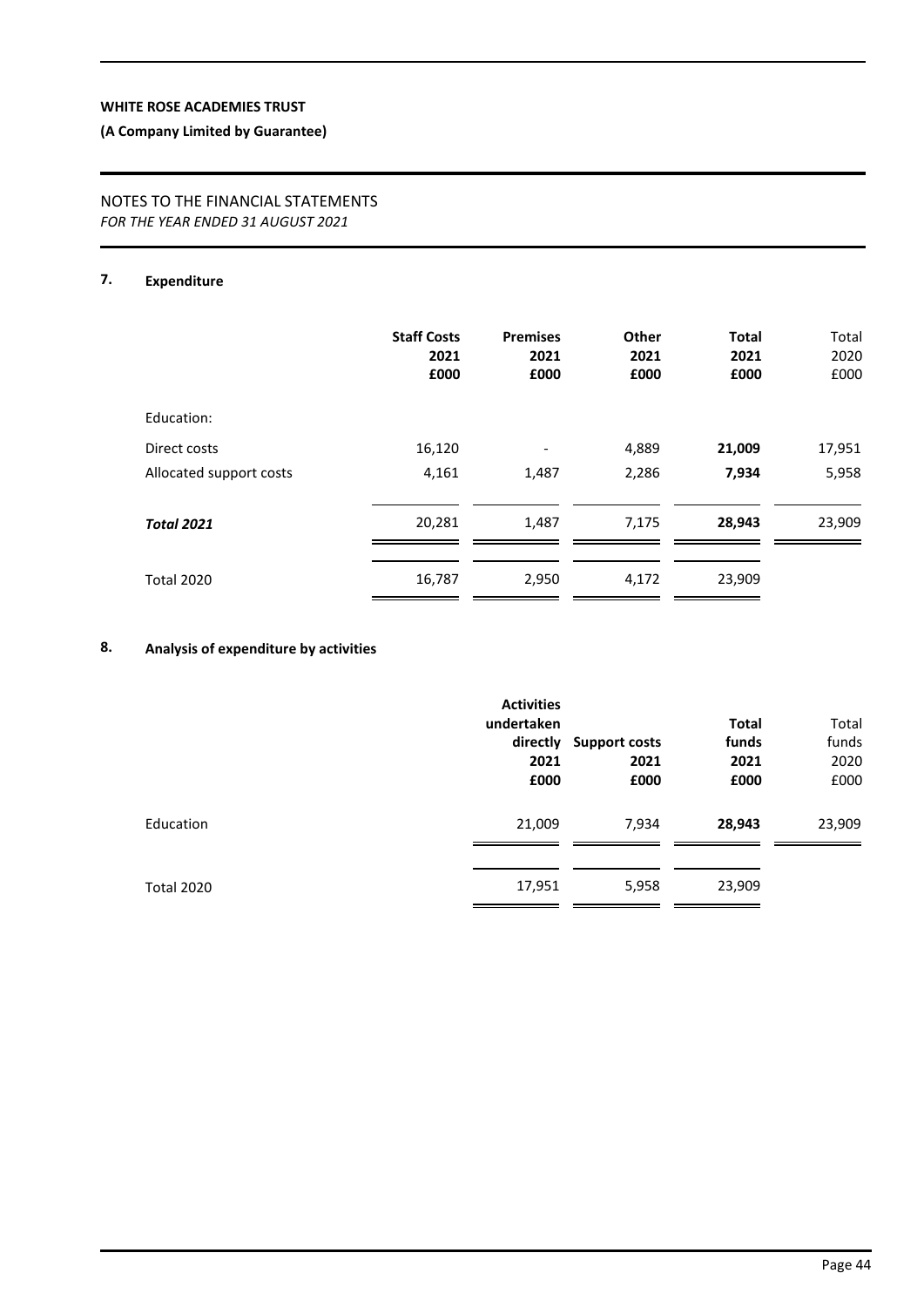## **(A Company Limited by Guarantee)**

## NOTES TO THE FINANCIAL STATEMENTS *FOR THE YEAR ENDED 31 AUGUST 2021*

#### **8. Analysis of expenditure by activities (continued)**

## **Analysis of support costs**

|                                       | <b>Education</b><br>2021<br>£000 | <b>Total</b><br>funds<br>2021<br>£000 | Total<br>funds<br>2020<br>£000 |
|---------------------------------------|----------------------------------|---------------------------------------|--------------------------------|
| Staff costs                           | 3,644                            | 3,644                                 | 2,699                          |
| Depreciation                          | 1                                | 1                                     | 10                             |
| Other costs                           | 2,510                            | 2,510                                 | 1,690                          |
| Maintenance of premises and equipment | 1,487                            | 1,487                                 | 1,309                          |
| Technology costs                      | 272                              | 272                                   | 231                            |
| Governance                            | 20                               | 20                                    | 19                             |
| <b>Total 2021</b>                     | 7,934                            | 7,934                                 | 5,958                          |
| <b>Total 2020</b>                     | 5,958                            | 5,958                                 |                                |

## **9. Net (expenditure)/income**

Net (expenditure)/income for the year includes:

|                                       | 2021                     | 2020  |
|---------------------------------------|--------------------------|-------|
|                                       | £000                     | £000  |
| Depreciation of tangible fixed assets | 1,832                    | 1,691 |
| Amortisation of intangible assets     | $\overline{\phantom{a}}$ | 2     |
| Fees paid to auditors for:            |                          |       |
| - audit                               | 13                       | 10    |
| - other assurance services            | 5                        | 4     |
|                                       |                          |       |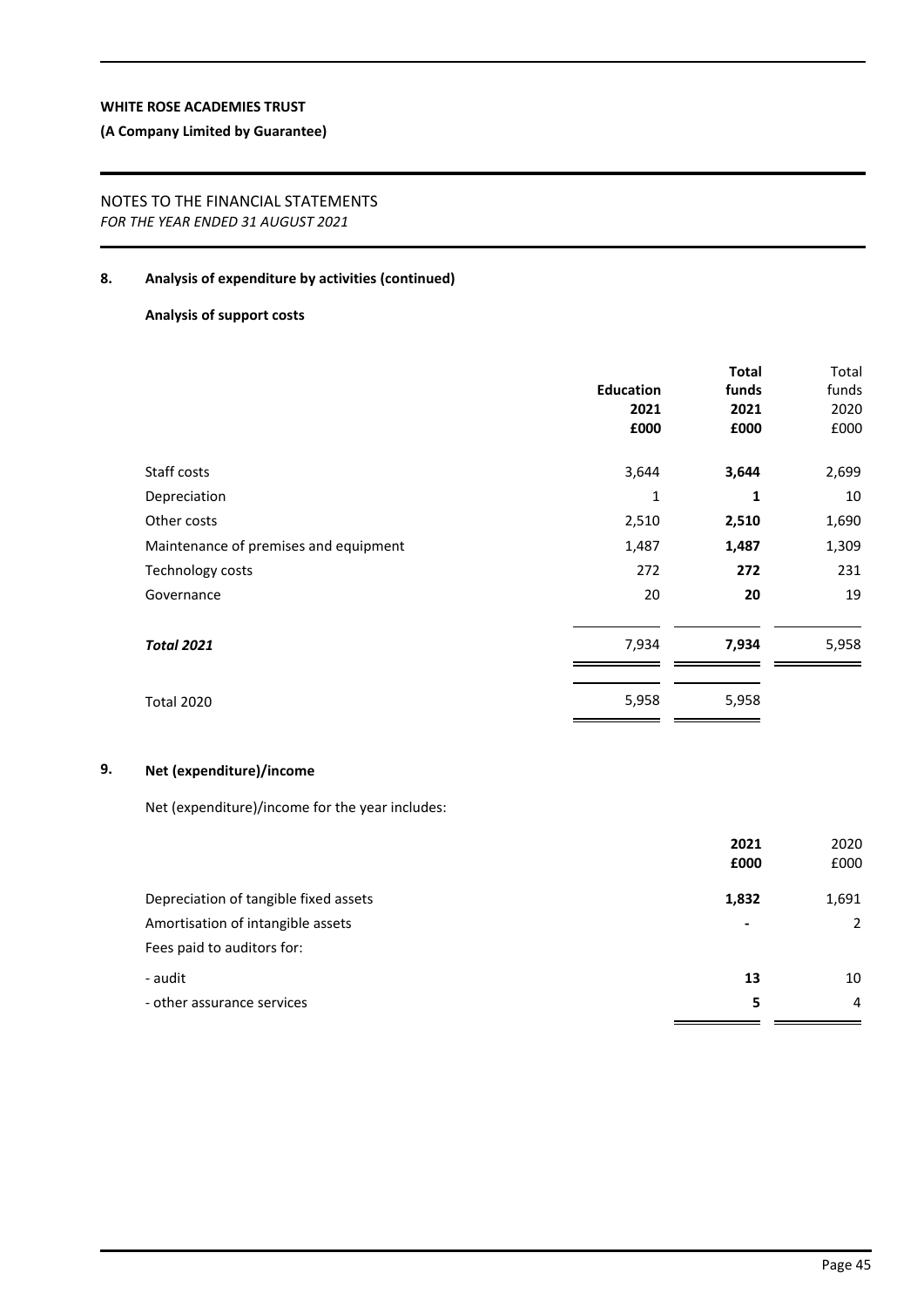## **(A Company Limited by Guarantee)**

## NOTES TO THE FINANCIAL STATEMENTS *FOR THE YEAR ENDED 31 AUGUST 2021*

## **10. Staff**

## **a. Staff costs**

Staff costs during the year were as follows:

|                                     | 2021   | 2020           |
|-------------------------------------|--------|----------------|
|                                     | £000   | £000           |
| Wages and salaries                  | 14,077 | 12,014         |
| Social security costs               | 1,392  | 1,193          |
| Pension costs                       | 4,290  | 3,325          |
|                                     | 19,759 | 16,532         |
| Agency staff costs                  | 379    | 130            |
| Staff restructuring costs           | 143    | 125            |
|                                     | 20,281 | 16,787         |
| Staff restructuring costs comprise: |        |                |
|                                     | 2021   | 2020           |
|                                     | £000   | £000           |
| Redundancy payments                 | 55     | $\overline{2}$ |
| Severance payments                  | 88     | 123            |
|                                     | 143    | 125            |

 $=$   $=$ 

L,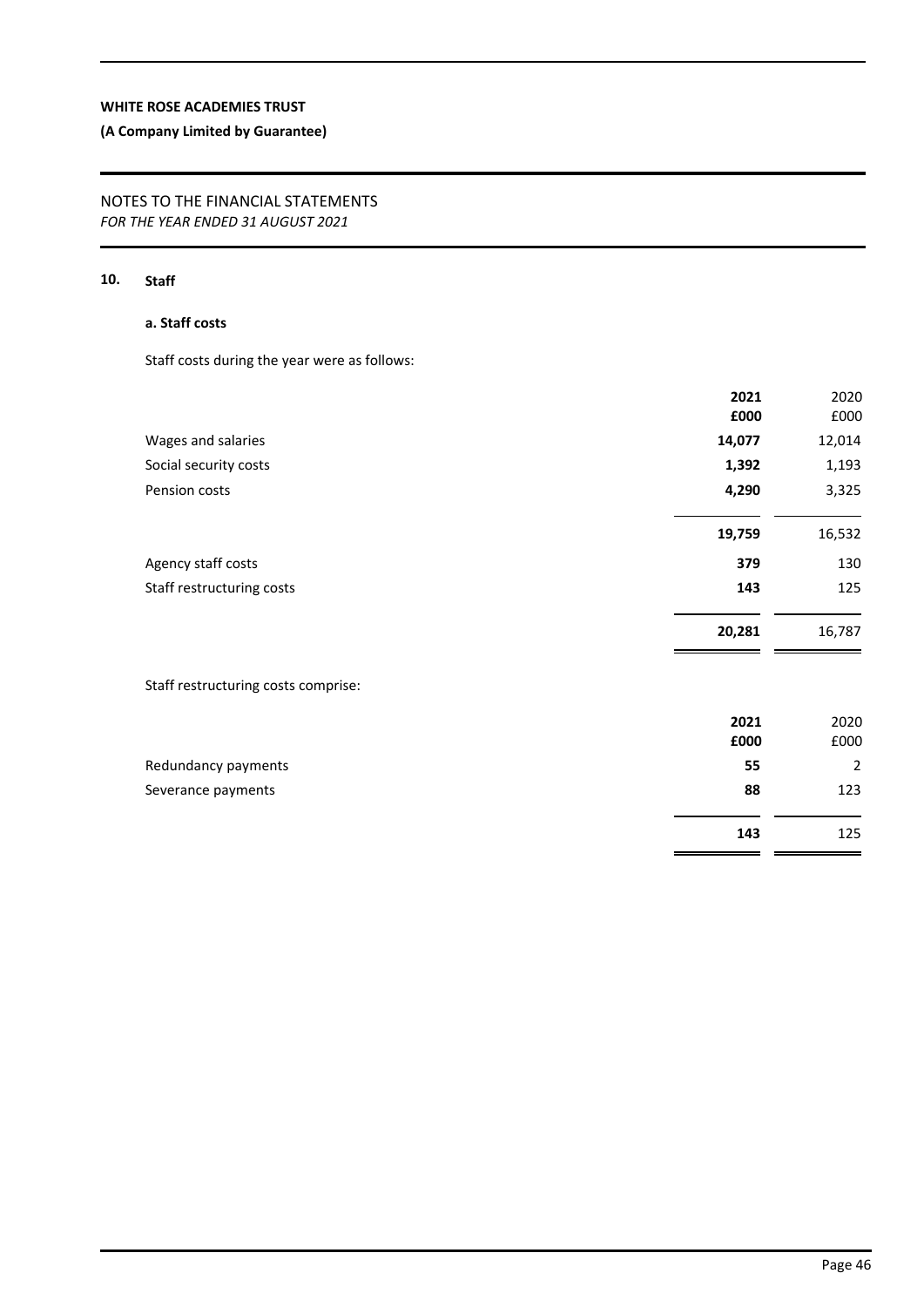#### **(A Company Limited by Guarantee)**

# NOTES TO THE FINANCIAL STATEMENTS

*FOR THE YEAR ENDED 31 AUGUST 2021*

### **10. Staff (continued)**

#### **b. Non-statutory/non-contractual staff severance payments**

Included in staff restructuring costs are non-statutory/non-contractual severance payments totalling £88k (2020 - £123k). Individually the payments were: £5,000, £20,857, £3,057, £29,000, £20,000, £4,929, and £5,380

#### **c. Staff numbers**

The average number of persons employed by the Academy Trust during the year was as follows:

|                            | 2021<br>No. | 2020<br>No. |
|----------------------------|-------------|-------------|
| <b>Teachers</b>            | 247         | 218         |
| Administration and support | 210         | 156         |
| Management                 | 7           | 5           |
|                            | 464         | 379         |

#### **d. Higher paid staff**

The number of employees whose employee benefits (excluding employer pension costs) exceeded £60,000 was:

| No.<br>No.<br>In the band £60,001 - £70,000<br>8<br>13<br>In the band £70,001 - £80,000<br>1<br>In the band £80,001 - £90,000<br>$\mathbf{1}$<br>1<br>In the band £90,001 - £100,000<br>2<br>1<br>In the band £100,001 - £110,000<br>$\mathbf{1}$<br>2<br>In the band £120,001 - £130,000<br>1<br>In the band £140,001 - £150,000<br>1 | 2021 | 2020 |
|----------------------------------------------------------------------------------------------------------------------------------------------------------------------------------------------------------------------------------------------------------------------------------------------------------------------------------------|------|------|
|                                                                                                                                                                                                                                                                                                                                        |      |      |
|                                                                                                                                                                                                                                                                                                                                        |      |      |
|                                                                                                                                                                                                                                                                                                                                        |      |      |
|                                                                                                                                                                                                                                                                                                                                        |      |      |
|                                                                                                                                                                                                                                                                                                                                        |      |      |
|                                                                                                                                                                                                                                                                                                                                        |      |      |
|                                                                                                                                                                                                                                                                                                                                        |      |      |
|                                                                                                                                                                                                                                                                                                                                        |      |      |

#### **e. Key management personnel**

The key management personnel of the Academy Trust comprise the Directors and the senior management team as listed on page 2. The total amount of employee benefits (including employer pension contributions and employer national insurance contributions) received by key management personnel for their services to the Academy Trust was £744k (2020 *-* £690k).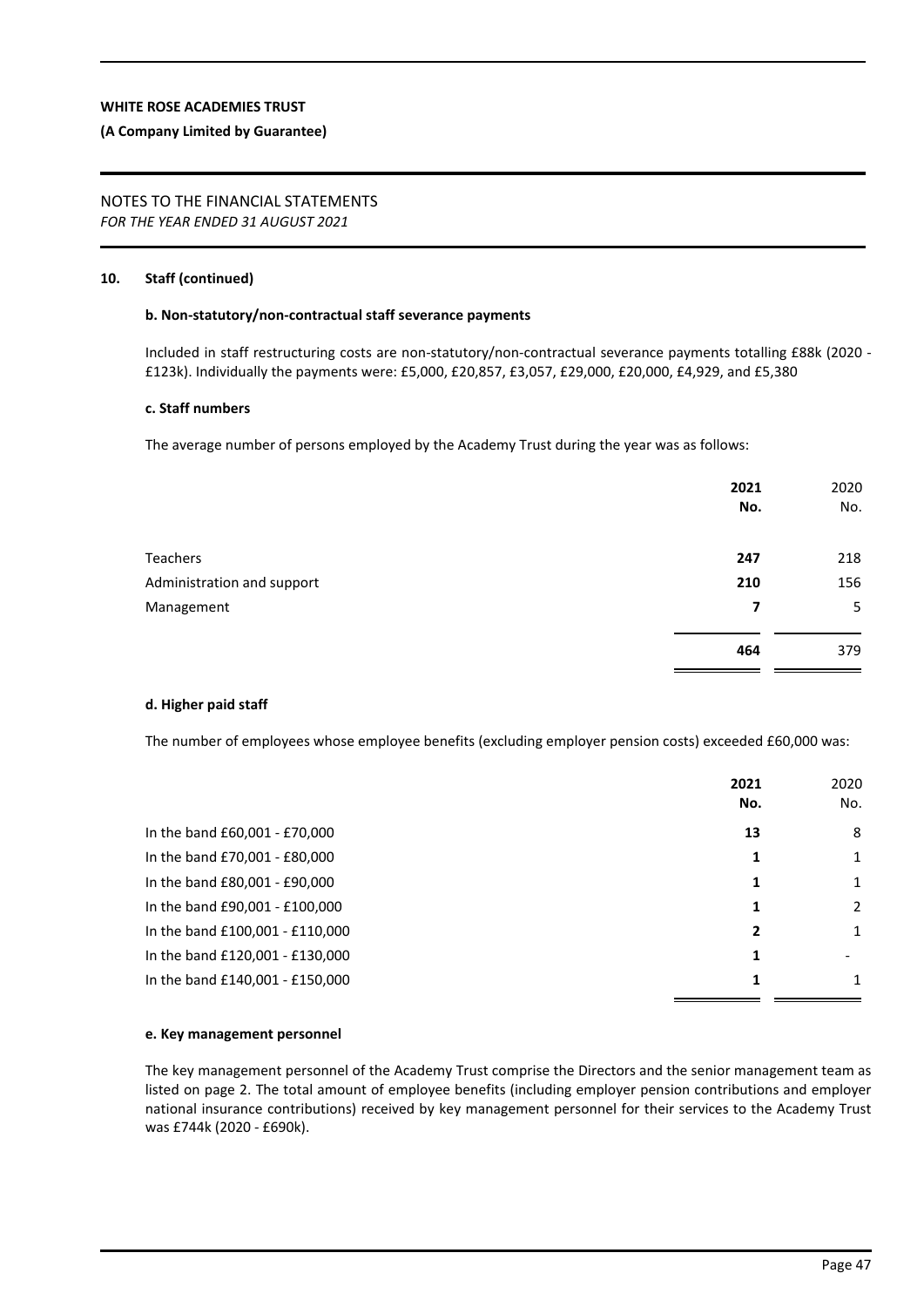#### **(A Company Limited by Guarantee)**

## NOTES TO THE FINANCIAL STATEMENTS

*FOR THE YEAR ENDED 31 AUGUST 2021*

### **11. Central services**

The Academy Trust has provided the following central services to its academies during the year:

- Financial Services
- HR Services
- Marketing and Communication
- School Improvement Services
- Continuing professional development

The Academy Trust charges for these services on the following basis:

Flat percentage of 5% of total income

The actual amounts charged during the year were as follows:

|                                                                  | 2021<br>£000 | 2020<br>£000 |
|------------------------------------------------------------------|--------------|--------------|
| Leeds City Academy                                               | 370          | 367          |
| Leeds East Academy                                               | 362          | 333          |
| Leeds West Academy                                               | 443          | 327          |
| Alder Tree Primary Academy (formerly Mill Field Primary Academy) | 73           | -            |
| Total                                                            | 1,248        | 1,027        |

#### **12. Directors' remuneration and expenses**

One or more Directors has been paid remuneration or has received other benefits from an employment with the Academy Trust. The principal and other staff Directors only receive remuneration in respect of services they provide undertaking the roles of principal and staff members under their contracts of employment. The value of Directors' remuneration and other benefits was as follows:

|                                      |                            | 2021      | 2020      |
|--------------------------------------|----------------------------|-----------|-----------|
|                                      |                            | £000      | £000      |
| A Whitaker - Chief Executive Officer | Remuneration               | 145 - 150 | 140 - 145 |
|                                      | Pension contributions paid | $30 - 35$ | $30 - 35$ |

During the year, retirement benefits were accruing to 1 Director (2020 - 1) in respect of defined benefit pension schemes.

During the year ended 31 August 2021, no Director expenses have been incurred (2020 - £NIL).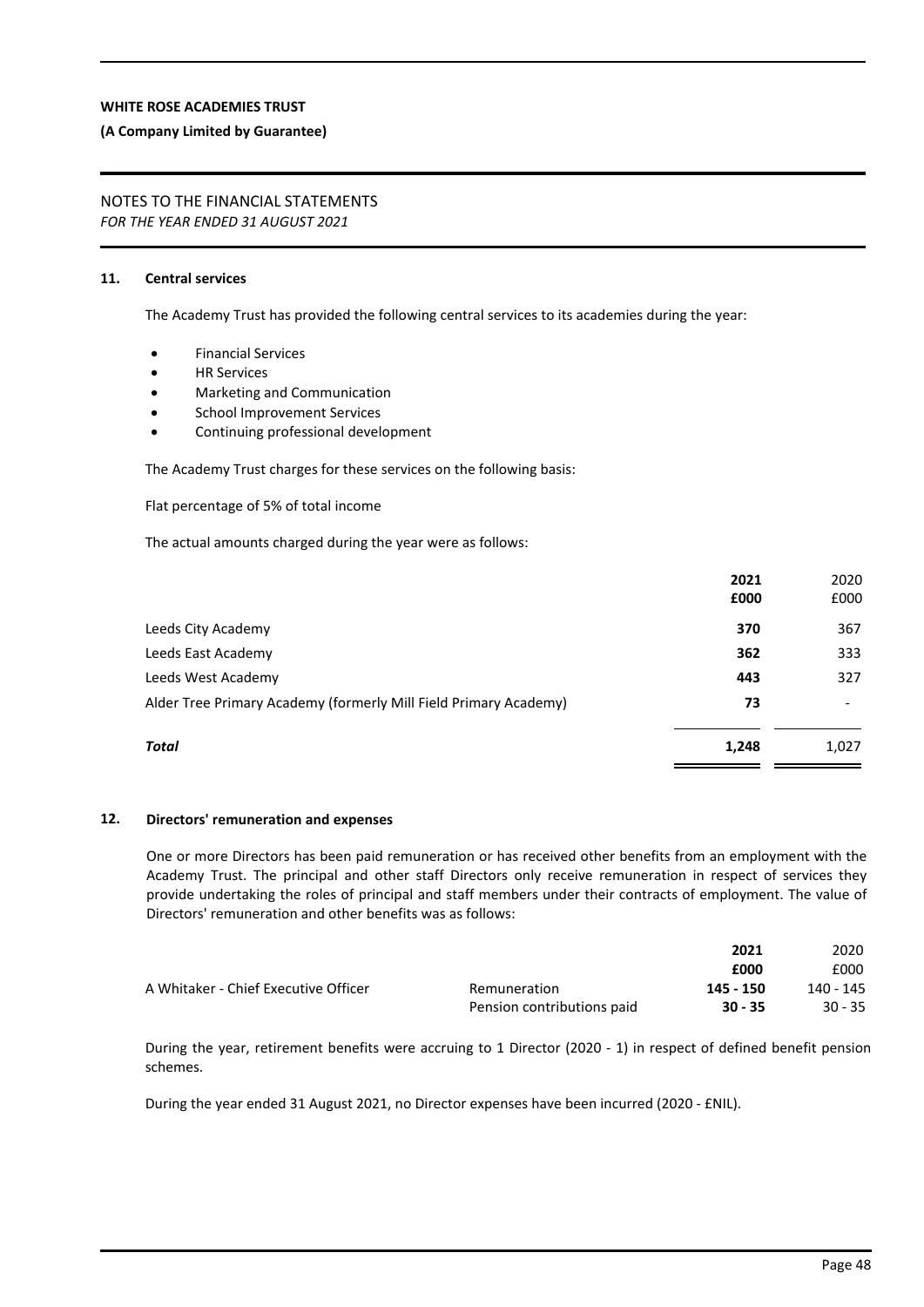#### **(A Company Limited by Guarantee)**

# NOTES TO THE FINANCIAL STATEMENTS

*FOR THE YEAR ENDED 31 AUGUST 2021*

#### **13. Directors' and Officers' insurance**

In accordance with normal commercial practice, the Academy Trust has purchased insurance to protect directors and officers from claims arising from negligent acts, errors or omissions occurring whilst on academy business. The insurance provides cover up to £10,000k on any one claim and the costs for the year ended 31 August 2021 are not separable as the RPA charge is based on student numbers. The cost of this insurance is included in the total insurance cost.

#### **14. Intangible assets**

|                     | Computer<br>software<br>£000 |
|---------------------|------------------------------|
| Cost                |                              |
| At 1 September 2020 | 74                           |
| At 31 August 2021   | 74                           |
| <b>Amortisation</b> |                              |
| At 1 September 2020 | 74                           |
| At 31 August 2021   | 74                           |
| Net book value      |                              |
| At 31 August 2021   |                              |
| At 31 August 2020   |                              |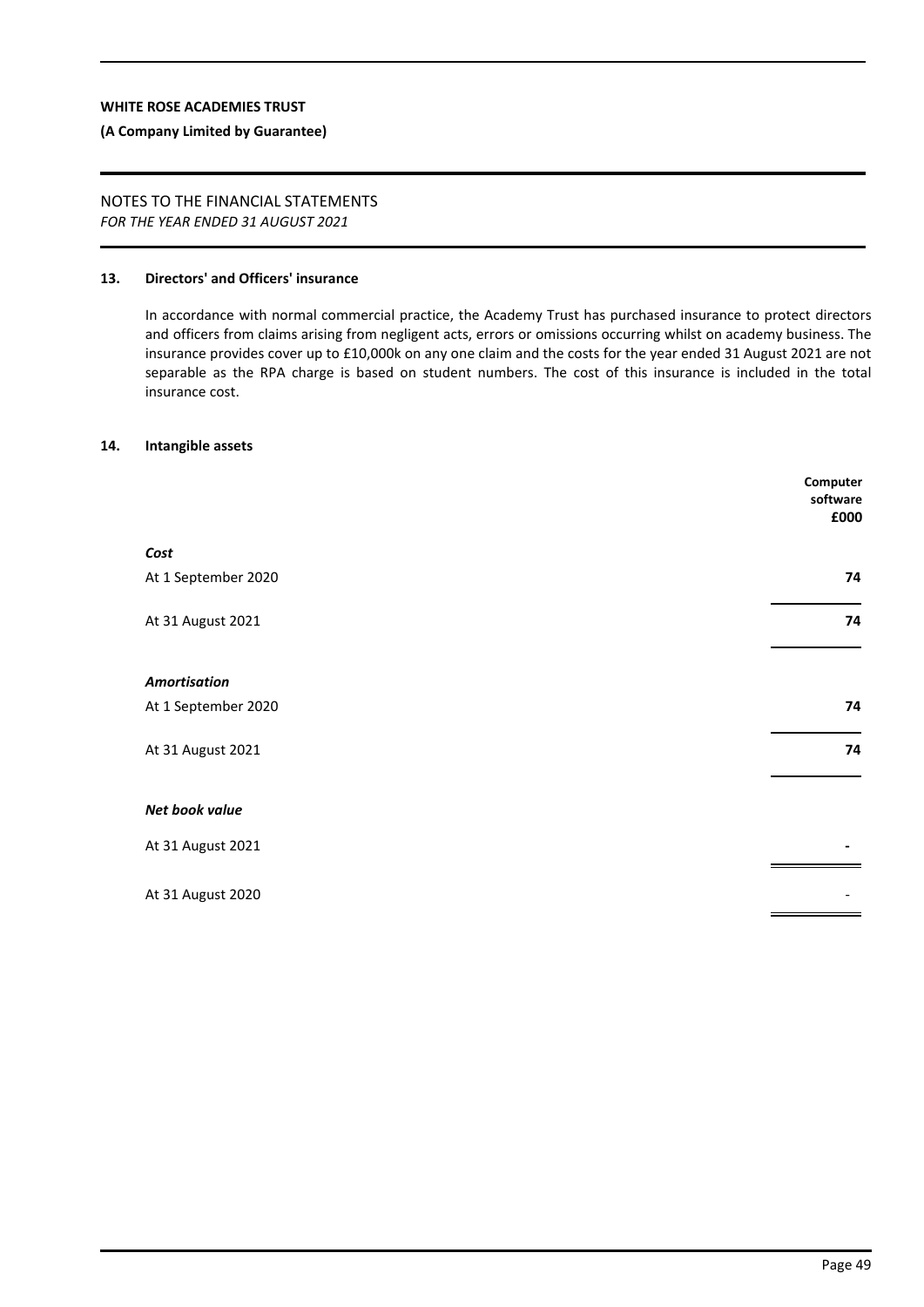## **(A Company Limited by Guarantee)**

# NOTES TO THE FINANCIAL STATEMENTS

*FOR THE YEAR ENDED 31 AUGUST 2021*

### **15. Tangible fixed assets**

|                          | <b>Freehold land</b><br>and buildings<br>£000 | <b>Furniture and</b><br>equipment<br>£000 | Computer<br>equipment<br>£000 | <b>Motor vehicles</b><br>£000 | <b>Total</b><br>£000 |
|--------------------------|-----------------------------------------------|-------------------------------------------|-------------------------------|-------------------------------|----------------------|
| <b>Cost or valuation</b> |                                               |                                           |                               |                               |                      |
| At 1 September 2020      | 63,511                                        | 3,840                                     | 1,567                         | 52                            | 68,970               |
| Additions                | 820                                           | 278                                       | 294                           |                               | 1,392                |
| Acquired on conversion   | 3,750                                         |                                           |                               |                               | 3,750                |
| At 31 August 2021        | 68,081                                        | 4,118                                     | 1,861                         | 52                            | 74,112               |
| <b>Depreciation</b>      |                                               |                                           |                               |                               |                      |
| At 1 September 2020      | 7,325                                         | 2,850                                     | 1,394                         | 51                            | 11,620               |
| Charge for the year      | 1,340                                         | 358                                       | 133                           | 1                             | 1,832                |
| At 31 August 2021        | 8,665                                         | 3,208                                     | 1,527                         | 52                            | 13,452               |
| <b>Net book value</b>    |                                               |                                           |                               |                               |                      |
| At 31 August 2021        | 59,416                                        | 910                                       | 334                           |                               | 60,660               |
| At 31 August 2020        | 56,186                                        | 990                                       | 173                           | 1                             | 57,350               |

The academy trust's transactions relating to land and buildings included:

 the acquisition of the freehold land and buildings which was donated to the academy trust at a value of £62,254k

#### **16. Stocks**

|                                        | 2021 | 2020 |
|----------------------------------------|------|------|
|                                        | £000 | £000 |
| Uniform, planners, exercise books etc. | 61   | 20   |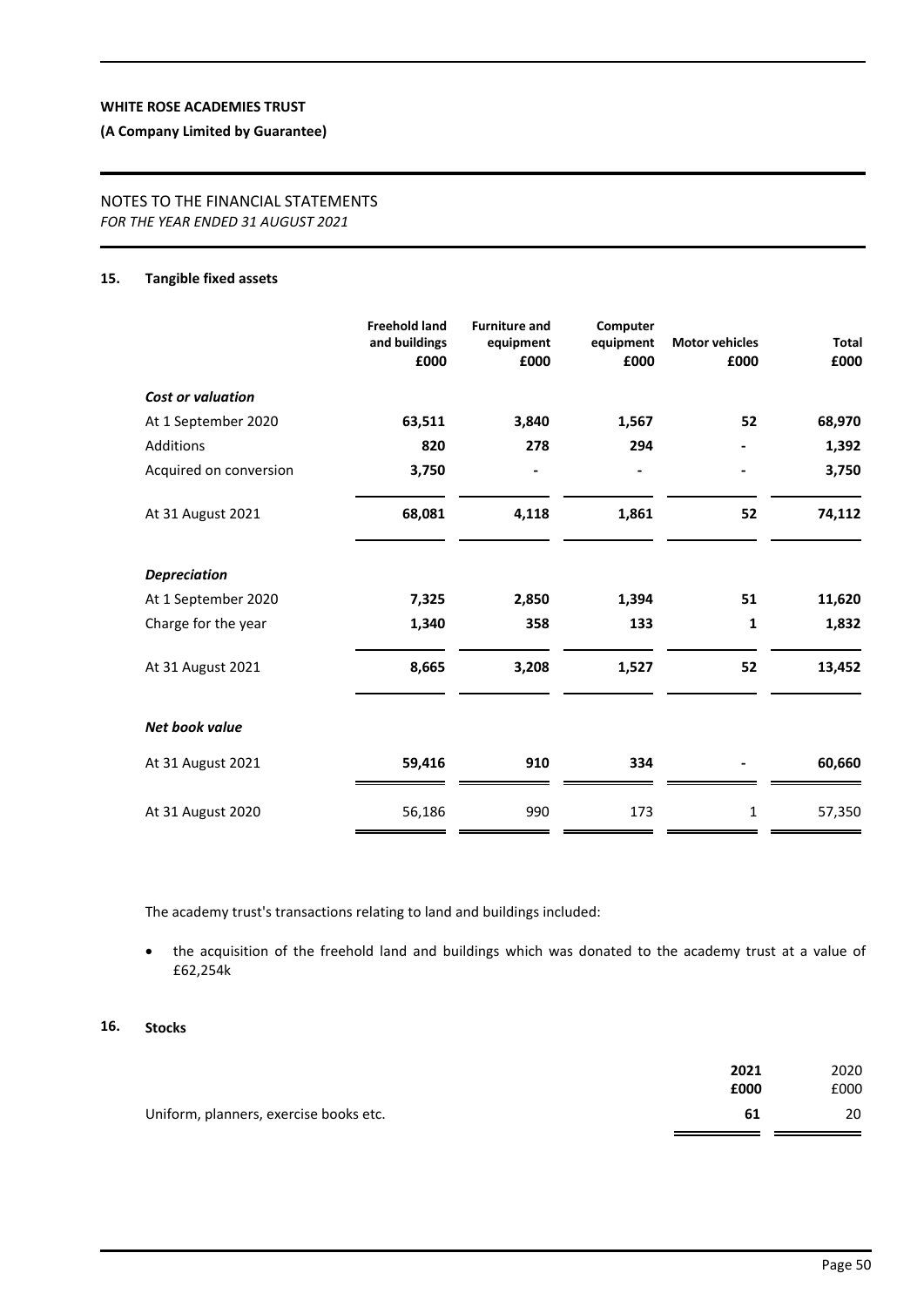## **(A Company Limited by Guarantee)**

## NOTES TO THE FINANCIAL STATEMENTS *FOR THE YEAR ENDED 31 AUGUST 2021*

## **17. Debtors**

| 2021<br>£000 | 2020<br>£000 |
|--------------|--------------|
|              |              |
| 150          | 380          |
| 255          | 144          |
| 1,804        | 1,224        |
| 2,209        | 1,748        |
|              |              |

## **18. Creditors: Amounts falling due within one year**

|                                        | 2021<br>£000 | 2020<br>£000 |
|----------------------------------------|--------------|--------------|
| Other loans                            | 5            | 5            |
| Trade creditors                        | 1,181        | 1,081        |
| Other creditors                        | 64           | 603          |
| Accruals and deferred income           | 851          | 774          |
|                                        | 2,101        | 2,463        |
|                                        | 2021<br>£000 | 2020<br>£000 |
| Deferred income at 1 September 2020    | 53           | 5            |
| Resources deferred during the year     | 55           | 53           |
| Amounts released from previous periods | (53)         | (5)          |
|                                        | 55           | 53           |

At the balance sheet date, the Academy Trust was holding rates rebates received in advance of £55k.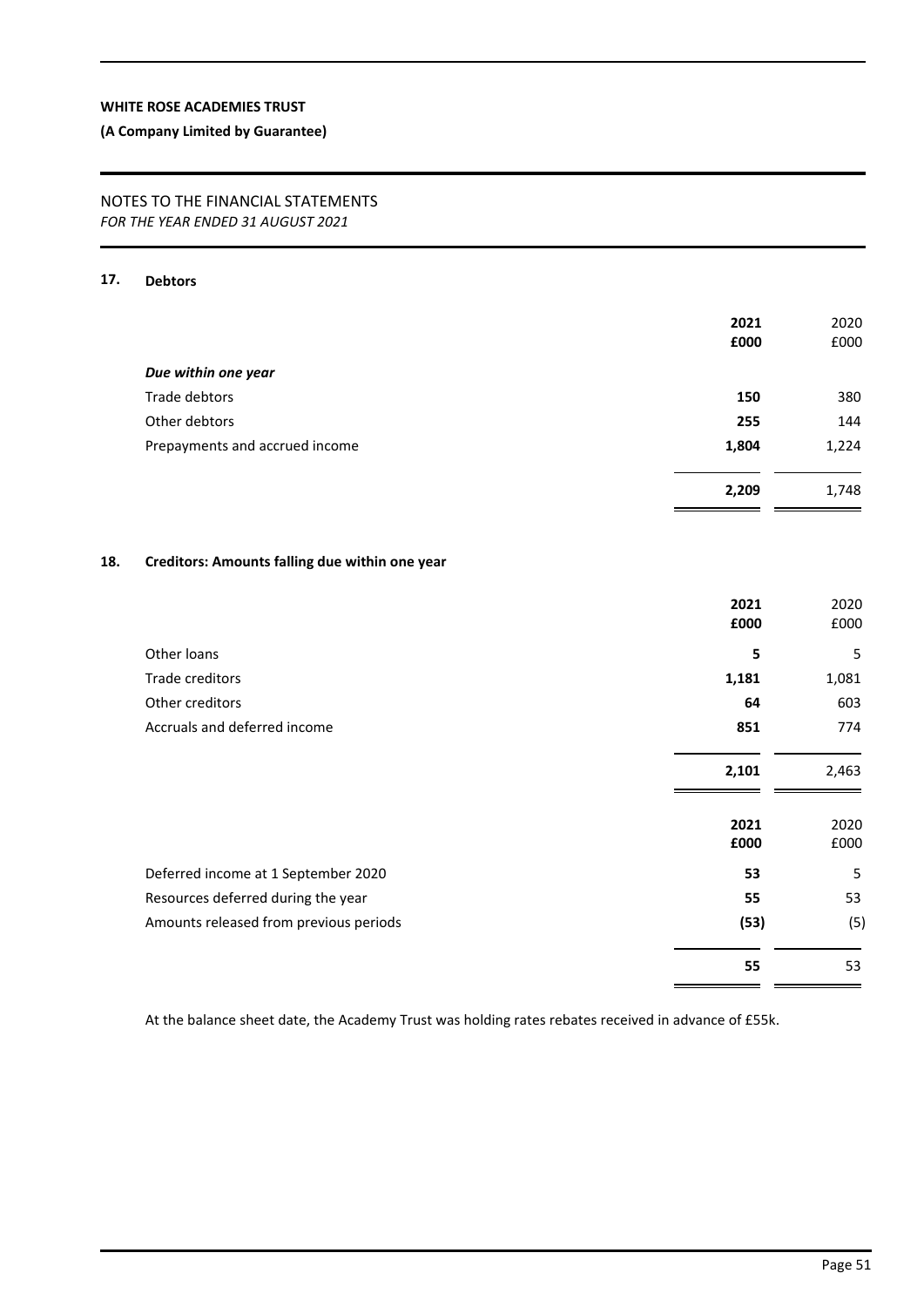#### **(A Company Limited by Guarantee)**

#### NOTES TO THE FINANCIAL STATEMENTS *FOR THE YEAR ENDED 31 AUGUST 2021*

## **19. Creditors: Amounts falling due after more than one year**

|            | 2021<br>£000 | 2020<br>£000 |
|------------|--------------|--------------|
| Salix loan | 20           | 25           |

Amounts included above repayable by instalments which fall due after five years £nil (2020 - £5k).

The Salix loan balance above is repayable over a period of 8 years commencing September 2018 and is an interest free loan from the DfE for roofing improvement works at Leeds City Academy, and will be repaid in August 2026.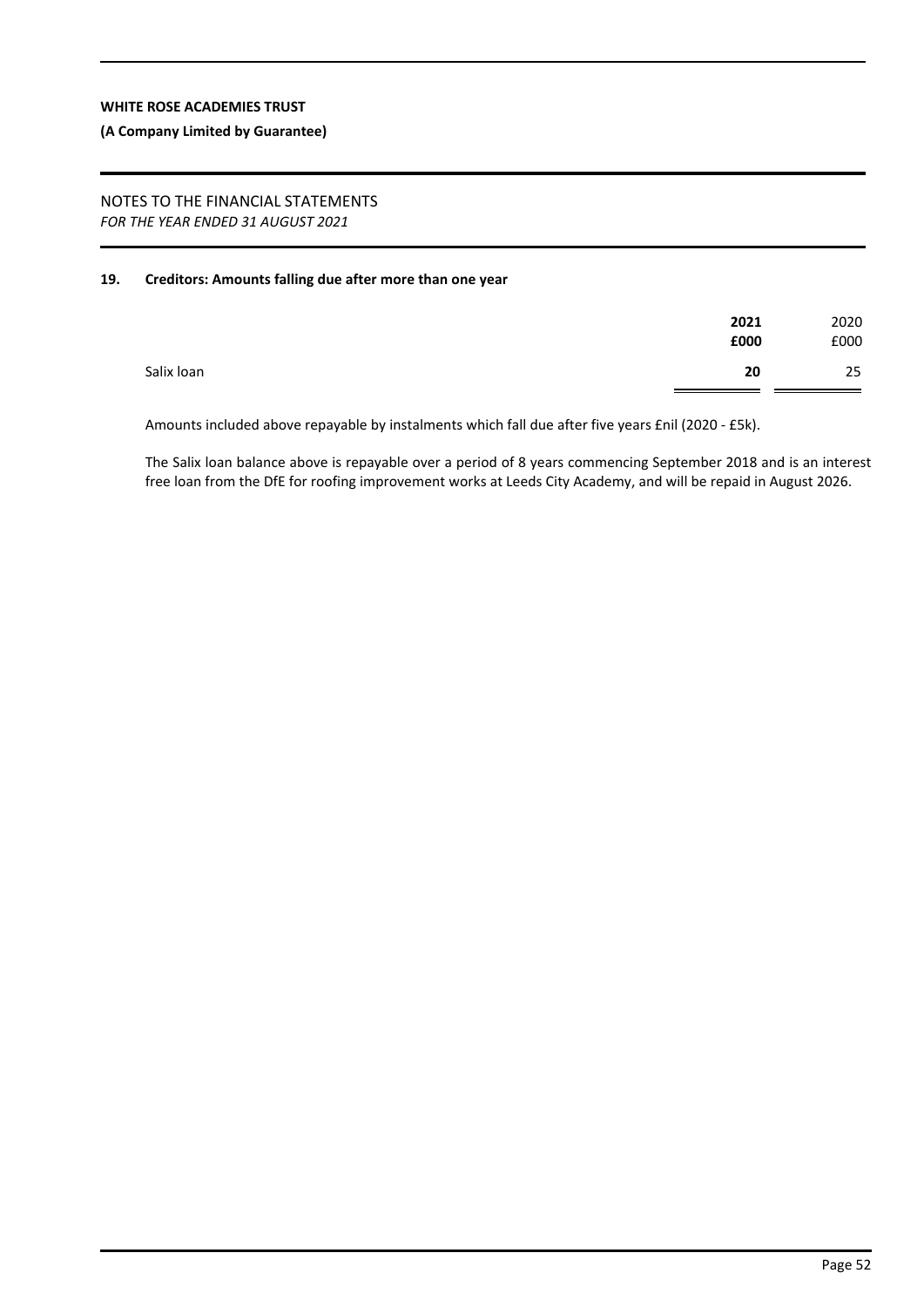**(A Company Limited by Guarantee)**

## NOTES TO THE FINANCIAL STATEMENTS *FOR THE YEAR ENDED 31 AUGUST 2021*

#### **20. Statement of funds**

|                                                     | <b>Balance at 1</b><br>Sept 2019<br>£000 | Income<br>£000 | Expenditure<br>£000 | <b>Transfers</b><br>in/out<br>£000 | Gains/<br>(Losses)<br>£000 | <b>Balance at 31</b><br>August 2021<br>£000 |
|-----------------------------------------------------|------------------------------------------|----------------|---------------------|------------------------------------|----------------------------|---------------------------------------------|
| <b>Unrestricted</b><br>funds                        |                                          |                |                     |                                    |                            |                                             |
| <b>General Funds</b>                                |                                          | 662            | (1,602)             | 1,249                              |                            | 309                                         |
| <b>Restricted general</b><br>funds                  |                                          |                |                     |                                    |                            |                                             |
| <b>General Annual</b>                               |                                          |                |                     |                                    |                            |                                             |
| Grant (GAG)                                         | 158                                      | 21,313         | (19, 232)           | (1,660)                            |                            | 579                                         |
| Start up grant                                      | 315                                      | 50             | (365)               |                                    |                            |                                             |
| <b>Pupil Premium</b>                                |                                          | 1,650          | (1,650)             |                                    |                            |                                             |
| Rates relief                                        |                                          | 94             | (94)                |                                    |                            |                                             |
| Other DfE/ESFA<br>grants                            |                                          | 1,868          | (1,868)             |                                    |                            |                                             |
| <b>Special Education</b>                            |                                          |                |                     |                                    |                            |                                             |
| Needs                                               |                                          | 337            | (337)               |                                    |                            |                                             |
| Local authority                                     |                                          |                |                     |                                    |                            |                                             |
| grants                                              |                                          | 404            | (404)               |                                    |                            |                                             |
| Pension reserve                                     | (10,072)                                 | (899)          | (1, 559)            |                                    | (168)                      | (12, 698)                                   |
|                                                     | (9,599)                                  | 24,817         | (25, 509)           | (1,660)                            | (168)                      | (12, 119)                                   |
| <b>Restricted fixed</b><br>asset funds              |                                          |                |                     |                                    |                            |                                             |
| <b>Fixed assets</b><br>transferred on<br>conversion | 49,103                                   | 3,750          | (1, 171)            |                                    |                            | 51,682                                      |
| <b>ESFA capital</b>                                 |                                          |                |                     |                                    |                            |                                             |
| grants                                              | 678                                      | 1,633          | (254)               |                                    |                            | 2,057                                       |
| Revaluation                                         | 5,826                                    |                | (139)               |                                    |                            | 5,687                                       |
| Capital<br>expenditure                              |                                          |                |                     |                                    |                            |                                             |
| from GAG                                            | 633                                      |                | (238)               | 411                                |                            | 806                                         |
| Donated assets                                      | 1,244                                    | (155)          | (30)                |                                    |                            | 1,059                                       |
|                                                     | 57,484                                   | 5,228          | (1,832)             | 411                                |                            | 61,291                                      |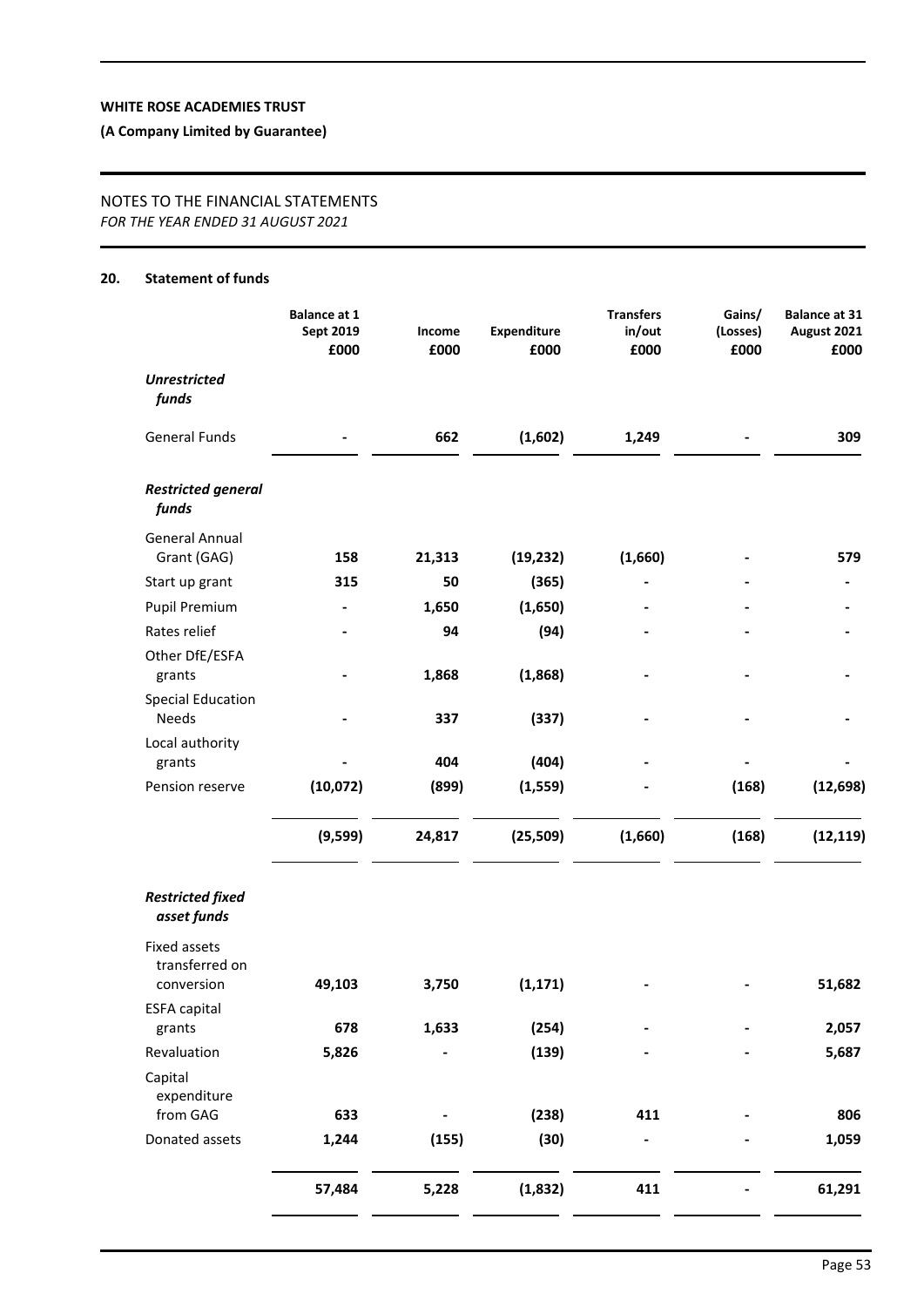#### **(A Company Limited by Guarantee)**

#### NOTES TO THE FINANCIAL STATEMENTS *FOR THE YEAR ENDED 31 AUGUST 2021*

#### **20. Statement of funds (continued)**

|                                  | <b>Balance at 1</b><br>September<br>2020<br>£000 | Income<br>£000 | <b>Expenditure</b><br>£000 | <b>Transfers</b><br>in/out<br>£000 | Gains/<br>(Losses)<br>£000 | <b>Balance at 31</b><br>August 2021<br>£000 |
|----------------------------------|--------------------------------------------------|----------------|----------------------------|------------------------------------|----------------------------|---------------------------------------------|
| <b>Total Restricted</b><br>funds | 47,885                                           | 30,045         | (27, 341)                  | (1,249)                            | (168)                      | 49,172                                      |
| <b>Total funds</b>               | 47,885                                           | 30,707         | (28, 943)                  |                                    | (168)                      | 49,481                                      |

The specific purposes for which the funds are to be applied are as follows:

The General Annual Grant (GAG) has been provided by the ESFA in order to fund the normal running costs of the academy trust. The carried forward balance will be applied in future years to enable the establishment of a minimum prudent level of reserves to manage risks and unforeseen costs.

Start Up Grant represents funding from the ESFA to support the management structure of Leeds City Academy during the period of student number growth.

The reserves transferred from the previous sponsor represent grants held to support Leeds West and Leeds East academies during the transition from the estimated funding model to lagged funding whilst still in the period of student number growth.

Other ESFA grants are allocated against the particular purpose for which they are provided.

The restricted pension reserve represents the deficit on the four academies in the trust's share of the Local Government Pension Scheme as at 31 August 2021.

Restricted fixed asset funds represent the undepreciated value of the tangible fixed assets and funds allocated for future capital projects.

Other restricted funds related to funds held on behalf of White Rose Academies Trust for specific activities governed by the terms of the grant.

Under the funding agreement with the Secretary of State, the Academy Trust was not subject to a limit on the amount of GAG it could carry forward at 31 August 2021.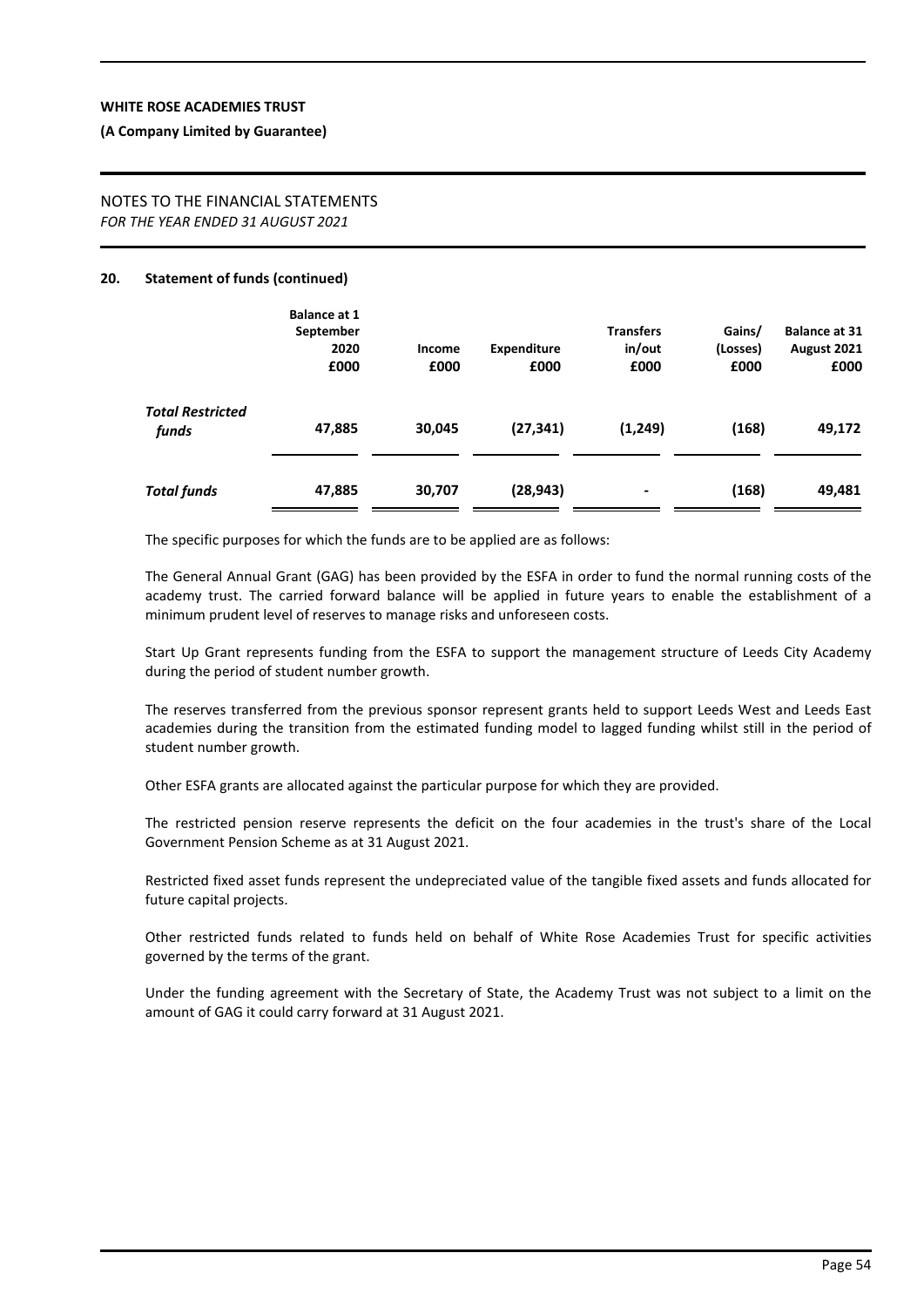## **(A Company Limited by Guarantee)**

## NOTES TO THE FINANCIAL STATEMENTS

*FOR THE YEAR ENDED 31 AUGUST 2021*

#### **20. Statement of funds (continued)**

Comparative information in respect of the preceding year is as follows:

|                                        | <b>Balance</b> at<br>1 September<br>2019<br>£000 | Income<br>£000               | Expenditure<br>£000 | Transfers<br>in/out<br>£000 | Gains/<br>(Losses)<br>£000 | <b>Balance</b> at<br>31 August<br>2020<br>£000 |
|----------------------------------------|--------------------------------------------------|------------------------------|---------------------|-----------------------------|----------------------------|------------------------------------------------|
| <b>Unrestricted</b><br>funds           |                                                  |                              |                     |                             |                            |                                                |
| <b>General Funds</b>                   | (257)                                            | 570                          | (1,909)             | 1,596                       |                            |                                                |
| <b>Restricted general</b><br>funds     |                                                  |                              |                     |                             |                            |                                                |
| <b>General Annual</b><br>Grant (GAG)   |                                                  | 18,467                       | (19, 232)           | 923                         |                            | 158                                            |
| Start up grant                         |                                                  | 2,326                        |                     | (2, 326)                    |                            | $\overline{\phantom{a}}$                       |
| <b>Pupil Premium</b>                   | 315                                              |                              |                     |                             |                            | 315                                            |
| Rates relief                           |                                                  | 408                          |                     | (408)                       |                            |                                                |
| Pension reserve                        | (6, 538)                                         | $\qquad \qquad \blacksquare$ | (1,074)             |                             | (2,460)                    | (10,072)                                       |
|                                        | (6, 223)                                         | 21,201                       | (20, 306)           | (1, 811)                    | (2,460)                    | (9, 599)                                       |
| <b>Restricted fixed</b><br>asset funds |                                                  |                              |                     |                             |                            |                                                |
| <b>Fixed assets</b><br>transferred on  |                                                  |                              |                     |                             |                            |                                                |
| conversion                             | 50,218                                           |                              | (1, 115)            |                             |                            | 49,103                                         |
| <b>ESFA capital</b><br>grants          | 638                                              | 489                          | (217)               | (232)                       |                            | 678                                            |
| Revaluation                            | 5,958                                            |                              | (132)               |                             |                            | 5,826                                          |
| Capital<br>expenditure                 |                                                  |                              |                     |                             |                            |                                                |
| from GAG                               | 646                                              |                              | (228)               | 215                         |                            | 633                                            |
| Donated assets                         |                                                  | 1,014                        | (2)                 | 232                         |                            | 1,244                                          |
|                                        | 57,460                                           | 1,503                        | (1,694)             | 215                         |                            | 57,484                                         |
| <b>Total Restricted</b><br>funds       | 51,237                                           | 22,704                       | (22,000)            | (1, 596)                    | (2,460)                    | 47,885                                         |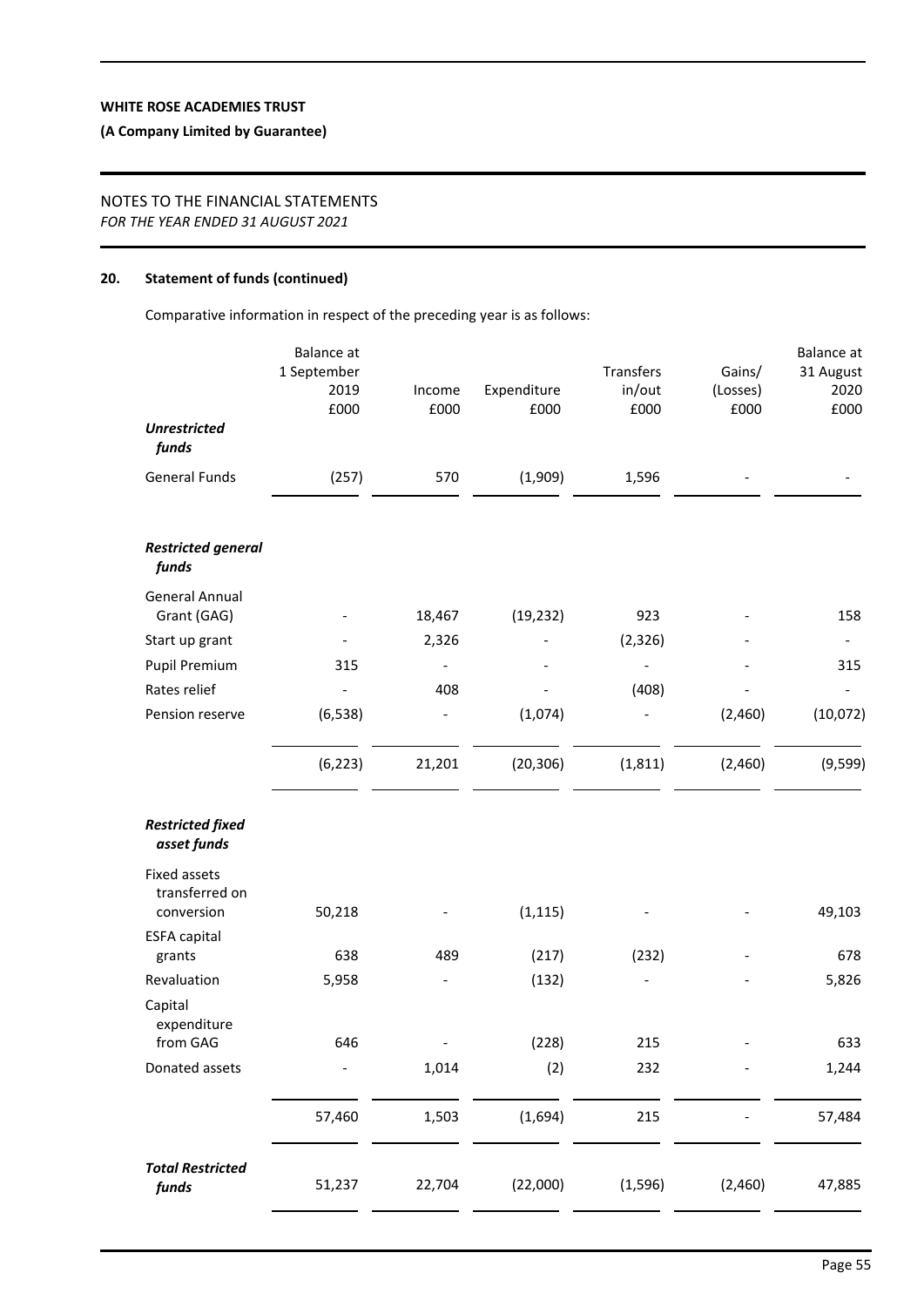## **(A Company Limited by Guarantee)**

## NOTES TO THE FINANCIAL STATEMENTS *FOR THE YEAR ENDED 31 AUGUST 2021*

#### **20. Statement of funds (continued)**

| <b>Total funds</b> | 50,980 | 23.274 | (23,909) | $\overline{\phantom{0}}$ | .460) | 47,885 |
|--------------------|--------|--------|----------|--------------------------|-------|--------|
|                    |        |        |          |                          |       |        |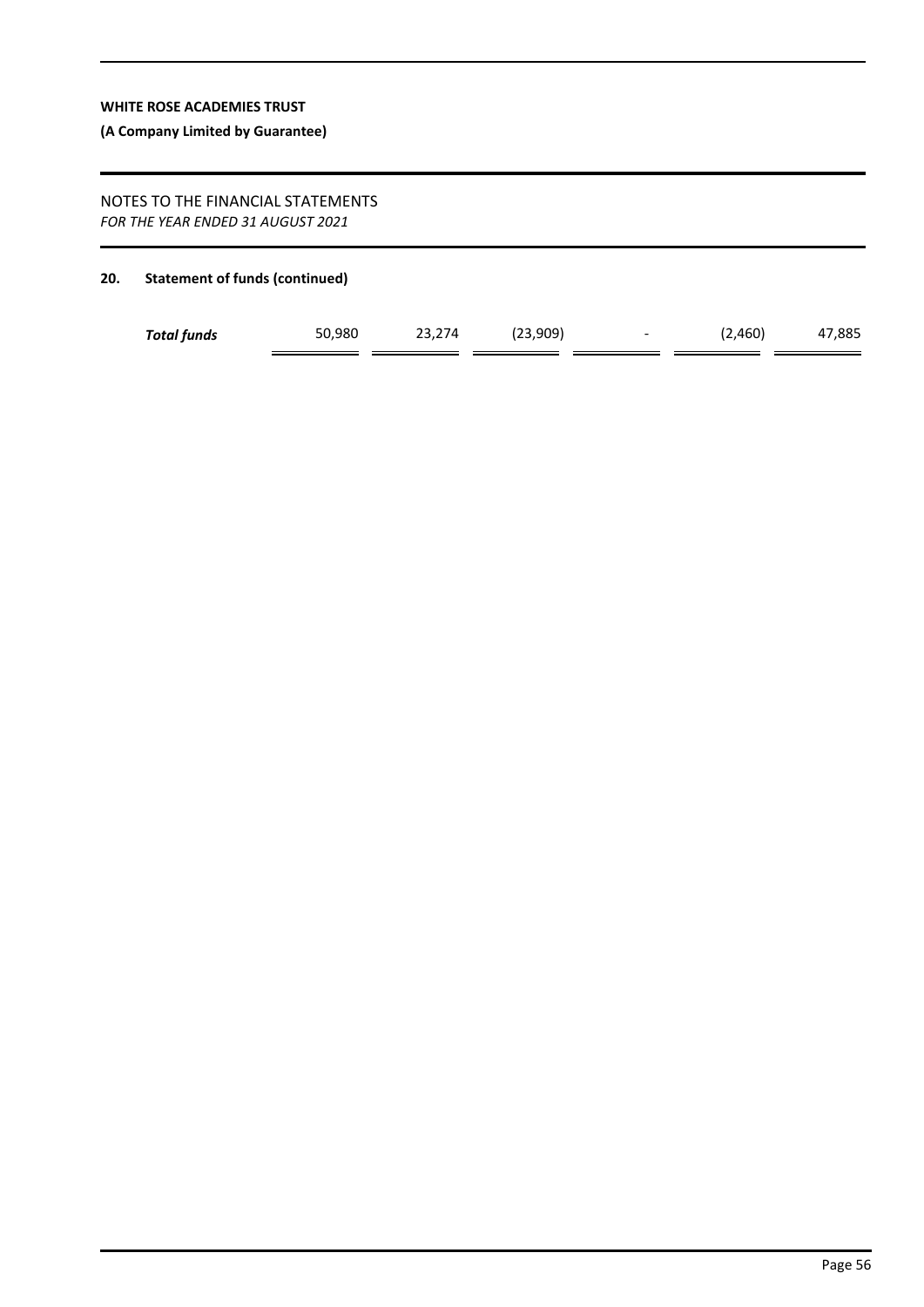#### **(A Company Limited by Guarantee)**

#### NOTES TO THE FINANCIAL STATEMENTS *FOR THE YEAR ENDED 31 AUGUST 2021*

#### **20. Statement of funds (continued)**

#### **Total funds analysis by academy**

Fund balances at 31 August 2021 were allocated as follows:

|                                                                  | 2021      | 2020     |
|------------------------------------------------------------------|-----------|----------|
|                                                                  | £000      | £000     |
| Leeds City Academy                                               | 1,190     | 776      |
| Leeds East Academy                                               | (24)      | (76)     |
| Leeds West Academy                                               | (106)     | (255)    |
| Alder Tree Primary Academy (formerly Mill Field Primary Academy) | (186)     |          |
| <b>Central Trust</b>                                             | 14        | 28       |
| Total before fixed asset funds and pension reserve               | 888       | 473      |
| Restricted fixed asset fund                                      | 61,291    | 57,484   |
| Pension reserve                                                  | (12, 698) | (10,072) |
| <b>Total</b>                                                     | 49,481    | 47,885   |

The following academies are carrying a net deficit on their portion of the funds as follows:

|                                                                  | <b>Deficit</b><br>£000 |
|------------------------------------------------------------------|------------------------|
| Leeds East Academy                                               | 24                     |
| Leeds West Academy                                               | 106                    |
| Alder Tree Primary Academy (formerly Mill Field Primary Academy) | 186                    |

The Academy Trust is taking the following action to return the academies to surplus:

Leeds East Academy and Leeds West Academy continue to grow student numbers and to carefully control costs. It is expected that the positive financial performance achieved in the past two years will continue into 2021/22 such that each academy will move into a net surplus position by the end of the financial year.

Alder Tree Primary Academy had suffered falling pupil numbers in the years prior to joining the Trust. A staffing restructure was completed in Summer 2021 and pupil numbers are expected to grow as a result of improvements in the educational experience now available at the school.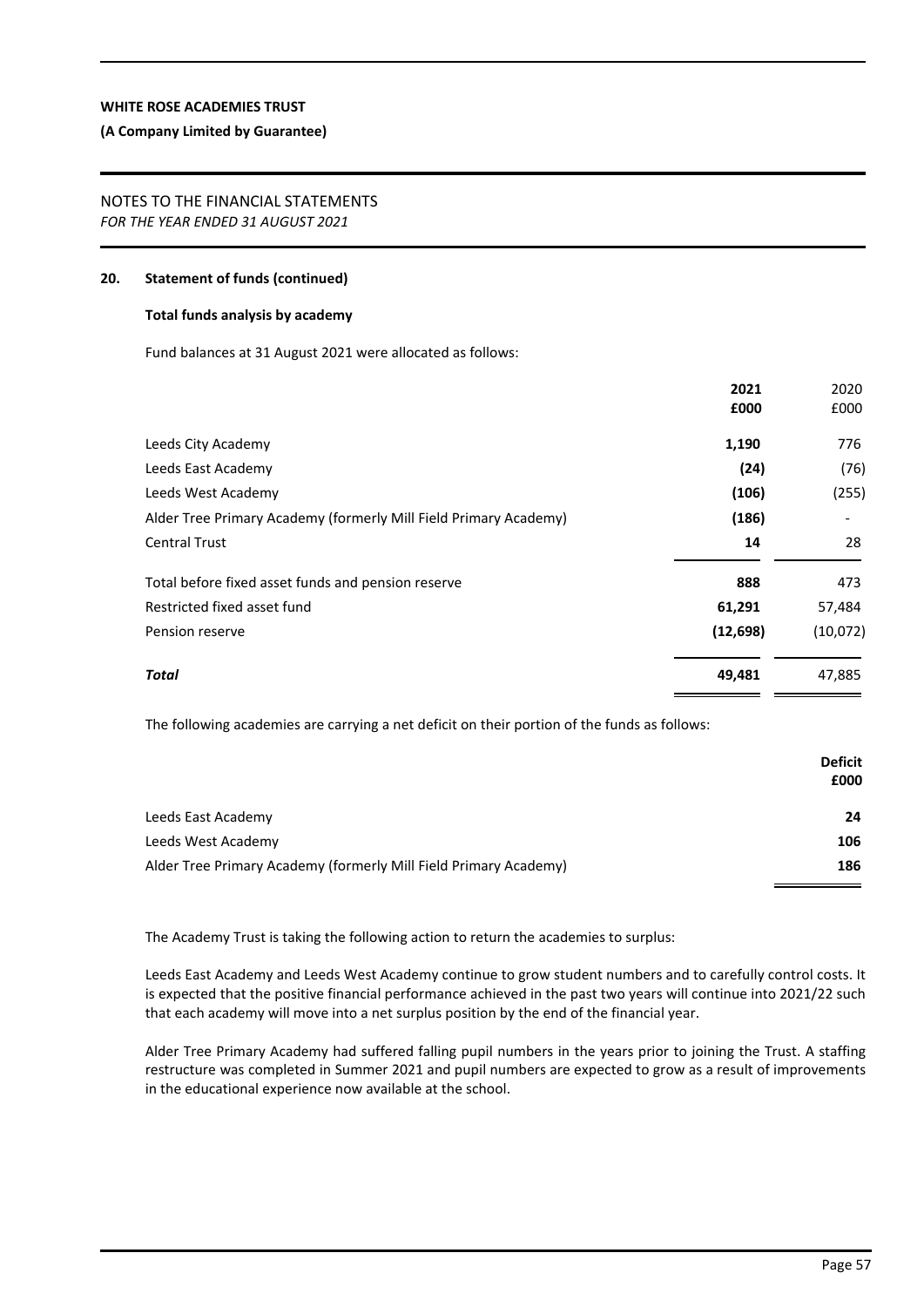## **(A Company Limited by Guarantee)**

## NOTES TO THE FINANCIAL STATEMENTS *FOR THE YEAR ENDED 31 AUGUST 2021*

#### **20. Statement of funds (continued)**

## **Total cost analysis by academy**

Expenditure incurred by each academy during the year was as follows:

|                                                                            | <b>Teaching and</b><br>educational<br>support staff<br>costs<br>£000 | <b>Other</b><br>support staff<br>costs<br>£000 | <b>Educational</b><br>supplies<br>£000 | <b>Other costs</b><br>excluding<br>depreciation<br>£000 | <b>Total</b><br>2021<br>£000 | Total<br>2020<br>£000 |
|----------------------------------------------------------------------------|----------------------------------------------------------------------|------------------------------------------------|----------------------------------------|---------------------------------------------------------|------------------------------|-----------------------|
| Leeds City                                                                 |                                                                      |                                                |                                        |                                                         |                              |                       |
| Academy                                                                    | 4,022                                                                | 642                                            | 617                                    | 1,310                                                   | 6,591                        | 6,229                 |
| Leeds East<br>Academy                                                      | 4,577                                                                | 476                                            | 768                                    | 1,233                                                   | 7,054                        | 6,854                 |
| Leeds West<br>Academy                                                      | 5,676                                                                | 568                                            | 775                                    | 1,501                                                   | 8,520                        | 7,991                 |
| Alder Tree<br>Primary<br>Academy<br>(formerly Mill<br><b>Field Primary</b> |                                                                      |                                                |                                        |                                                         |                              |                       |
| Academy)                                                                   | 1,212                                                                | 289                                            | 132                                    | 281                                                     | 1,914                        |                       |
| <b>Central Trust</b>                                                       | 636                                                                  | 2,075                                          | 34                                     | 287                                                     | 3,032                        | 1,141                 |
| <b>Academy Trust</b>                                                       | 16,123                                                               | 4,050                                          | 2,326                                  | 4,612                                                   | 27,111                       | 22,215                |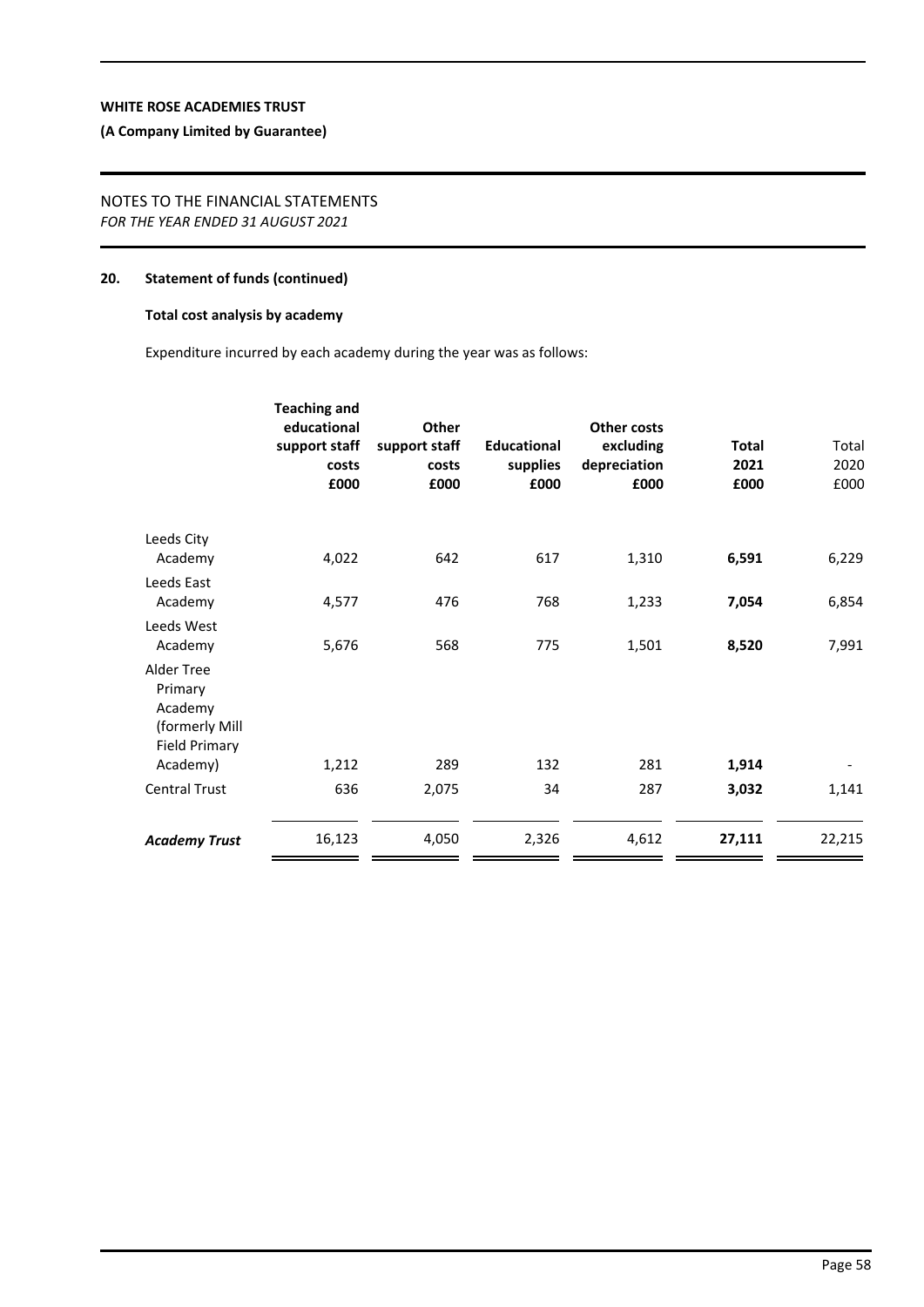## **(A Company Limited by Guarantee)**

## NOTES TO THE FINANCIAL STATEMENTS *FOR THE YEAR ENDED 31 AUGUST 2021*

## **21. Analysis of net assets between funds**

**Analysis of net assets between funds - current year**

|                                        |                     |                   | <b>Restricted</b>        |              |
|----------------------------------------|---------------------|-------------------|--------------------------|--------------|
|                                        | <b>Unrestricted</b> | <b>Restricted</b> | fixed asset              | <b>Total</b> |
|                                        | funds               | funds             | funds                    | funds        |
|                                        | 2021                | 2021              | 2021                     | 2021         |
|                                        | £000                | £000              | £000                     | £000         |
| Tangible fixed assets                  |                     | $\overline{a}$    | 60,660                   | 60,660       |
| Current assets                         | 309                 | 2,700             | 631                      | 3,640        |
| Creditors due within one year          |                     | (2,101)           | -                        | (2, 101)     |
| Creditors due in more than one year    |                     | (20)              | $\overline{\phantom{a}}$ | (20)         |
| Provisions for liabilities and charges |                     | (12, 698)         | -                        | (12, 698)    |
| <b>Total</b>                           | 309                 | (12, 119)         | 61,291                   | 49,481       |
|                                        |                     |                   |                          |              |

## **Analysis of net assets between funds - prior year**

|                                        |            | Restricted               |          |
|----------------------------------------|------------|--------------------------|----------|
|                                        | Restricted | fixed asset              | Total    |
|                                        | funds      | funds                    | funds    |
|                                        | 2020       | 2020                     | 2020     |
|                                        | £000       | £000                     | £000     |
| Tangible fixed assets                  |            | 57,350                   | 57,350   |
| Current assets                         | 2,961      | 134                      | 3,095    |
| Creditors due within one year          | (2, 463)   | $\overline{\phantom{a}}$ | (2,463)  |
| Creditors due in more than one year    | (25)       | $\overline{\phantom{a}}$ | (25)     |
| Provisions for liabilities and charges | (10,072)   |                          | (10,072) |
| <b>Total</b>                           | (9, 599)   | 57,484                   | 47,885   |
|                                        |            |                          |          |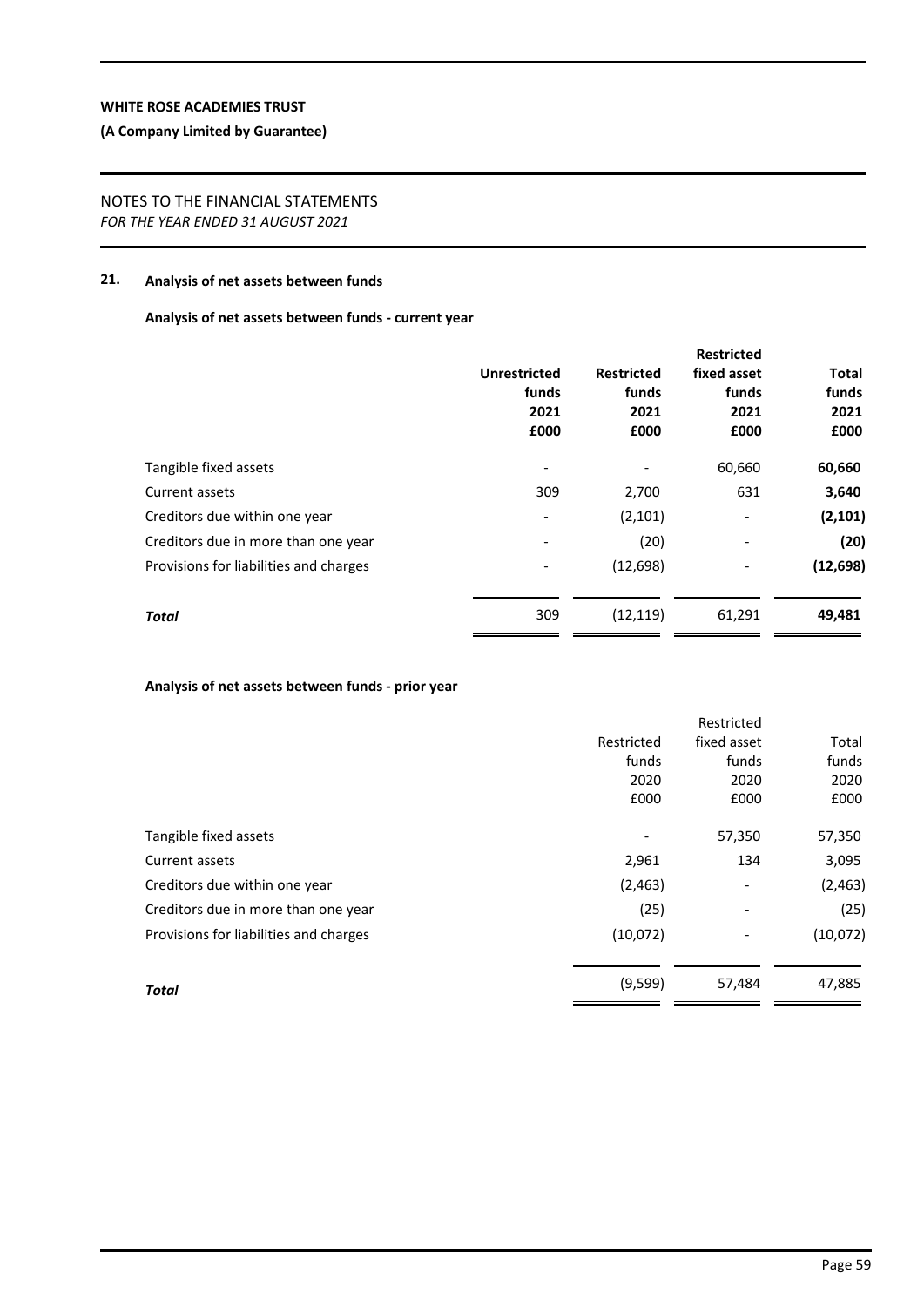## **(A Company Limited by Guarantee)**

## NOTES TO THE FINANCIAL STATEMENTS *FOR THE YEAR ENDED 31 AUGUST 2021*

## **22. Reconciliation of net income/(expenditure) to net cash flow from operating activities**

|                                                                                  | 2021<br>£000 | 2020<br>£000 |
|----------------------------------------------------------------------------------|--------------|--------------|
| Net income/(expenditure) for the year (as per Statement of Financial Activities) | 1,764        | (635)        |
| Adjustments for:                                                                 |              |              |
| Amortisation                                                                     |              | 2            |
| Depreciation                                                                     | 1,832        | 1,691        |
| Capital grants from ESFA and other capital income                                | (1, 478)     | (1, 503)     |
| Interest receivable                                                              |              | (1)          |
| Defined benefit pension scheme obligation inherited                              | 899          |              |
| Defined benefit pension scheme cost less contributions payable                   | 1,382        | 956          |
| Defined benefit pension scheme finance cost                                      | 177          | 118          |
| Decrease/(increase) in stocks                                                    | (41)         | 74           |
| Decrease/(increase) in debtors                                                   | (461)        | (820)        |
| Increase/(decrease) in creditors                                                 | (362)        | 1,060        |
| Fixed assets transferred on conversion                                           | (3,750)      |              |
| Net cash (used in)/provided by operating activities                              | (38)         | 942          |

## **23. Cash flows from investing activities**

| 2021     | 2020    |
|----------|---------|
| £000     | £000    |
| $\,$     |         |
| (1, 392) | (1,690) |
| 1,478    | 1,503   |
| (5)      | (5)     |
| 81       | (191)   |
|          |         |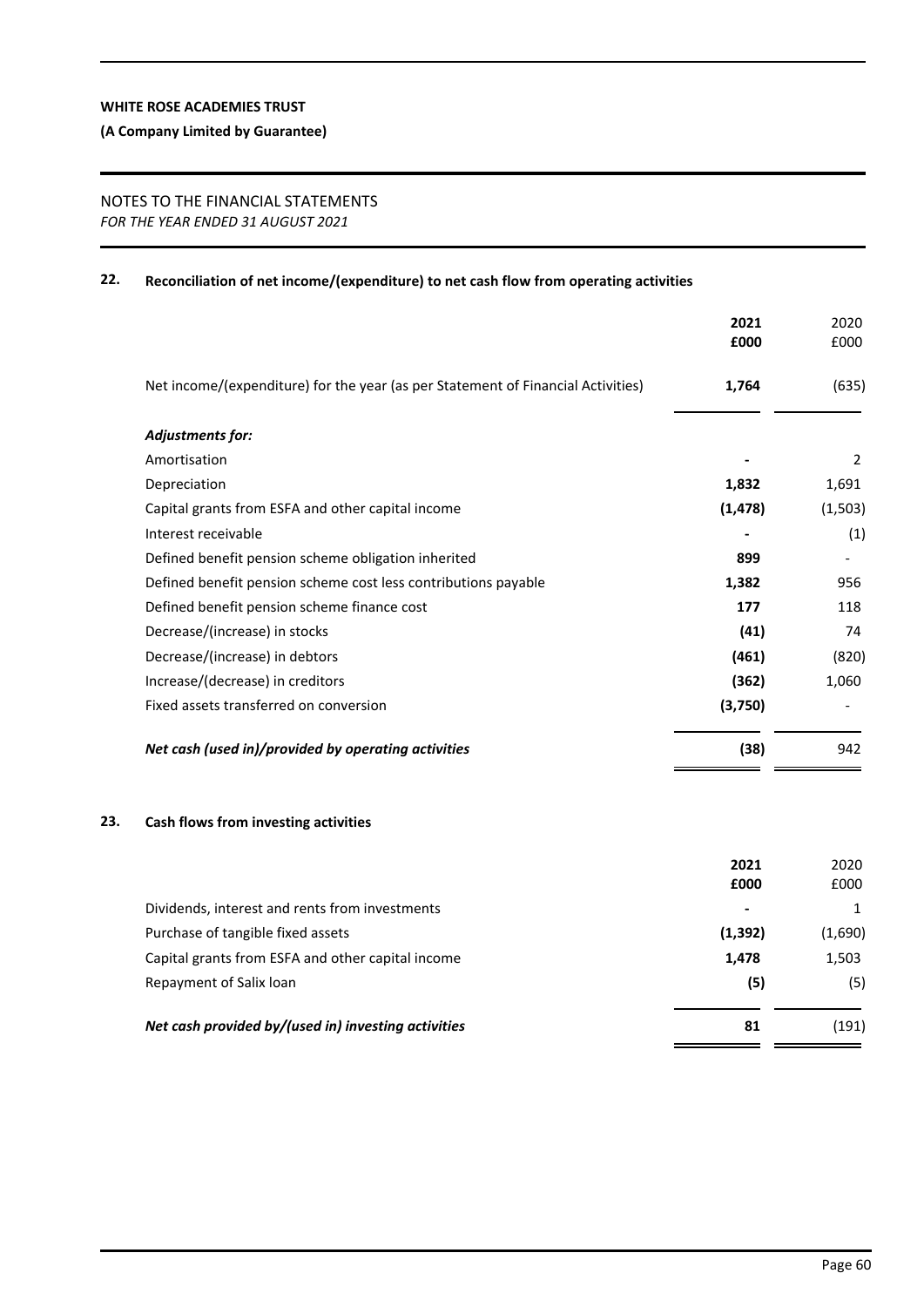## **(A Company Limited by Guarantee)**

## NOTES TO THE FINANCIAL STATEMENTS *FOR THE YEAR ENDED 31 AUGUST 2021*

## **24. Analysis of cash and cash equivalents**

|                                        | 2021<br>£000 | 2020<br>£000 |
|----------------------------------------|--------------|--------------|
| Cash in hand and at bank               | 1,370        | 1,327        |
| <b>Total cash and cash equivalents</b> | 1,370        | 1,327        |

## **25. Analysis of changes in net debt**

|                          | At 1      |                   |              |
|--------------------------|-----------|-------------------|--------------|
|                          | September |                   | At 31 August |
|                          | 2020      | <b>Cash flows</b> | 2021         |
|                          | £000      | £000              | £000         |
| Cash at bank and in hand | 1,327     | 43                | 1,370        |
| Debt due within 1 year   | (5)       | $\blacksquare$    | (5)          |
| Debt due after 1 year    | (25)      | 5                 | (20)         |
|                          | 1,297     | 48                | 1,345        |
|                          |           |                   |              |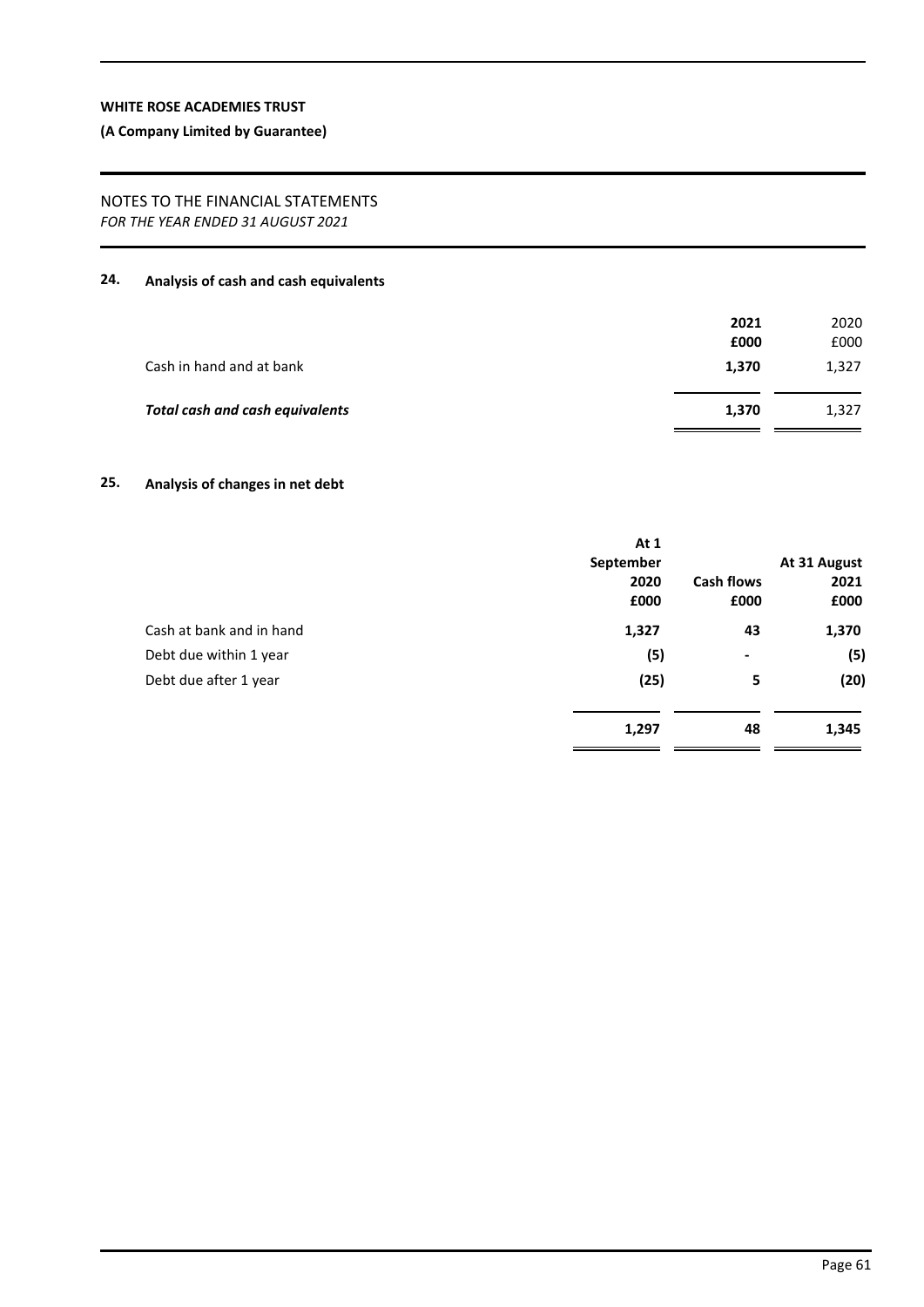#### **(A Company Limited by Guarantee)**

# NOTES TO THE FINANCIAL STATEMENTS

*FOR THE YEAR ENDED 31 AUGUST 2021*

## **26. Conversion to an academy trust**

**27. Capital commitments**

On 1 December 2020 Alder Tree Primary Academy (formerly Mill Field Primary School) converted to academy trust status under the Academies Act 2010 and all the operations and assets and liabilities were transferred to White Rose Academies Trust from Leeds City Council for £NIL consideration.

The transfer has been accounted for as a combination that is in substance a gift. The assets and liabilities transferred were valued at their fair value and recognised in the Balance Sheet under the appropriate heading with a corresponding net amount recognised as a net gain in the Statement of Financial Activities as Income from Donations and Capital Grants - transfer from local authority on conversion.

The following table sets out the fair values of the identifiable assets and liabilities transferred and an analysis of their recognition in the Statement of Financial Activities.

| <b>Tangible fixed assets</b>                                  | <b>Restricted</b><br>funds<br>£000 | <b>Restricted</b><br>fixed asset<br>funds<br>£000 | Total<br>funds<br>£000 |
|---------------------------------------------------------------|------------------------------------|---------------------------------------------------|------------------------|
| Freehold land and buildings<br><b>Non-current liabilities</b> |                                    | 3,750                                             | 3,750                  |
| LGPS pension surplus/(deficit)                                | (899)                              | -                                                 | (899)                  |
| Net (liabilities)/assets                                      | (899)                              | 3,750                                             | 2,851                  |
| <b>Capital commitments</b>                                    |                                    |                                                   |                        |
|                                                               |                                    | 2021                                              | 2020                   |

| Contracted for, but not provided in the financial statements | 526 |  |
|--------------------------------------------------------------|-----|--|

**£000** £000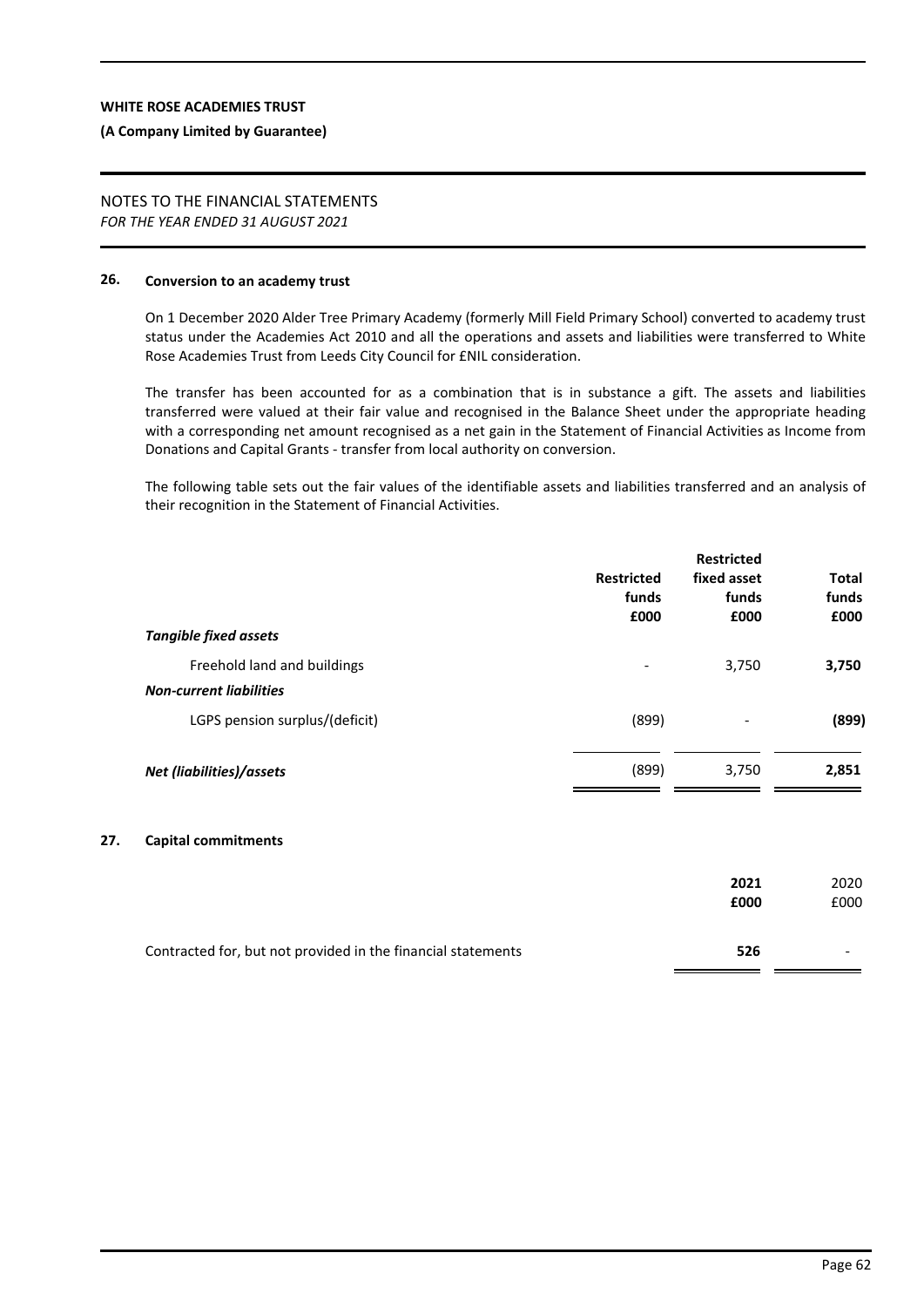#### **(A Company Limited by Guarantee)**

# NOTES TO THE FINANCIAL STATEMENTS

*FOR THE YEAR ENDED 31 AUGUST 2021*

#### **28. Pension commitments**

The Academy Trust's employees belong to two principal pension schemes: the Teachers' Pension Scheme England and Wales (TPS) for academic and related staff; and the Local Government Pension Scheme (LGPS) for nonteaching staff, which is managed by West Yorkshire Pension Fund. Both are multi-employer defined benefit schemes.

The latest actuarial valuation of the TPS related to the period ended 31 March 2016 and of the LGPS 31 March 2019.

There were no outstanding or prepaid contributions at either the beginning or the end of the financial year.

#### **Teachers' Pension Scheme**

The Teachers' Pension Scheme (TPS) is a statutory, contributory, defined benefit scheme, governed by the Teachers' Pension Scheme Regulations 2014. Membership is automatic for full-time teachers in academies. All teachers have the option to opt-out of the TPS following enrolment.

The TPS is an unfunded scheme to which both the member and employer makes contributions, as a percentage of salary - these contributions are credited to the Exchequer. Retirement and other pension benefits are paid by public funds provided by Parliament.

#### **Valuation of the Teachers' Pension Scheme**

The Government Actuary, using normal actuarial principles, conducts a formal actuarial review of the TPS in accordance with the Public Service Pensions (Valuations and Employer Cost Cap) Directions 2014 published by HM Treasury every 4 years. The aim of the review is to specify the level of future contributions. Actuarial scheme valuations are dependent on assumptions about the value of future costs, design of benefits and many other factors. The latest actuarial valuation of the TPS was carried out as at 31 March 2016. The valuation report was published by the Department for Education on 5 March 2019. The key elements of the valuation and subsequent consultation are:

- employer contribution rates set at 23.68% of pensionable pay (including a 0.08% administration levy)
- total scheme liabilities (pensions currently in payment and the estimated cost of future benefits) for service to the effective date of £218,100 million and notional assets (estimated future contributions together with the notional investments held at the valuation date) of £196,100 million, giving a notional past service deficit of £22,000 million
- the SCAPE rate, set by HMT, is used to determine the notional investment return. The current SCAPE rate is 2.4% above the rate of CPI, assumed real rate of return is 2.4% in excess of prices and 2% in excess of earnings. The rate of real earnings growth is assumed to be 2.2%. The assumed nominal rate of return including earnings growth is 4.45%.

The next valuation result is due to be implemented from 1 April 2023.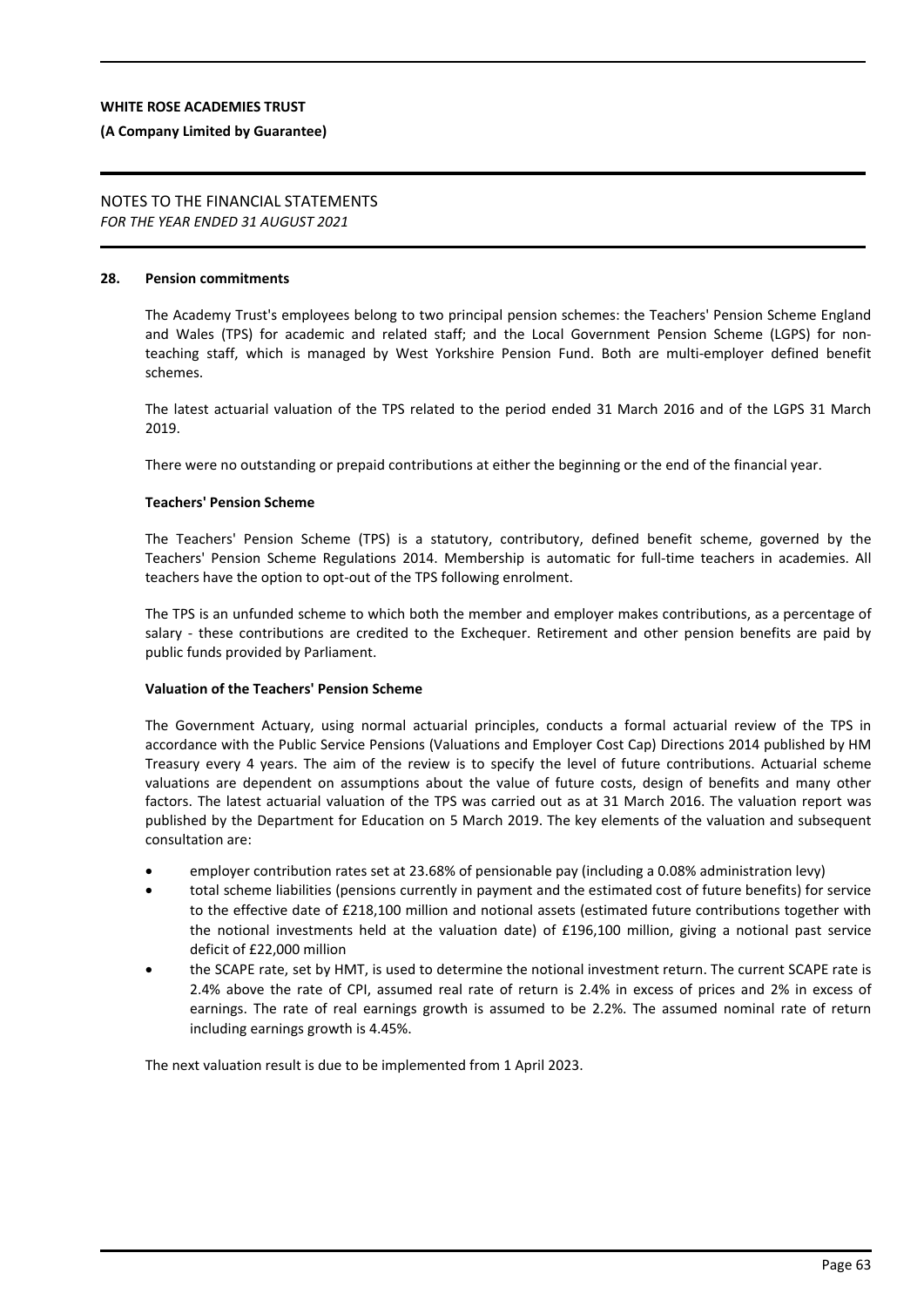#### **(A Company Limited by Guarantee)**

# NOTES TO THE FINANCIAL STATEMENTS

*FOR THE YEAR ENDED 31 AUGUST 2021*

### **28. Pension commitments (continued)**

The employer's pension costs paid to TPS in the year amounted to £2,046k (2020 - £1,731k).

A copy of the valuation report and supporting documentation is on the Teachers' Pensions website (https://www.teacherspensions.co.uk/news/employers/2019/04/teachers-pensions-valuation-report.aspx).

Under the definitions set out in FRS 102, the TPS is an unfunded multi-employer pension scheme. The Academy Trust has accounted for its contributions to the scheme as if it were a defined contribution scheme. The Academy Trust has set out above the information available on the scheme.

#### **Local Government Pension Scheme**

The LGPS is a funded defined benefit pension scheme, with the assets held in separate trustee-administered funds. The total contribution made for the year ended 31 August 2021 was £947k (2020 - £704k), of which employer's contributions totalled £681k (2020 - £492k) and employees' contributions totalled £266k (2020 - £212k). The agreed contribution rates for future years are 16.4 per cent for employers and 12.5 per cent for employees.

Parliament has agreed, at the request of the Secretary of State for Education, to a guarantee that, in the event of academy closure, outstanding Local Government Pension Scheme liabilities would be met by the Department for Education. The guarantee came into force on 18 July 2013.

#### **Principal actuarial assumptions**

|                                                    | 2021<br>% | 2020<br>% |
|----------------------------------------------------|-----------|-----------|
| Rate of increase in salaries                       | 3.85      | 3.55      |
| Rate of increase for pensions in payment/inflation | 2.60      | 2.30      |
| Discount rate for scheme liabilities               | 1.70      | 1.70      |
| Inflation assumption (CPI)                         | 2.60      | 2.30      |
| Inflation assumption (RPI)                         | 2.60      | 2.90      |

The current mortality assumptions include sufficient allowance for future improvements in mortality rates. The assumed life expectations on retirement age 65 are:

|                      | 2021<br>Years | 2020<br>Years |
|----------------------|---------------|---------------|
| Retiring today       |               |               |
| Males                | 21.9          | 21.8          |
| Females              | 24.7          | 24.6          |
| Retiring in 20 years |               |               |
| Males                | 22.6          | 22.5          |
| Females              | 25.8          | 25.7          |
|                      |               |               |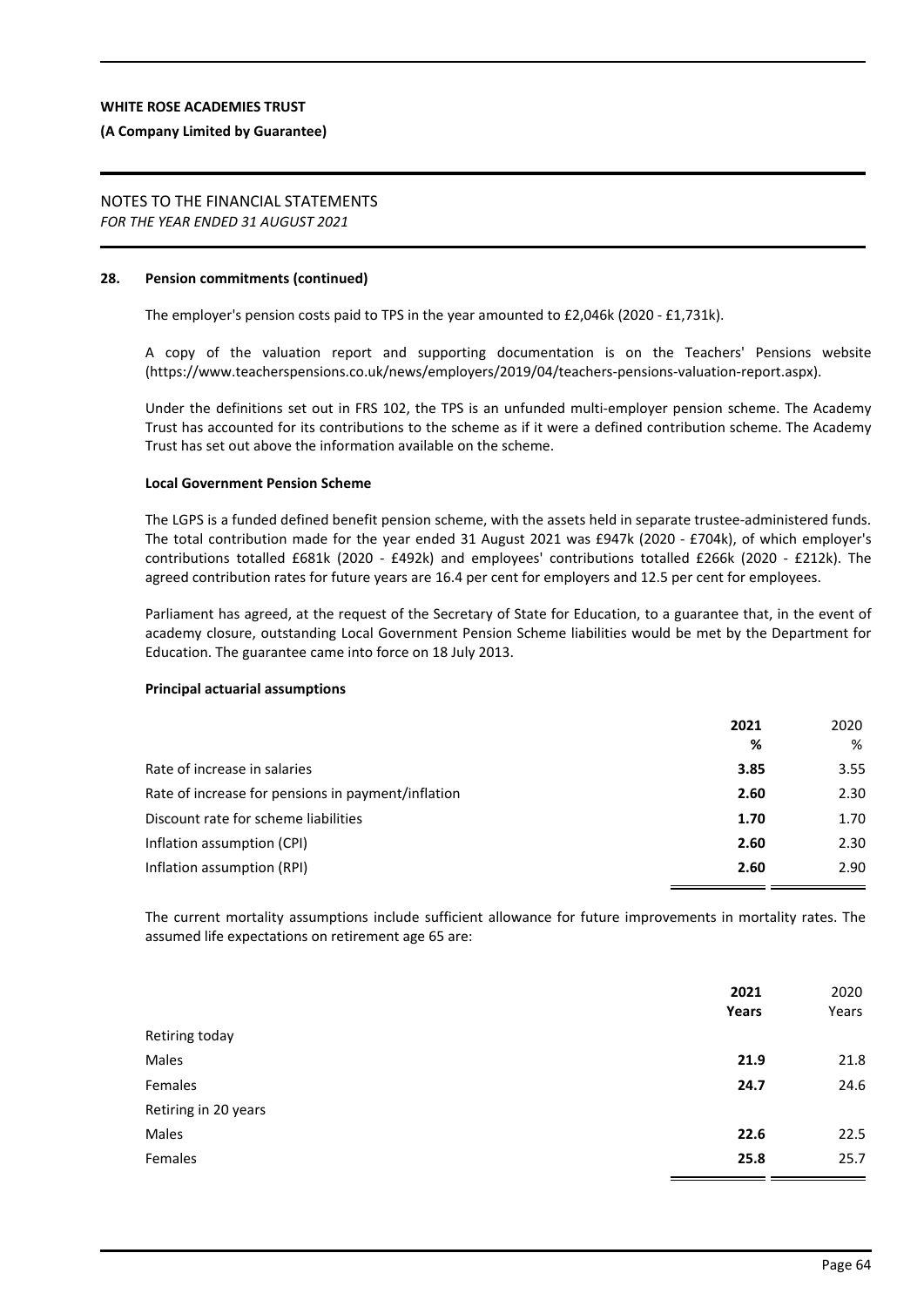## **(A Company Limited by Guarantee)**

#### NOTES TO THE FINANCIAL STATEMENTS *FOR THE YEAR ENDED 31 AUGUST 2021*

#### **28. Pension commitments (continued)**

## **Sensitivity analysis**

|                                        | 2021   | 2020   |
|----------------------------------------|--------|--------|
|                                        | £000   | £000   |
| Discount rate +0.1%                    | 26,677 | 19,933 |
| Discount rate -0.1%                    | 28,095 | 21,008 |
| Mortality assumption - 1 year increase | 28,416 | 21,202 |
| Mortality assumption - 1 year decrease | 26,333 | 19,723 |
| CPI rate $+0.1\%$                      | 27,451 | 20,516 |
| CPI rate -0.1%                         | 27,295 | 20,404 |

## **Share of scheme assets**

The Academy Trust's share of the assets in the scheme was:

|                                     | 2021   | 2020   |
|-------------------------------------|--------|--------|
|                                     | £000   | £000   |
| Equities                            | 11,770 | 8,073  |
| Gilts                               | 1,174  | 1,007  |
| Corporate bonds                     | 646    | 519    |
| Property                            | 558    | 446    |
| Cash and other liquid assets        | 322    | 177    |
| Other                               | 205    | 156    |
| <b>Total market value of assets</b> | 14,675 | 10,378 |

The actual return on scheme assets was £2,498k (2020 (£46k)).

The amounts recognised in the Statement of Financial Activities are as follows:

|                                                                         | 2021<br>£000 | 2020<br>£000 |
|-------------------------------------------------------------------------|--------------|--------------|
| Current service cost                                                    | (2,048)      | (1, 437)     |
| Interest cost                                                           | (103)        | (118)        |
| <b>Total amount recognised in the Statement of Financial Activities</b> | (2, 151)     | (1, 555)     |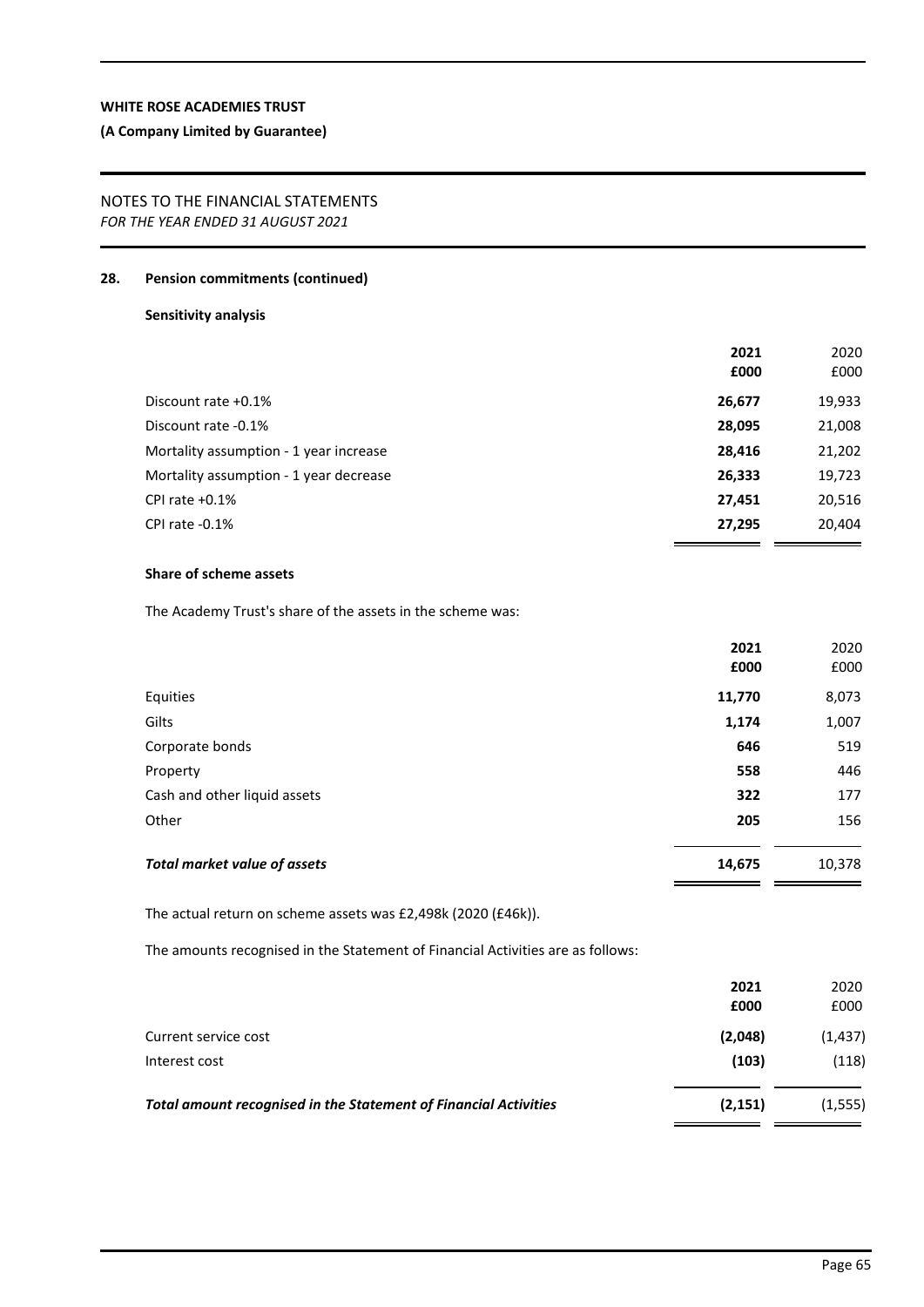## **(A Company Limited by Guarantee)**

## NOTES TO THE FINANCIAL STATEMENTS

*FOR THE YEAR ENDED 31 AUGUST 2021*

#### **28. Pension commitments (continued)**

Changes in the present value of the defined benefit obligations were as follows:

|                                                        | 2021   | 2020   |
|--------------------------------------------------------|--------|--------|
|                                                        | £000   | £000   |
| At 1 September                                         | 20,460 | 16,453 |
| Transferred in on existing academies joining the trust | 2,086  | ٠      |
| Interest cost                                          | 373    | 308    |
| Employee contributions                                 | 266    | 212    |
| <b>Actuarial losses</b>                                | 2,470  | 2,224  |
| Benefits paid                                          | (345)  | (174)  |
| Past service costs                                     | 15     |        |
| Current service cost                                   | 2,048  | 1,437  |
| At 31 August                                           | 27,373 | 20,460 |
|                                                        |        |        |

Changes in the fair value of the Academy Trust's share of scheme assets were as follows:

|                                                        | 2021<br>£000 | 2020<br>£000 |
|--------------------------------------------------------|--------------|--------------|
| At 1 September                                         | 10,388       | 9,915        |
| Transferred in on existing academies joining the trust | 1,187        |              |
| Interest income                                        | 196          | 190          |
| Actuarial gains/(losses)                               | 2,302        | (236)        |
| <b>Employer contributions</b>                          | 681          | 481          |
| Employee contributions                                 | 266          | 212          |
| Benefits paid                                          | (345)        | (174)        |
| At 31 August                                           | 14,675       | 10,388       |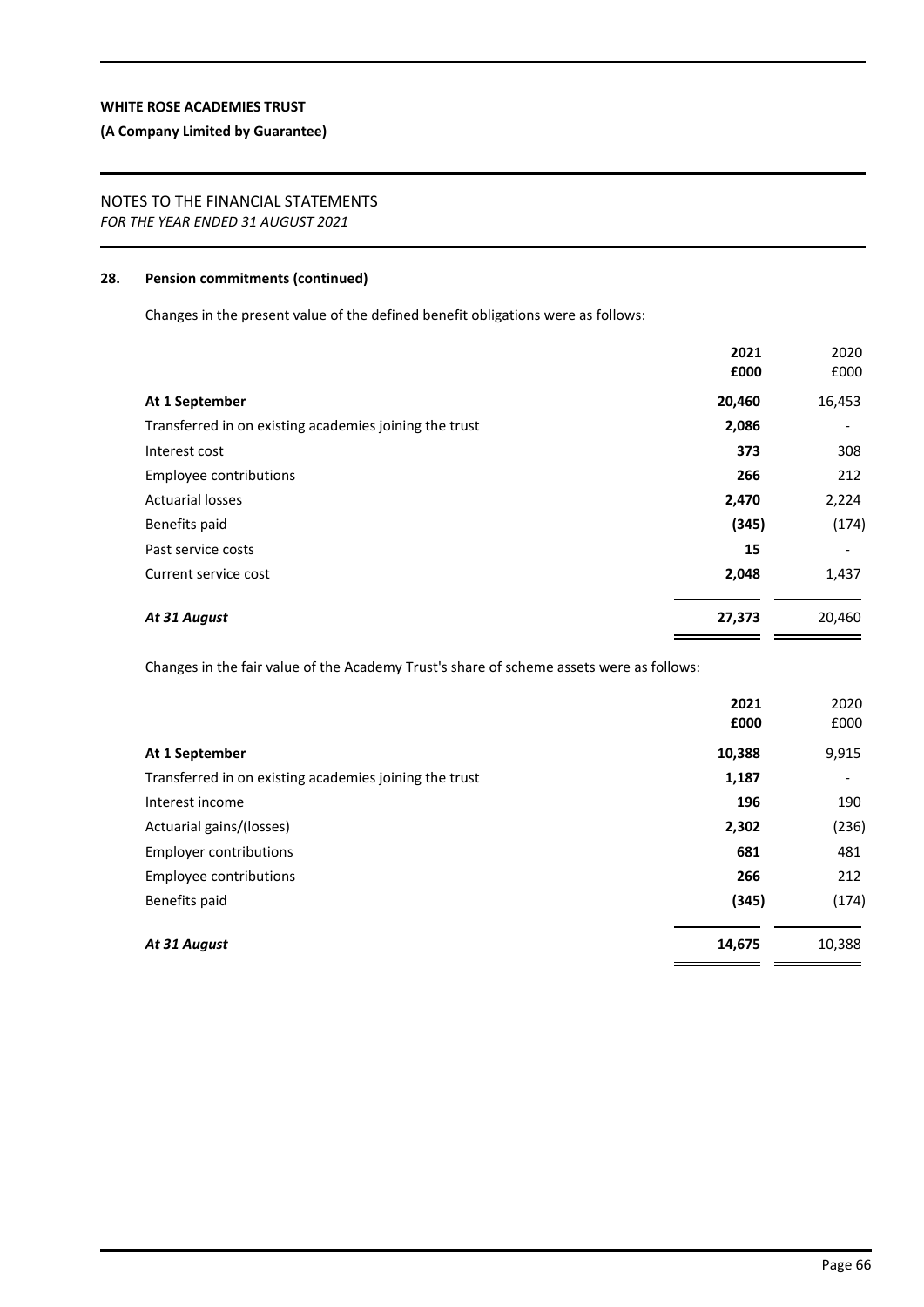#### **(A Company Limited by Guarantee)**

# NOTES TO THE FINANCIAL STATEMENTS

*FOR THE YEAR ENDED 31 AUGUST 2021*

#### **29. Operating lease commitments**

At 31 August 2021 the Academy Trust had commitments to make future minimum lease payments under noncancellable operating leases as follows:

|                                              | 2021<br>£000 | 2020<br>£000 |
|----------------------------------------------|--------------|--------------|
| Not later than 1 year                        | 132          | 152          |
| Later than 1 year and not later than 5 years | 20           | 124          |
|                                              | 152          | 276          |

#### **30. Members' liability**

Each member of the charitable company undertakes to contribute to the assets of the company in the event of it being wound up while he/she is a member, or within one year after he/she ceases to be a member, such amount as may be required, not exceeding £10 for the debts and liabilities contracted before he/she ceases to be a member.